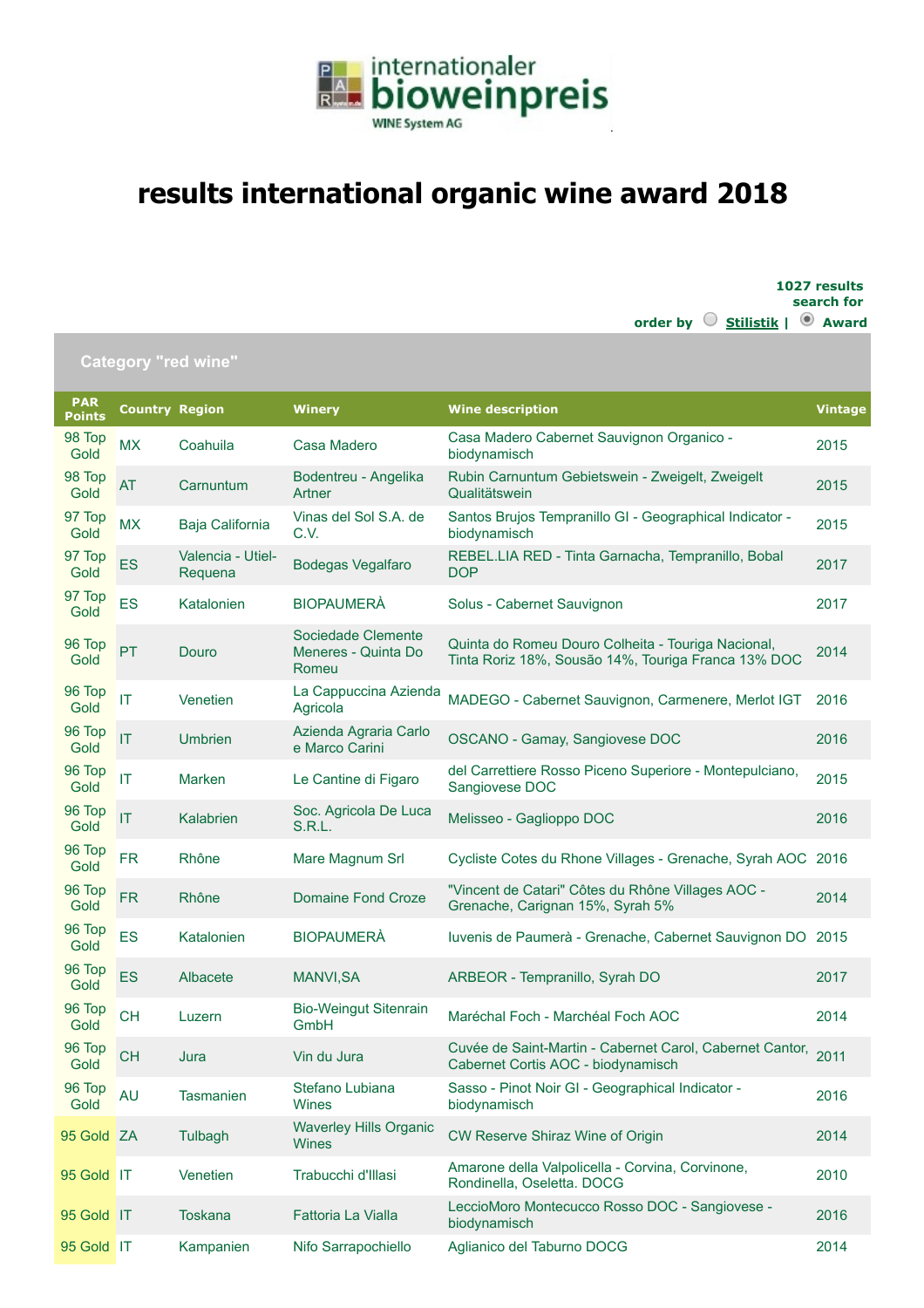|            |                                             | Lorenzo                                                                     |                                                                                                   |      |
|------------|---------------------------------------------|-----------------------------------------------------------------------------|---------------------------------------------------------------------------------------------------|------|
| 95 Gold IT | Alto Adige /<br>Südtirol                    | Tröpfltalhof                                                                | Barleith Anphora - Cabernet Sauvignon VdT -<br>biodynamisch                                       | 2015 |
| 95 Gold IT | Abruzzen                                    | <b>Passione Natura SRL</b>                                                  | Corte Fiore Vino da Uve Appassimento GI - Geographical<br>Indicator                               | 2000 |
| 95 Gold AU | Orange                                      | <b>Tamburlaine Organic</b><br>Wines                                         | Tamburlaine Orange Malbec GI - Geographical Indicator -<br>biodynamisch                           | 2017 |
| 95 Gold AU | Orange                                      | <b>Tamburlaine Organic</b><br>Wines                                         | Tamburlaine Single Vineyard Cabernet Franc GI -<br>Geographical Indicator - biodynamisch          | 2017 |
| 95 Gold AT | Burgenland -<br><b>Neusiedlersee</b>        | Weiss Christian &<br><b>Thomas GnbR</b>                                     | Zweigelt obere Heidäcker DAC Reserve                                                              | 2016 |
| 94 Gold PT | Lisboa                                      | Quinta do<br>Montalto, Lda                                                  | Cepa Pura Baga IGP                                                                                | 2017 |
| 94 Gold PT | Alentejo                                    | Adega da Torre                                                              | Courelas da Torre - Aragonez, Trincadeira, Alicante<br>bouschet DOC                               | 2017 |
| 94 Gold MT |                                             | <b>Marsovin</b>                                                             | Marnisi - Cabernet Sauvignon, Merlot, Cabernet Franc<br>PGI - Protected Georgraphical Indications | 2016 |
| 94 Gold IT | Venetien                                    | La Cappuccina Azienda<br>Agricola                                           | CAMPO BURI - Carmenère, Oseleta IGT                                                               | 2013 |
| 94 Gold IT | Venetien                                    | Cantina di Custoza                                                          | <b>Merlot Garda DOC</b>                                                                           | 2016 |
| 94 Gold IT | Toskana                                     | <b>Tenuta Valdifalco</b>                                                    | Falko Rosso IGT Toscana - Sangiovese, Merlot, Cabernet<br>Sauvignon - biodynamisch                | 2016 |
| 94 Gold IT | <b>Toskana</b>                              | Fattoria Majnoni<br>Guicciardini                                            | Chianti Superiore DOCG - Sangiovese, Colorino                                                     | 2015 |
| 94 Gold IT | Toskana                                     | Fattoria La Vialla                                                          | Barriccato non filtrato 2015 Rosso di Toscana IGT -<br>Sangiovese - biodynamisch                  | 2015 |
| 94 Gold IT | Toskana                                     | Fattoria La Vialla                                                          | Casa Conforto Chainti Riserva 2015 DOCG - Sangiovese<br>- biodynamisch                            | 2015 |
| 94 Gold IT | <b>Toskana</b>                              | Fattoria La Vialla                                                          | Casal Duro non filtrato Rosso di Toscana IGT -<br>Sangiovese - biodynamisch                       | 2015 |
| 94 Gold IT | Salento                                     | VivoLoVin Eigenmarke                                                        | Cantaride Primitivo IGP                                                                           | 2017 |
| 94 Gold IT | Kampanien                                   | Nifo Sarrapochiello<br>Lorenzo                                              | D'Erasmo - Aglianico Riserva                                                                      | 2012 |
| 94 Gold IT | <b>Basilikata</b>                           | Tenuta Marino di<br><b>Marino Francesco</b>                                 | TERRA ASPRA DOP MATERA PRIMITIVO - Primitivo                                                      | 2011 |
| 94 Gold IT | Apulien                                     | THE WINE PEOPLE<br>S.R.L.                                                   | Integro Negroamaro Puglia IGP                                                                     | 2016 |
| 94 Gold IT | Alto Adige /<br>Südtirol                    | <b>St.Quirinus</b>                                                          | Südtiroler Blauburgunder DOC - biodynamisch                                                       | 2016 |
| 94 Gold FR | Rhône                                       | Domaine Fond Croze                                                          | Cuvée les Vieux Ceps de Raymond Côtes du Rhône<br>Villages AOC - Carignan                         | 2016 |
| 94 Gold FR | Bordeaux -<br>Gironde                       | Vignobles Raymond                                                           | Château Le Bosquet des Fleurs Cuvée Dédicace AOC<br>Bordeaux Supérieu - Cabernet Sauvignon        | 2016 |
| 94 Gold FR | Bordeaux -<br><b>Bordeaux</b><br>Superieuer | Chateau Couronneau                                                          | Le Fougueux de Couronneau - Merlot AOC -<br>biodynamisch                                          | 2017 |
| 94 Gold ES | Murcia - Jumilla                            | Barrena Belzunegui F y<br>Conesa Arnaldos MA -<br><b>Altamente Vinos SC</b> | <b>Volalto Monastrell Barrica DOP</b>                                                             | 2017 |
| 94 Gold ES | Castilla - La<br>Mancha                     | Ecológico                                                                   | Venta la Vega Territorio Adaras Aldea - Garnacha Tintorera, Syrah DOP -<br>biodynamisch           | 2016 |
| 94 Gold ES | Castilla - La<br>Mancha                     | Bodegas Coop. San<br>Isidro                                                 | b*Julián - Tempranillo, Syrah, Cabernet Sauvignon IGP                                             | 2017 |
| 94 Gold D  | Württemberg                                 | <b>Schloßgut</b><br>Hohenbeilstein                                          | Silberling Spätburgunder Edition J trocken Deutscher<br>Qualitätswein                             | 2015 |
| 94 Gold D  | Rheinhessen                                 | Weingut Schönhals                                                           | Pinot Noir "S" Deutscher Qualitätswein - biodynamisch                                             | 2016 |
| 94 Gold D  | Franken                                     | <b>Weingut Helmut Christ</b><br><b>GbR</b>                                  | Spätburgunder Spätlese - biodynamisch                                                             | 2015 |
| 94 Gold D  | <b>Baden</b>                                | Mainau                                                                      | Rotwein - Cabernet Cortis, Monarch Deutscher Wein                                                 | 2015 |
| 94 Gold CH | Zürich                                      |                                                                             | Mariahalden Assemblage - Cabernet Jura, Millot Foch,                                              | 2016 |
|            |                                             | <b>Martin Stiftung</b>                                                      | Cabernet Noire, Cabertin AOC                                                                      |      |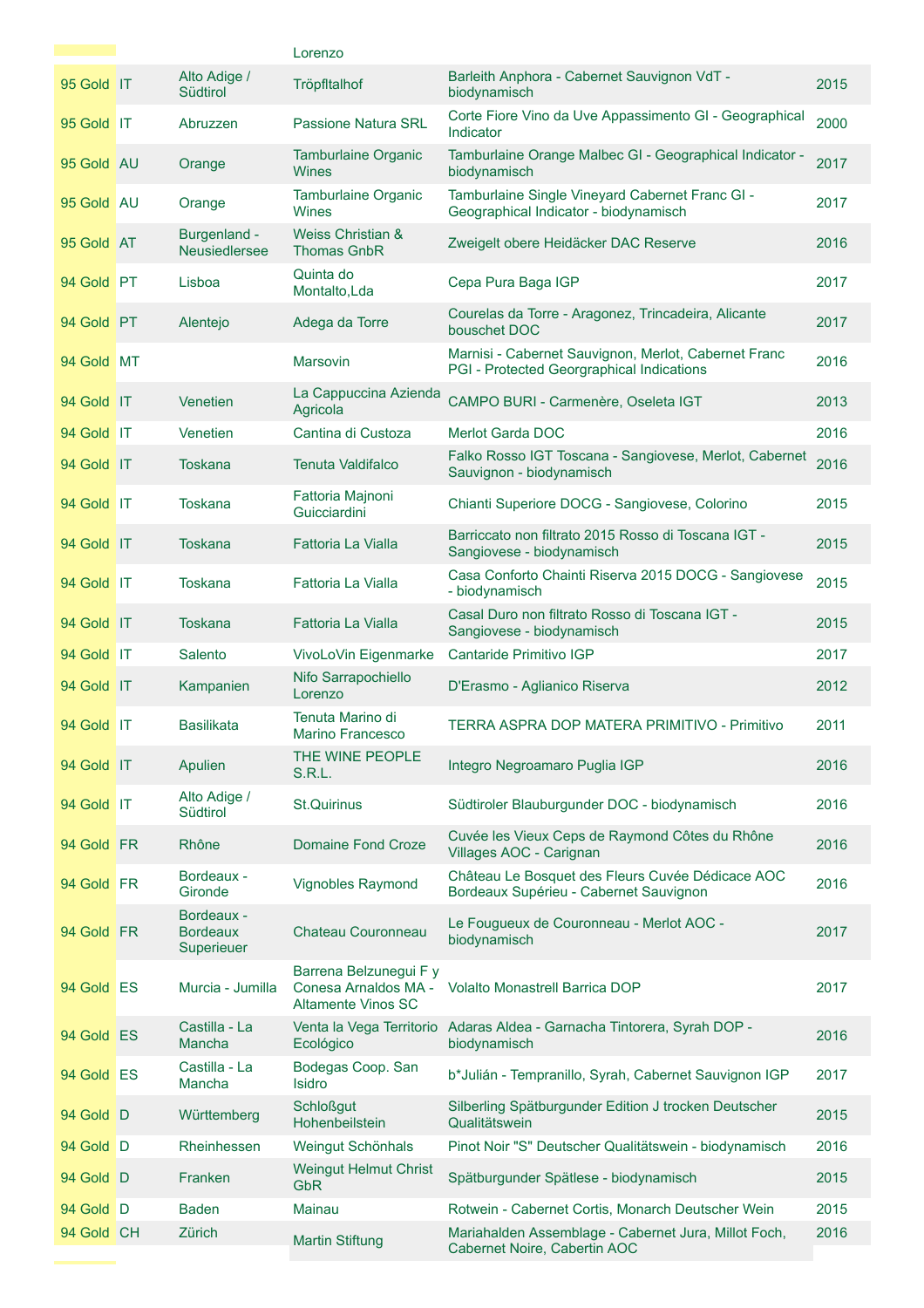| 93 Gold USA | Kalifornien -<br><b>Redwood Valley</b>      | Frey Vineyards, LTD                                                | Biodynamic Tempranillo - biodynamisch                                                                | 2016 |
|-------------|---------------------------------------------|--------------------------------------------------------------------|------------------------------------------------------------------------------------------------------|------|
| 93 Gold USA | Kalifornien -<br><b>Redwood Valley</b>      | Frey Vineyards, LTD                                                | Frey Organic Malbec - biodynamisch                                                                   | 2016 |
| 93 Gold IT  | Toskana                                     | Cantina LaSelva                                                    | Morellino di Scansano - Sangiovese, Merlot DOCG                                                      | 2017 |
| 93 Gold IT  | Toskana -<br><b>Maremma</b>                 | Cantina LaSelva                                                    | Morellino di Scansano "Colli dell'Uccellina" RISERVA -<br>Sangiovese, Merlot DOCG                    | 2014 |
| 93 Gold IT  | Salento                                     | Duca Carlo Guarini                                                 | MALIA - Malvasia IGT                                                                                 | 2015 |
| 93 Gold IT  | Salento                                     | Duca Carlo Guarini                                                 | NATIVO - Negroamaro IGT                                                                              | 2016 |
| 93 Gold IT  | Lazio / Latium                              | Villa Caviciana                                                    | Letizia IGT Lazio Rosso - Cabernet Franc, Merlot,<br><b>Cabernet Sauvignon</b>                       | 2014 |
| 93 Gold IT  | Lazio / Latium                              | <b>Villa Caviciana</b>                                             | Faustina IGT Lazio Rosso - Cabernet Franc, Cabernet<br>Sauvignon, Merlot                             | 2013 |
| 93 Gold IT  | Alto Adige /<br>Südtirol                    | <b>Strickerhof</b>                                                 | Südtiroler Lagrein Riserva DOC                                                                       | 2015 |
| 93 Gold FR  | Languedoc-<br><b>Roussillon</b>             | Domaine Ricardelle de<br>Lautrec                                   | <b>MERLOT R - Merlot VDP</b>                                                                         | 2017 |
| 93 Gold FR  | Bordeaux -<br>Gironde                       | <b>Vignobles Raymond</b>                                           | Château Le Bosquet des Fleurs AOC Bordeaux Supérieur<br>- Merlot, Cabernet Franc, Cabernet Sauvignon | 2016 |
| 93 Gold FR  | Bordeaux -<br><b>Bordeaux</b><br>Superieuer | Chateau Couronneau                                                 | Château Couronneau rouge - Merlot AOC - biodynamisch 2016                                            |      |
| 93 Gold ES  | Valencia                                    | <b>Bodegas Enguera</b>                                             | 'Finca Enguera' Crianza Valencia DO - Monastrell,<br>Tempranillo                                     | 2015 |
| 93 Gold ES  | Valencia - Utiel-<br>Requena                | <b>Bodegas Proexa</b>                                              | Vega Valterra Bobal sin sulfitos añadidos DOP                                                        | 2017 |
| 93 Gold ES  | Valencia -<br>Alicante                      | Pago Casa Gran                                                     | Falcata Casa Gran - Garnacha Tintorera, Monastrell,<br><b>Syrah Crianza</b>                          | 2016 |
| 93 Gold ES  | Castilla - La<br>Mancha                     | <b>Bodegas Navarro</b><br>Lopez                                    | Para Celsus Tempranillo Vino de la Tierra (VdT)                                                      | 2017 |
| 93 Gold D   | Franken                                     | <b>Weingut Hench</b>                                               | Spätburgunder R Centgrafenberg Deutscher<br>Qualitätswein - biodynamisch                             | 2016 |
| 93 Gold D   | Baden -<br>Kaiserstuhl                      | Ökol. Weingut Hubert<br>Lay                                        | Regent Rotwein Badischer Landwein ohne Zusatz<br>schwefliger Säure                                   | 2016 |
| 93 Gold CN  | Ningxia                                     | Ho-Lan Soul (NingXia)<br><b>International Wineries</b><br>Co., Ltd | Ho-Lan Soul Reserved Organic Cabernet Sauvignon Dry<br>Red Wine of origin China                      | 2015 |
| 93 Gold CN  | Inner Mongolia                              | Inner Mongolia Jinsha<br>Winery Co., Ltd.                          | Shaen Cabernet Gernischt Dry Red Wine of origin China -<br>biodynamisch                              |      |
| 93 Gold CH  | Westschweiz -<br>Französische<br>Schweiz    | <b>Biovin Martin</b>                                               | Andromeda Barrique - Gamaret, Cabernet Cubin AOC -<br>biodynamisch                                   | 2015 |
| 93 Gold CDN | <b>British Columbia</b>                     | <b>Covert Farms Family</b><br><b>Estate Winery</b>                 | <b>Grand Reserve Pinot Noir</b>                                                                      | 2015 |
| 93 Gold BG  | <b>Thrakien</b>                             | Zagreus Winery                                                     | VINICA Mavrud Organic GI - Geographical Indicator                                                    | 2015 |
| 93 Gold AU  | Victoria - Murray<br>Darling                | Wei Long Grape Wine<br>Co., Ltd.                                   | WEILONG KOALA 216 ORGANIC WINE - Syrah,<br><b>Cabernet Sauvignon 50%</b>                             | 2015 |
| 93 Gold AU  | Victoria - Murray<br>Darling                | Wei Long Grape Wine<br>Co., Ltd.                                   | WEILONG KOALA 319 ORGANIC WINE - Syrah,<br><b>Cabernet Sauvignon 50%</b>                             | 2015 |
| 93 Gold AU  | Victoria - Murray<br>Darling                | Wei Long Grape Wine<br>Co., Ltd.                                   | <b>WEILONG ORGANIC WINE NYAH WINERY A218 -</b><br><b>Syrah Product of Australia</b>                  | 2015 |
| 93 Gold AU  | South Australia                             | <b>Angove Family</b><br>Winemakers                                 | Warboys Vineyard McLaren Vale Shiraz - Syrah GI -<br>Geographical Indicator - biodynamisch           | 2016 |
| 93 Gold AU  | South Australia                             | <b>Angove Family</b><br><b>Winemakers</b>                          | Wild Olive Organic Shiraz - Syrah GI - Geographical<br>Indicator - biodynamisch                      | 2016 |
| 93 Gold AT  | Burgenland -<br>Neusiedlersee               | Prädikatsweingut<br><b>Weiss</b>                                   | SHIRAZ GABARINZA - Shiraz Qualitätswein                                                              | 2015 |
| 93 Gold AT  | Burgenland -<br><b>Neusiedlersee</b>        | Prädikatsweingut<br><b>Weiss</b>                                   | ZWEIGELT HEIDEBODEN - Zweigelt Qualitätswein                                                         | 2015 |
| 92 Gold RO  | Dobrogea                                    | Crama Delta Dunarii<br><b>SRL</b>                                  | Babeasca La Sapata Denumiere de Origine Controlata<br>(DOC)                                          | 2017 |
|             |                                             |                                                                    |                                                                                                      |      |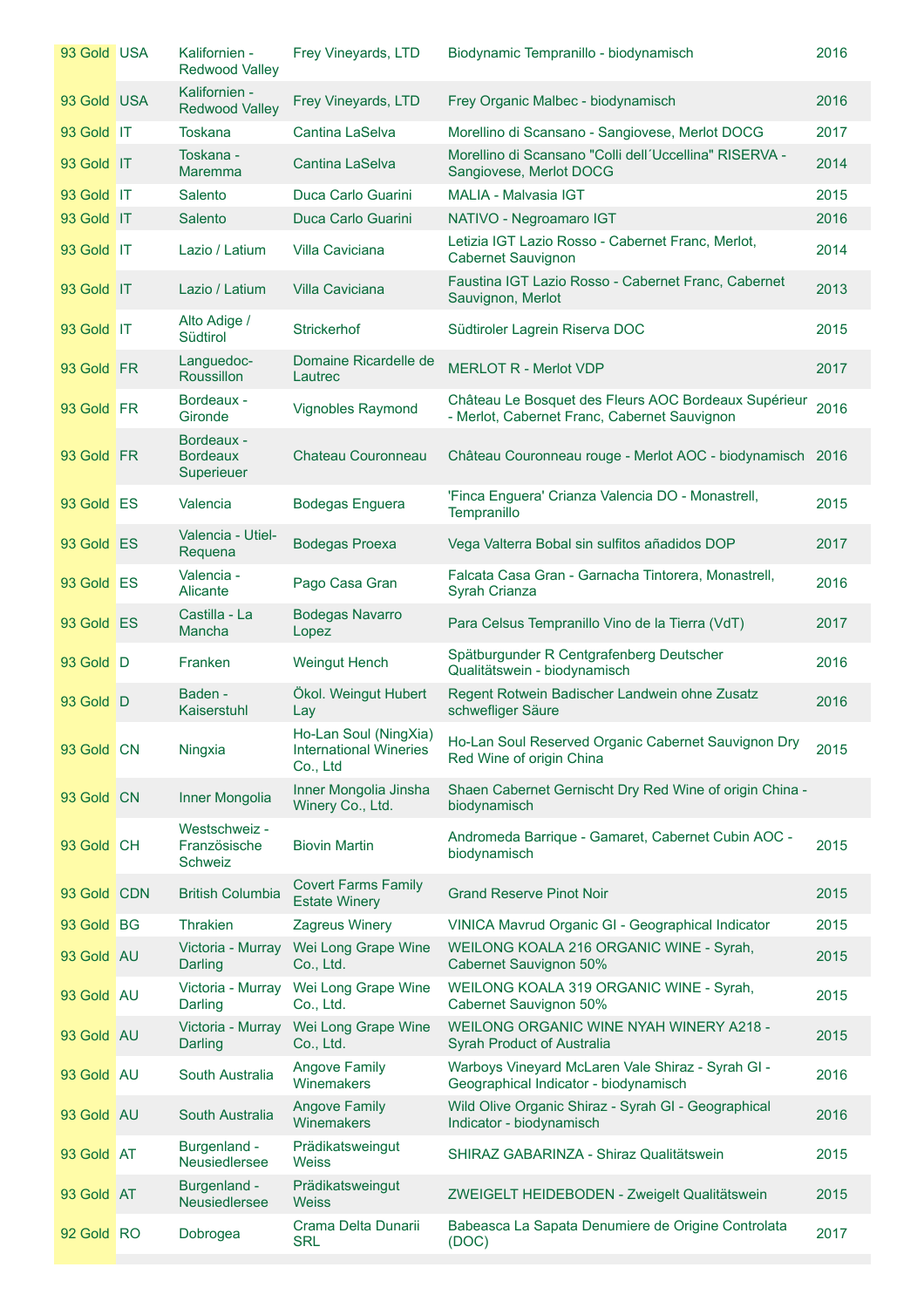| 92 Gold IT  | <b>Toskana</b>                | Fattoria La Vialla                                    | Casa Conforto Chianti Superiore 2016 DOCG -<br>Sangiovese - biodynamisch                                                 | 2016 |
|-------------|-------------------------------|-------------------------------------------------------|--------------------------------------------------------------------------------------------------------------------------|------|
| 92 Gold IT  | <b>Sizilien</b>               | Mare Magnum Srl                                       | The Yoga Syrah Organic IGT                                                                                               | 2017 |
| 92 Gold IT  | <b>Sizilien</b>               | Ca' Lustra - Zanovello                                | IGP Sicilia Frappato - Petit Verdot, Frappato 30%                                                                        | 2016 |
| 92 Gold IT  | <b>Marken</b>                 | Moncaro soc. coop.<br>agricola                        | Marche Rosso IGT IGP                                                                                                     | 2017 |
| 92 Gold IT  | Lazio / Latium                | <b>Villa Caviciana</b>                                | Eleonora IGT Lazio Rosso - Sangiovese, Merlot                                                                            | 2014 |
| 92 Gold IT  | Lazio / Latium                | Villa Caviciana                                       | Anna Vino Rosso - Sangiovese                                                                                             | 2016 |
| 92 Gold IT  | Apulien                       | THE WINE PEOPLE<br>S.R.L.                             | Integro Primitivo Puglia IGP                                                                                             | 2016 |
| 92 Gold IL  | Galiläa / Galil               | <b>Lotem Winery</b>                                   | Solo - Cabernet Sauvignon GI - Geographical Indicator                                                                    | 2016 |
| 92 Gold FR  | Rhône                         | <b>Domaine Fond Croze</b>                             | "Cuvée Confidence" Côtes du Rhône AOC - Grenache,<br>Syrah 30%                                                           | 2016 |
| 92 Gold FR  | Languedoc                     | <b>Les Domaines Paul</b><br>Mas                       | "Mas de Tannes" Réserve Rouge - Cabernet Sauvignon,<br>Grenache 35%, Mourvèdre 10% IGP                                   | 2016 |
| 92 Gold FR  | Bordeaux -<br>Gironde         | <b>Vignobles Raymond</b>                              | En Mémoire du Malbec AOC                                                                                                 | 2016 |
| 92 Gold ES  | La Rioja                      | Osoti Vinedos<br>Ecológicos S.L.                      | Rioja Osoti - Tempranillo, Garnacha DO                                                                                   | 2017 |
| 92 Gold ES  | Aragón                        | <b>ECOLECERA</b>                                      | Tempranillo Ecolecera IGP                                                                                                | 2017 |
| 92 Gold ES  | Aragón                        | <b>Bodegas Aragonesas</b>                             | Aragus ecologico - Garnacha DOP                                                                                          | 2017 |
| 92 Gold D   | Württemberg                   | Weingärtner<br>Stromberg-Zabergäu<br>eG               | Regent QbA trocken Deutscher Qualitätswein                                                                               | 2016 |
| 92 Gold D   | Württemberg-<br>Remstal       | Weingut "Im<br>Hagenbüchle"                           | Pinotin QbA                                                                                                              | 2016 |
| 92 Gold D   | Pfalz                         | <b>Weingut Merkel</b>                                 | "Unzertrennlich" Rotwein-Cuvée Qualitätswein Trocken -<br>Sternstundene - Syrah, Spätburgunder QbA                       | 2016 |
| 92 Gold D   | Nahe                          | <b>Weingut Forster</b>                                | Burg Layer Johannisberg Frühburgunder trocken QbA                                                                        | 2015 |
| 92 Gold CN  | Gansu                         | Wei Long Grape Wine<br>Co., Ltd.                      | WEILONG ORGANIC WINE STANDARD SAKATA<br>CABERNET SAUVIGNON - Cabernet Sauvignon Wine of 2015<br>origin China             |      |
| 92 Gold CL  | Colchugua<br>Valley           | Vinedos Emiliana S. A.                                | Adobe Carmenere Reserva Bio - Carmenère g.U. -<br>biodynamisch                                                           | 2017 |
| 92 Gold CDN | <b>British Columbia</b>       | <b>Covert Farms Family</b><br><b>Estate Winery</b>    | <b>Grand Reserve Cabernet Sauvignon</b>                                                                                  | 2015 |
| 92 Gold AT  | Carnuntum                     | Bio-Weingärtnerei<br>Artner                           | Zweigelt Qualitätswein                                                                                                   | 2015 |
| 92 Gold AT  | Burgenland -<br>Neusiedlersee | <b>Hafner Family Estate</b><br>(Weingut)              | Cuvee Andra (Sacremus) - St. Laurent, Cabernet<br>Sauvignon, Rösler Qualitätswein                                        | 2016 |
| 92 Gold AT  | Burgenland -<br>Neusiedlersee | <b>BioWeinGut Sigrid &amp;</b><br><b>Erwin Lehner</b> | Hubertus - Blaufränkisch Qualitätswein                                                                                   | 2016 |
| 92 Gold AR  | Mendoza                       | Mare Magnum Srl                                       | Big Game Malbec Organic GI - Geographical Indicator                                                                      | 2016 |
| 92 Gold AR  | Mendoza                       | <b>Chakana Wines</b>                                  | Inkarri WInemaker's Selection Malbec PGI - Protected<br>Georgraphical Indications - biodynamisch                         | 2017 |
| 91 Gold ZA  | Tulbagh                       | <b>Waverley Hills Organic</b><br>Wines                | Grenache, Shiraz, Mourvèdre, Viognier Wine of Origin                                                                     | 2017 |
| 91 Gold RL  | <b>Batroun</b>                | <b>Batroun Mountains</b>                              | <b>Cabernet Sauvignon</b>                                                                                                | 2013 |
| 91 Gold IT  | Venetien                      | Trabucchi d'Illasi                                    | Valpolicella Superiore "Terra di San Colombano" -<br>Corvina, Corvinone, Molinara, Croatina, Oseleta e<br>Forselina, DOC | 2012 |
| 91 Gold IT  | <b>Marken</b>                 | Cantine Volpi                                         | Marche Igt SANGIOVESE Boirà - biologico - Sangiovese<br><b>IGT</b>                                                       | 2017 |
| 91 Gold IT  | <b>Marken</b>                 | Cantina Maroni                                        | DOMENIC ROSSO PICENO DOC - Montepulciano,<br>Sangiovese                                                                  | 2017 |
| 91 Gold IT  | Alto Adige /<br>Südtirol      | Strickerhof                                           | JPK Rot - Chambourcin IGT                                                                                                | 2016 |
| 91 Gold IT  | Alto Adige /<br>Südtirol      | <b>Strickerhof</b>                                    | Südtiroler Lagrein Riserva DOC                                                                                           | 2016 |
| 91 Gold IT  | Alto Adige /                  | <b>St.Quirinus</b>                                    | Südtiroler Lagrein DOC - biodynamisch                                                                                    | 2017 |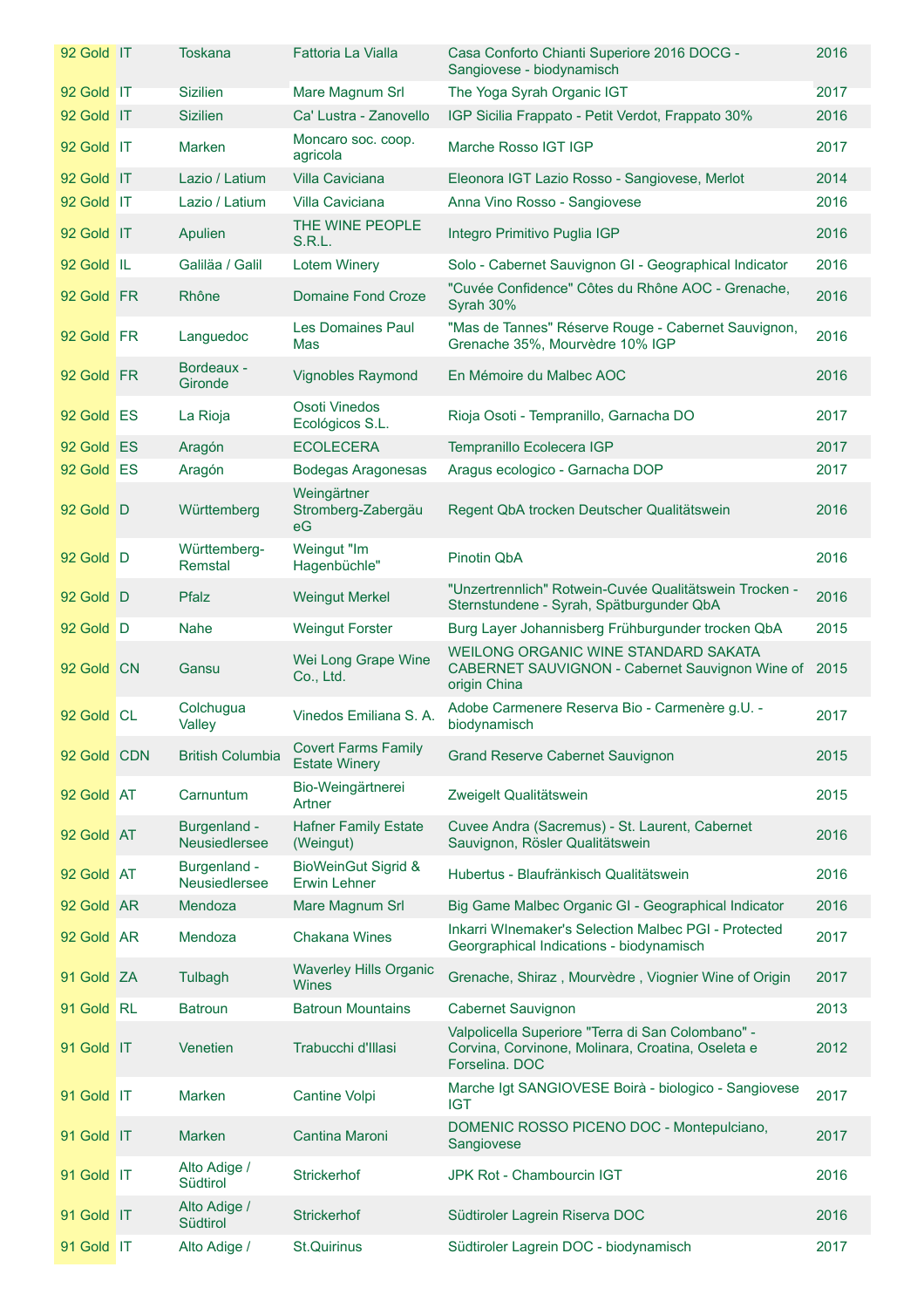|             | Südtirol                               |                                                                    |                                                                                                                         |      |
|-------------|----------------------------------------|--------------------------------------------------------------------|-------------------------------------------------------------------------------------------------------------------------|------|
| 91 Gold IT  | Alto Adige /<br>Südtirol               | <b>St.Quirinus</b>                                                 | Südtiroler Merlot "Quirinus" DOC - biodynamisch                                                                         | 2016 |
| 91 Gold GR  | Kreta                                  | <b>Domaine</b><br>Zacharioudakis                                   | CODEX - Cabernet Sauvignon, Kotsifali, Merlot PGI -<br><b>Protected Georgraphical Indications</b>                       | 2016 |
| 91 Gold FR  | Languedoc                              | <b>Arrogant Frog</b>                                               | Arrogant Frog Cabernet Sauvignon Merlot, Merlot 45%<br><b>IGP</b>                                                       | 2017 |
| 91 Gold FR  | Languedoc-<br><b>Roussillon</b>        | Vignobles Raymond                                                  | Château de la Bosse AOP Corbières - Syrah, Grenache,<br>Carignan                                                        | 2017 |
| 91 Gold FR  | Languedoc-<br><b>Roussillon</b>        | Domaine Ricardelle de<br>Lautrec                                   | CABERNET SAUVIGNON R - Cabernet Sauvignon VDP                                                                           | 2017 |
| 91 Gold FR  | <b>Bordeaux</b>                        | Chateau Chavrignac                                                 | Merlot, Cabernet Franc, Cabernet Sauvignon, Petit Verdot<br>AOC - biodynamisch                                          | 2017 |
| 91 Gold ES  | Valencia -<br>Alicante                 | Pago Casa Gran                                                     | Casa Benasal Elegant - Monastrell, Syrah, Garnacha<br>tintorera DO                                                      | 2016 |
| 91 Gold ES  | La Rioja                               | Vinedos Ruiz Jimenez<br>S.L.                                       | Rioja Viña La Era - Tempranillo DOCa                                                                                    | 2014 |
| 91 Gold ES  | La Rioja                               | <b>Vinedos Ruiz Jimenez</b><br>S.L.                                | Rioja Osoti Garnacha DOCa                                                                                               | 2016 |
| 91 Gold ES  | Andalusien -<br>Málaga                 | Bodega F.Schatz                                                    | Petit Verdot Crianza - biodynamisch                                                                                     | 2011 |
| 91 Gold D   | Württemberg                            | Weingut Schäfer-<br><b>Heinrich</b>                                | Merlot*** trocken QbA                                                                                                   | 2015 |
| 91 Gold D   | Württemberg                            | Weingut Schäfer-<br><b>Heinrich</b>                                | Cabernet Mitos** trocken QbA                                                                                            | 2015 |
| 91 Gold D   | Württemberg                            | <b>Weingut Heid</b>                                                | Fellbacher Lämmler Lemberger GG trocken QbA                                                                             | 2015 |
| 91 Gold D   | Württemberg                            | <b>Weingut Heid</b>                                                | Syrah Melchisedec QbA                                                                                                   | 2015 |
| 91 Gold D   | Pfalz                                  | <b>Weingut Merkel</b>                                              | Regent Rotwein Qualitätswein Trocken -<br>Sternstundenedition - QbA                                                     | 2016 |
| 91 Gold D   | <b>Nahe</b>                            | <b>Weingut Fuchs-</b><br>Jacobus                                   | Frühburgunder STEHKRAGEN Deutscher Qualitätswein -<br>biodynamisch                                                      | 2016 |
| 91 Gold D   | <b>Mosel</b>                           | <b>Bioweingut Ollinger-</b><br>Gelz                                | Spätburgunder EDITION KLAUS GELZ Spätlese                                                                               | 2015 |
| 91 Gold D   | Baden -<br>Markgräflerland             | Weingut Zähringer<br>GmbH                                          | Spätburgunder SZ trocken Deutscher Qualitätswein -<br>biodynamisch                                                      | 2015 |
| 91 Gold D   | Baden -<br>Markgräflerland             | <b>Weingut Ludwig</b><br>Mißbach                                   | <b>Cabernet Carol Auslese</b>                                                                                           | 2015 |
| 91 Gold CN  | Ningxia                                | Ho-Lan Soul (NingXia)<br><b>International Wineries</b><br>Co., Ltd | Ho-Lan Soul Reserved Organic Marselan Dry Red Wine<br>of origin China                                                   | 2015 |
| 91 Gold AU  | South Australia                        | Mare Magnum Srl                                                    | Turtle Dreaming Cabernet Sauvignon Shiraz / Organic<br><b>Product of Australia</b>                                      | 2016 |
| 91 Gold AU  | South Australia                        | Mare Magnum Srl                                                    | Gurra Gurra Greek Shiraz Organic Product of Australia                                                                   | 2017 |
| 91 Gold AT  | Weinviertel                            | <b>Weingut Oppenauer</b>                                           | Zweigelt Exclusive Qualitätswein                                                                                        | 2016 |
| 91 Gold AT  | Weinviertel                            | <b>Biowein Weber</b>                                               | Eiche - Zweigelt, Barrique Qualitätswein                                                                                | 2016 |
| 91 Gold AT  | Neusiedlersee                          | <b>BioWeingut</b><br>Sonnenmulde                                   | Blauer Zweigelt Alte Reben Bio-Qualitätswein                                                                            | 2017 |
| 91 Gold AT  | Carnuntum                              | Bodentreu - Angelika<br>Artner                                     | Cuvèe Göttlesbrunn Ortswein - Zweigelt, Merlot 40%<br>Qualitätswein                                                     | 2016 |
| 90 Gold ZA  | Tulbagh                                | <b>Waverley Hills Organic</b><br>Wines                             | SMV Shiraz Mourvèdre Viognier, Mourvèdre, Viognier<br>Wine of Origin                                                    | 2013 |
| 90 Gold USA | Kalifornien -<br><b>Redwood Valley</b> | Frey Vineyards, LTD                                                | Frey Organic Petite Sirah - Petite Syrah - biodynamisch                                                                 | 2015 |
| 90 Gold PT  | Lisboa                                 | Quinta do<br>Montalto, Lda                                         | Vinha da Malhada Reserva - Alicante Bouschet,<br>Trincadeira, Touriga Nacional, Aragonez, Syrah, Castelão<br><b>IGP</b> | 2017 |
| 90 Gold PT  | Dao                                    | Julia Kemper Wines                                                 | JK Elpenor Reserve Red - Touriga Nacional DOC                                                                           | 2014 |
| 90 Gold IT  | <b>Umbrien</b>                         | Roberto Lepri - Az.<br>Agriturismo Baldassari                      | luce di gemma - Merlot IGT                                                                                              | 2015 |
| 90 Gold IT  | <b>Umbrien</b>                         | Di Filippo Az. Agr. S.S.                                           | Terre S. Nicola - Sangiovese, Merlot, Sagrantino IGT -<br>biodynamisch                                                  | 2015 |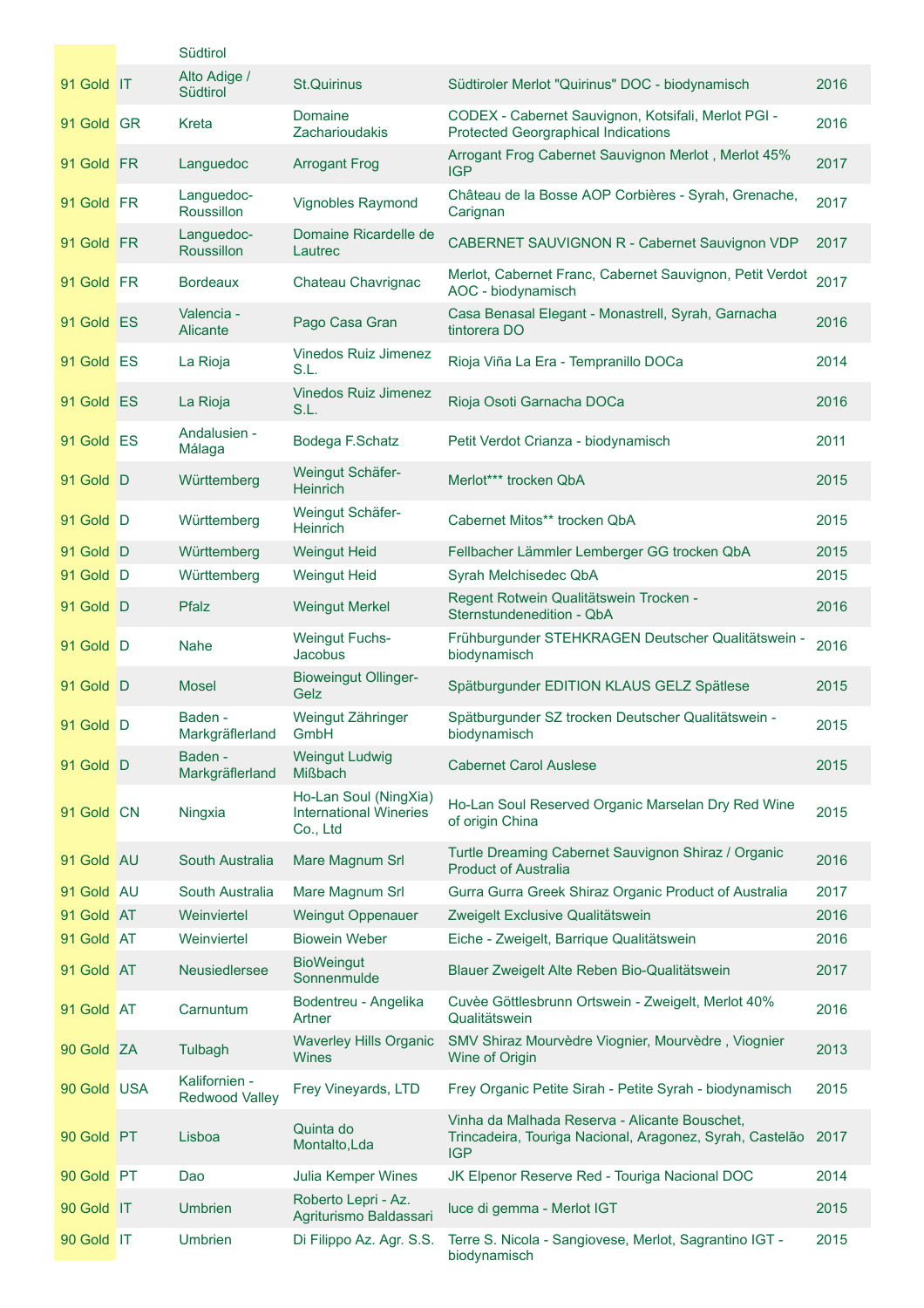| 90 Gold IT   | Toskana                    | <b>Loacker Corte Pavone</b>                     | Brunello di Montalcino DOCG - Sangiovese -<br>biodynamisch                                         | 2013 |
|--------------|----------------------------|-------------------------------------------------|----------------------------------------------------------------------------------------------------|------|
| 90 Gold IT   | <b>Toskana</b>             | Castello del Trebbio                            | Chianti Superiore DOCG - Sangiovese, Canaiolo,<br>Ciliegiolo                                       | 2016 |
| 90 Gold IT   | <b>Sizilien</b>            | Vini Vaccaro Agricola<br>s.r.l.                 | Nero d'Avola-Merlot - Nero d'Avola, Merlot 30% IGT                                                 | 2016 |
| 90 Gold IT   | <b>Sizilien</b>            | Mare Magnum Srl                                 | Raccolto Nero d'avola Cabernet Sauvignon Organic -<br>Nero d'Avola DOC                             | 2017 |
| 90 Gold IT   | <b>Sizilien</b>            | Mare Magnum Srl                                 | Tonno Syrah IGT                                                                                    | 2017 |
| 90 Gold IT   | <b>Sizilien</b>            | Caruso & Minini                                 | NATURALMENTE BIO NERO D'AVOLA - Nero d'Avola<br><b>DOC</b>                                         | 2017 |
| 90 Gold IT   | Sardinien                  | Vini Evaristiano                                | Flora - Monica di Sardegna DOC                                                                     | 2017 |
| 90 Gold IT   | Abruzzen                   | Mare Magnum Srl                                 | Il Conte Montelpulciano d'Abruzzo Organic -<br>Montepulciano DOC                                   | 2017 |
| 90 Gold GR   | Zentral - Attika           | <b>Georgas Family</b>                           | SEiRA#3 - Merlot, Savatiano PGI - Protected<br>Georgraphical Indications                           | 2017 |
| 90 Gold GR   | Makedonia -<br>Chalkidiki  | <b>Evangelos Tsantalis</b>                      | 'Agathon' Mount Athos ggA - Limnio, Cabernet Sauvignon<br>g.g.A.                                   | 2014 |
| 90 Gold GR   | Kreta                      | <b>Domaine</b><br><b>Zacharioudakis</b>         | ORTHI PETRA RESERVE - Syrah, Kotsifali PGI -<br><b>Protected Georgraphical Indications</b>         | 2013 |
| 90 Gold FR   | Languedoc-<br>Roussillon   | Domaine Boucabeille                             | Boucabeille Monte Nero - Grenache, Mourvedre,<br>Carignan AOC                                      | 2016 |
| 90 Gold FR   | Corbières                  | Chateau de<br>Caraguilhes                       | 'Cochon Volant' Rouge Corbières AOP - Carignan,<br>Grenache Noir, Syrah                            | 2017 |
| 90 Gold ES   | Katalonien                 | <b>BIOPAUMERÀ</b>                               | Adrià de Paumera - Cabernet Sauvignon, Garnacha<br>Negra DO                                        | 2016 |
| 90 Gold ES   | Katalonien                 | Alta Alella S.L                                 | Parvus Syrah Alta Alella DO                                                                        | 2016 |
| 90 Gold ES   | Katalonien                 | Albet i Noya S.A.T                              | La Milana - Caladoc, Tempranillo, Merlot DO                                                        | 2014 |
| 90 Gold ES   | Castilla - La<br>Mancha    | Dominio de Punctum                              | Pablo Claro Selección - Graciano, Cabernet Sauvignon<br>50% Vino de la Tierra (VdT) - biodynamisch | 2015 |
| 90 Gold ES   | Castilla - La<br>Mancha    | Bodegas Coop. San<br>Isidro                     | b*Syrah IGP                                                                                        | 2017 |
| 90 Gold ES   | Andalusien -<br>Málaga     | Bodega F.Schatz                                 | Pinot Noir Crianza - biodynamisch                                                                  | 2012 |
| 90 Gold D    | Württemberg                | <b>Schloßgut</b><br>Hohenbeilstein              | Lemberger GG trocken Deutscher Qualitätswein                                                       | 2015 |
| 90 Gold D    | Württemberg                | <b>BioWeingut Weinreuter</b>                    | Lemberger *** Leingarten Grafenberg Deutscher<br>Qualitätswein                                     | 2015 |
| 90 Gold D    | Pfalz                      | <b>Villa Welter</b>                             | Cabernet Sauvignon Deutscher Qualitätswein                                                         | 2015 |
| 90 Gold D    | <b>Mosel</b>               | Weingut Louis Klein<br><b>GBR</b>               | Schwarzriesling trocken Deutscher Qualitätswein                                                    | 2016 |
| 90 Gold DK   | Seeland                    | Vester Ulslev Vingaard                          | Blue Label Premium - Cabernet Cantor, 10 % Léon Millot                                             | 2016 |
| 90 Gold D    | <b>Baden</b>               | <b>Weingut Gromann</b>                          | Erzinger Spätburgunder ES Spätlese                                                                 | 2015 |
| 90 Gold D    | Baden -<br>Markgräflerland | <b>Weingut Ludwig</b><br>Mißbach                | Spätburgunder Spätlese                                                                             | 2015 |
| 90 Gold D    | Baden -<br><b>Bodensee</b> | <b>Weingut Aufricht</b>                         | Meersburger Sonnenufer Spätburgunder Sophia QbA                                                    | 2016 |
| 90 Gold CN   | Xinjiang                   | Xinjiang Xiangdu<br>Winery Co., Ltd.            | Les Champs D'Or Anthony Cabernet Franc Dry Red<br>Wine of origin China                             | 2015 |
| 90 Gold CL   | <b>Central Valley</b>      | Vinedos Emiliana S. A.                          | Adobe Cabernet Sauvignon Reserva Bio g.U. -<br>biodynamisch                                        | 2017 |
| 90 Gold AU   | <b>Tasmanien</b>           | Stefano Lubiana<br>Wines                        | Estate Pinot Noir GI - Geographical Indicator -<br>biodynamisch                                    | 2016 |
| 90 Gold AT   | Wagram                     | <b>Arkadenhof Hausdorf</b><br><b>Bioweingut</b> | Ariston Zweigelt Qualitätswein                                                                     | 2015 |
| 89 Silver PT | Lisboa                     | Quinta do<br>Montalto, Lda                      | Cepa Pura Aragonez IGP                                                                             | 2017 |
| 89 Silver IT | Venetien                   | Ca' Lustra - Zanovello                          | IGT Veneto Marzemino Nero "Belvedere"                                                              | 2016 |
| 89 Silver IT | <b>Sizilien</b>            | Società Agricola<br>Palmeri                     | Il Nero di Avola - Nero d'Avola, Merlot, Cabernet<br>Sauvignon, Syrah IGT                          | 2014 |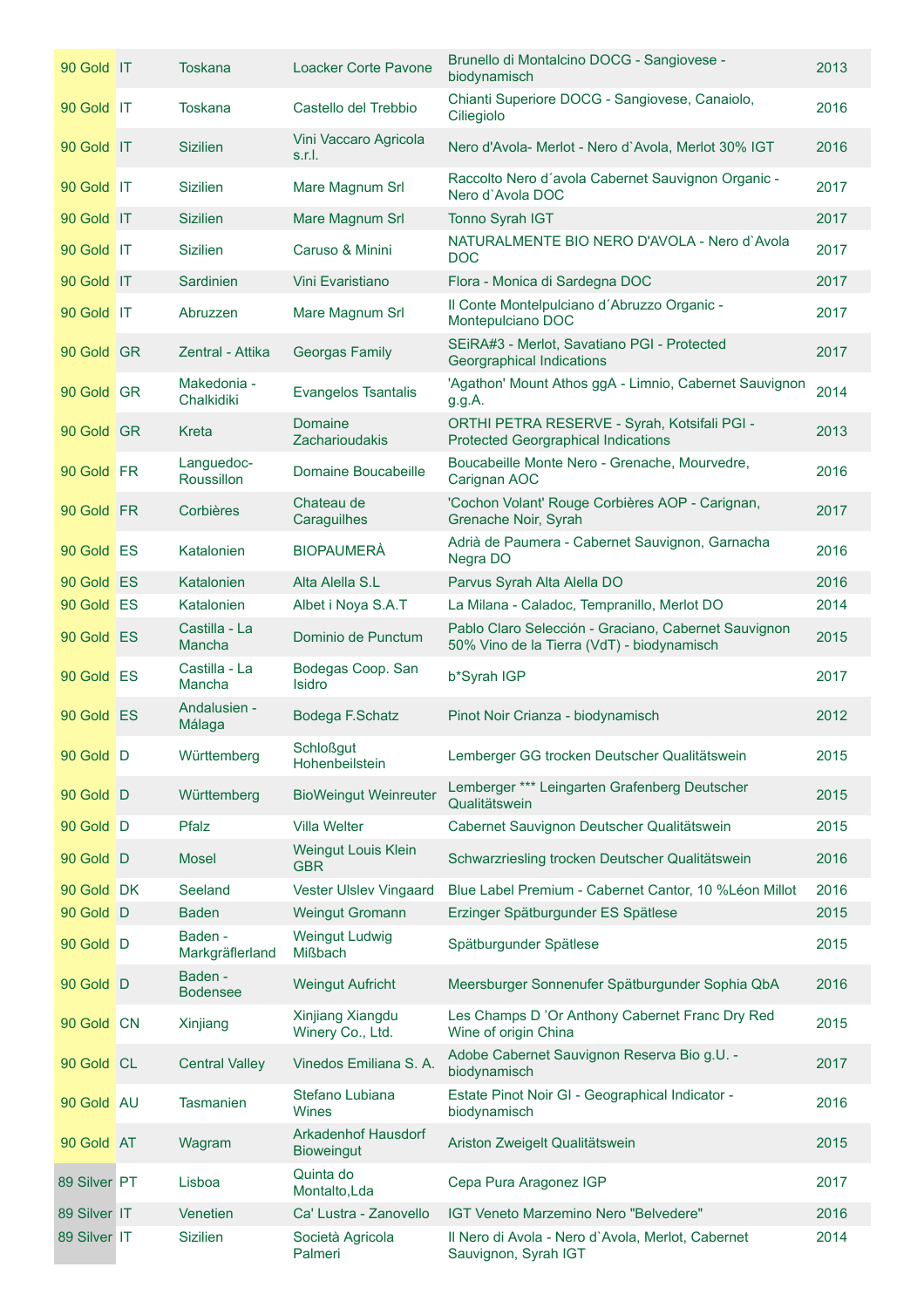| 89 Silver IT  | <b>Sizilien</b>               | Ca' Lustra - Zanovello                                | IGP Terre Siciliane Nero d'Avola - Nero d'Avola                                                          | 2016 |
|---------------|-------------------------------|-------------------------------------------------------|----------------------------------------------------------------------------------------------------------|------|
| 89 Silver IT  | <b>Marken</b>                 | Le Cantine di Figaro                                  | <b>ABUSIVO19 MARCHE IGT MERLOT - Merlot</b>                                                              | 2016 |
| 89 Silver IT  | Apulien                       | Valle dell' Asso                                      | Primitivo Terra San Giovanni IGP                                                                         | 2016 |
| 89 Silver IT  | Abruzzen                      | Chiusa Grande di<br>Franco D'Eusanio                  | Vinosophia Montepulciano d'Abruzzo DOC                                                                   | 2017 |
| 89 Silver FR  | <b>Sud-Ouest</b>              | <b>Vignobles Raymond</b>                              | Le Roupic IGP Côtes de Gascogne - Merlot, Tannat,<br><b>Malbec</b>                                       | 2017 |
| 89 Silver FR  | Provence - Gard               | Château de Nages                                      | LibertyNages rouge - Syrah, Grenache, Carignan                                                           |      |
| 89 Silver FR  | Languedoc                     | Domaine de Brau                                       | Pure Cabernet Sauvignon IGP                                                                              | 2015 |
| 89 Silver ES  | Valencia -<br>Alicante        | Pago Casa Gran                                        | Falcata Arenal - Garnacha Tintorera DO                                                                   | 2015 |
| 89 Silver ES  | La Rioja                      | <b>Osoti Vinedos</b><br>Ecológicos S.L.               | Rioja Osoti Crianza - Tempranillo, Garnacha DOCa                                                         | 2015 |
| 89 Silver ES  | Castilla - La<br>Mancha       | Venta la Vega Territorio<br>Ecológico                 | Adaras Calizo - Garnacha Tintorera DOP - biodynamisch                                                    | 2017 |
| 89 Silver ES  | Castilla - La<br>Mancha       | Pablo de Victoria                                     | Pablo de Victoria Roble Bio Vintage - Syrah Vino de la<br>Tierra (VdT)                                   | 2016 |
| 89 Silver ES  | Aragón                        | <b>ECOLECERA</b>                                      | Sardonillo Ecológico - Tempranillo IGP                                                                   | 2017 |
| 89 Silver ES  | Andalusien -<br>Málaga        | Bodega F.Schatz                                       | Finca Sanguijuela - Tempranillo, Syrah 25%, Merlot 25%,<br>Cabernet Sauvignon 25% Crianza - biodynamisch | 2010 |
| 89 Silver D   | Pfalz                         | <b>Weingut Castel Peter</b>                           | Cabernet Cubin*** trocken QbA                                                                            | 2014 |
| 89 Silver CN  | Xinjiang                      | Xinjiang Xiangdu<br>Winery Co., Ltd.                  | Les Champs D'Or Anthony Cabernet Sauvignon Dry Red<br>Wine of origin China                               | 2015 |
| 89 Silver CN  | Xinjiang                      | Chateau Guofei<br>Ruitaiqinglin                       | Chateau Guofei Oak Barrel Dry Red - Cabernet<br>Sauvignon Wine of origin China                           | 2016 |
| 89 Silver CN  | Ningxia                       | <b>Chateau Saint Louis</b><br><b>Ding</b>             | Farsight Late Harvest Cabernet Sauvignon Wine of origin<br>China                                         | 2017 |
| 89 Silver CDN | <b>British Columbia</b>       | <b>Covert Farms Family</b><br><b>Estate Winery</b>    | <b>Grand Reserve Zinfandel</b>                                                                           | 2015 |
| 89 Silver AU  | Victoria - Murray<br>Darling  | Wei Long Grape Wine<br>Co., Ltd.                      | WEILONG SINGLECANE ORGANIC WINE A30 - Syrah<br><b>Product of Australia</b>                               | 2015 |
| 89 Silver AT  | Thermenregion                 | weingut johannes<br>gebeshuber                        | lage viereck. pinot noir. - Pinot Noir Qualitätswein                                                     | 2015 |
| 89 Silver AT  | <b>Steiermark</b>             | <b>Bio-Weingut Georg</b><br>Thünauer                  | Cuvée Rouge - Cabernet Jura, Regent Rebsortenwein                                                        | 2016 |
| 89 Silver AT  | Burgenland -<br>Neusiedlersee | Prädikatsweingut<br><b>Weiss</b>                      | ZWEIGELT - Zweigelt Qualitätswein                                                                        | 2015 |
| 89 Silver AT  | Burgenland -<br>Neusiedlersee | Prädikatsweingut<br>Weiss                             | <b>GRAND CARDINAL - Cabernet Sauvignon Qualitätswein</b>                                                 | 2015 |
| 89 Silver AT  | Burgenland -<br>Neusiedlersee | <b>Hafner Family Estate</b><br>(Weingut)              | Cuvee Lupus - Blaufränkisch, Merlot Qualitätswein                                                        | 2015 |
| 89 Silver AT  | Burgenland -<br>Neusiedlersee | <b>BioWeinGut Sigrid &amp;</b><br><b>Erwin Lehner</b> | Unt'Aus Blauer Zweigelt Qualitätswein                                                                    | 2015 |
| 89 Silver AR  | Mendoza                       | <b>Chakana Wines</b>                                  | Inkarri Estate Malbec GI - Geographical Indicator -<br>biodynamisch                                      | 2017 |
| 88 Silver RL  | <b>Batroun</b>                | <b>Batroun Mountains</b>                              | Prestige Rouge - Merlot, Cabernet Sauvignon, Cabernet<br>Franc                                           | 2015 |
| 88 Silver RL  | <b>Batroun</b>                | <b>Batroun Mountains</b>                              | Ruby - Cabernet Sauvignon, Merlot, Syrah and Cabernet<br>Franc                                           | 2015 |
| 88 Silver LI  | Vaduz                         | Harry Zech Weinbau<br>Cantina                         | Le rendez-vous - Gamaret, Merlot, Cabernet Sauvignon<br>AOC - biodynamisch                               | 2016 |
| 88 Silver IT  | Venetien                      | Trabucchi d'Illasi                                    | Valpolicella DOC "Un Anno" BIOLOGICO - Corvina,<br>Corvinone e Rondinella                                | 2017 |
| 88 Silver IT  | Sardinien                     | Vini Evaristiano                                      | Aristo - Cannonau DOC                                                                                    | 2017 |
| 88 Silver IT  | Piemont                       | Cantina di Nizza                                      | PIEMONTE DOC BARBERA InOrigine - Barbera                                                                 | 2017 |
| 88 Silver IT  | Abruzzen                      | <b>Cantine Volpi</b>                                  | MONTEPULCIANO D'ABRUZZO DOC Monregale -<br>biologico - Montepulciano                                     | 2017 |
| 88 Silver FR  | Languedoc-<br>Roussillon      | Domaine Boucabeille                                   | Boucabeille Les Terrasses - Grenache, Mourvedre AOC                                                      | 2017 |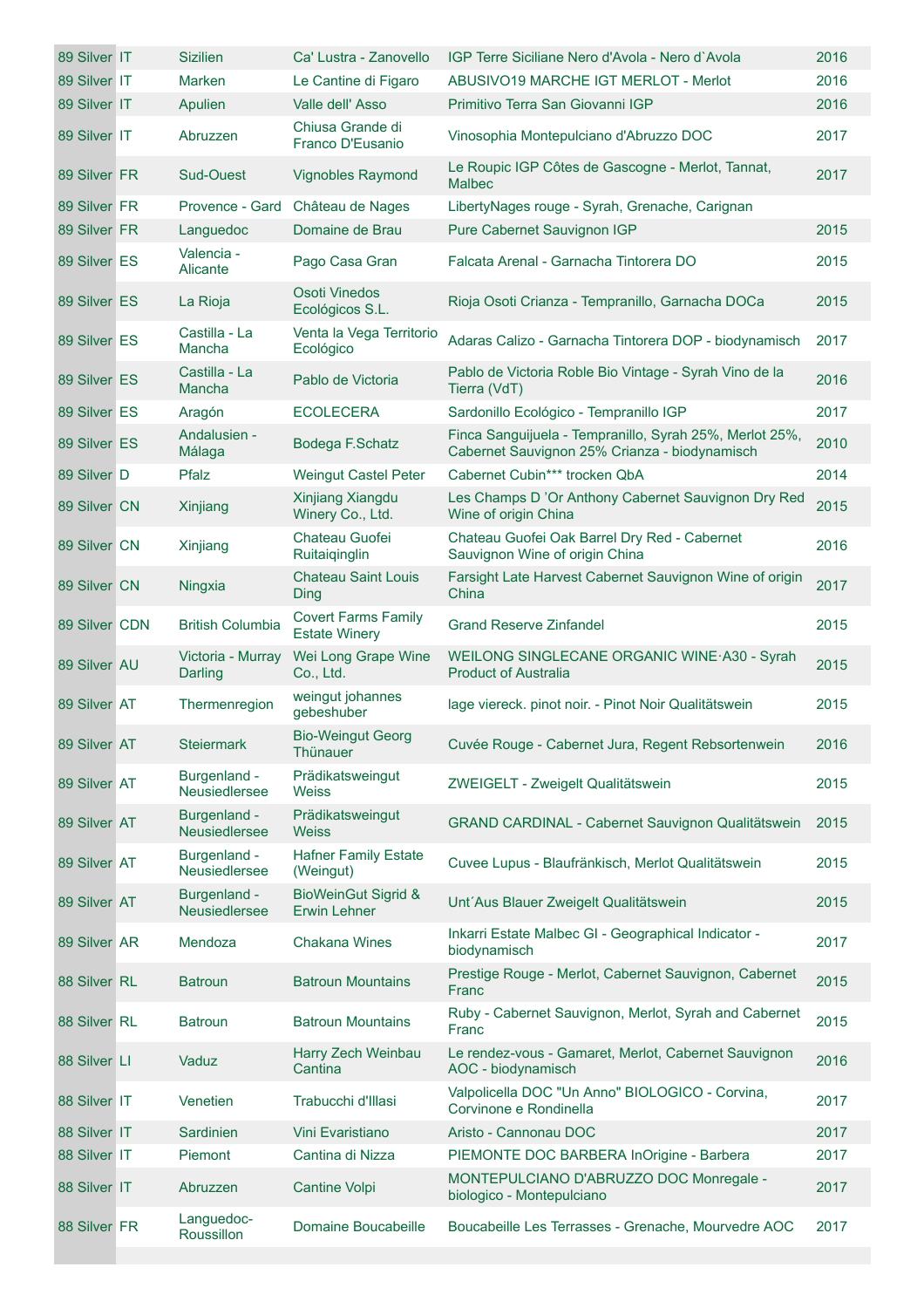| 88 Silver ES | Valencia -<br><b>Alicante</b>            | Pago Casa Gran                                           | Casa Benasal Crux - Monastrell, Garnacha tintorera DO                                            | 2016 |
|--------------|------------------------------------------|----------------------------------------------------------|--------------------------------------------------------------------------------------------------|------|
| 88 Silver ES | <b>Navarra</b>                           | Bodegas Azul y<br>Garanza                                | Garciano de Azul y Garanza - Garnacha, Graciano DO                                               | 2016 |
| 88 Silver D  | Pfalz                                    | <b>Wiedemanns Weingut</b>                                | Cabernet Sauvignon Rotwein trocken Deutscher<br>Qualitätswein                                    | 2016 |
| 88 Silver D  | <b>Nahe</b>                              | Weingut Großmann                                         | Blauer Spätburgunder Deutscher Qualitätswein                                                     | 2015 |
| 88 Silver D  | Franken                                  | <b>Johann Streng</b>                                     | Rubin Cuvee - Dornfelder, Cabernet Dorsa Deutscher<br>Qualitätswein                              | 2015 |
| 88 Silver D  | Baden -<br>Markgräflerland               | Weingut Lämmlin-<br><b>Schindler</b>                     | Merlot trocken, VDP.ORTSWEIN                                                                     | 2015 |
| 88 Silver D  | Baden -<br>Markgräflerland               | Weingut Lämmlin-<br>Schindler                            | Spätburgunder trocken MAUCHENER SONNENSTÜCK<br><b>VDP.ERSTE LAGE</b>                             | 2015 |
| 88 Silver CN | Xinjiang                                 | Chateau Aroma -<br>Fangxiang                             | Merlot Dry Red Wine of origin China                                                              | 2017 |
| 88 Silver CH | Westschweiz -<br>Französische<br>Schweiz | <b>Biovin Martin</b>                                     | Regent AOC - biodynamisch                                                                        | 2016 |
| 88 Silver CH | Westschweiz -<br>Französische<br>Schweiz | <b>Biovin Martin</b>                                     | Lacerta Barrique - Blauburgunder AOC - biodynamisch                                              | 2016 |
| 88 Silver AU | South Australia                          | <b>Angove Family</b><br>Winemakers                       | Angove Organic Shiraz Cabernet, Cabernet Sauvignon<br>GI - Geographical Indicator - biodynamisch | 2017 |
| 88 Silver AT | Wagram                                   | Wein-& Obsthof<br>Schneider                              | Blauer Zweigelt Premium Qualitätswein                                                            | 2015 |
| 88 Silver AT | <b>Steiermark</b>                        | Hirschmugl - Domaene<br>am Seggauberg                    | RWC13 - Zweigelt, St. Laurent 50% Qualitätswein                                                  | 2013 |
| 88 Silver AT | Burgenland -<br>Neusiedlersee            | <b>BioWeinGut Sigrid &amp;</b><br><b>Erwin Lehner</b>    | Assemblage - Cuvée, BZ, BF, CS Qualitätswein                                                     | 2015 |
| 88 Silver AR | Mendoza                                  | <b>Chakana Wines</b>                                     | Inkarri Estate Bonarda GI - Geographical Indicator -<br>biodynamisch                             | 2017 |
| 87 Silver ZA | Western Cape                             | <b>Stellar Winery</b>                                    | Shiraz Stellar Organics ohne SO2-Zusatz - Syrah g.g.A.                                           | 2015 |
| 87 Silver RL | <b>Batroun</b>                           | <b>Batroun Mountains</b>                                 | Patriarches - Cabernet Sauvignon, Syrah 50%                                                      | 2015 |
| 87 Silver NZ | Marlborough                              | <b>Misty Cove Wine Group</b><br>Ltd                      | Misty Cove Organic Pinot Noir GI - Geographical Indicator 2017                                   |      |
| 87 Silver IT | <b>Umbrien</b>                           | Roberto Lepri - Az.<br>Agriturismo Baldassari            | gamy - Gamay IGT                                                                                 | 2015 |
| 87 Silver IT | <b>Sizilien</b>                          | Firriato                                                 | Caeles Nero d'Avola - Nero d'Avola IGT                                                           | 2014 |
| 87 Silver IT | Salento                                  | Duca Carlo Guarini                                       | VIGNEVECCHIE - Primitivo IGT                                                                     | 2015 |
| 87 Silver ES | Katalonien                               | Dit Celler S.c.p.                                        | Cabirol Negre - Garnacha DO                                                                      | 2017 |
| 87 Silver ES | Castilla-León -<br>Rueda                 | Agrícola Castellana,<br>Sociedad Cooperativa<br>Limitada | Cuatro Rayas Organic Tempranillo DO                                                              | 2017 |
| 87 Silver ES | Aragón                                   | <b>Bodegas Langa HNOS</b>                                | LANGA FRENESI - Garnacha, Merlot, Syrah, Cabernet<br>Sauvignon DOP                               | 2016 |
| 87 Silver ES | Andalusien                               | Maurer and Sons S. L.                                    | De Raíz Selección - Merlot, Shyrah, Petit Verdot, Pinot<br>Noir Crianza                          | 2015 |
| 87 Silver D  | Württemberg                              | Ökoweingut Stutz                                         | Vino Resisto Tinto, Rotwein-Cuvée - Cabernet QbA -<br>biodynamisch                               | 2014 |
| 87 Silver D  | Württemberg                              | Weingut Häußermann                                       | Merlot Reserve Deutscher Qualitätswein                                                           | 2015 |
| 87 Silver D  | Württemberg                              | <b>Weingut Forsthof</b>                                  | Lemberger Barrique trocken QbA                                                                   | 2015 |
| 87 Silver D  | Württemberg-<br>Remstal                  | Weingut "Im<br>Hagenbüchle"                              | Monarch QbA                                                                                      | 2016 |
| 87 Silver D  | Württemberg-<br>Remstal                  | Weingut "Im<br>Hagenbüchle"                              | Merlin Rotwein Cuvée - Zweigelt, Monarch / Regent QbA                                            | 2012 |
| 87 Silver D  | Franken                                  | <b>Weingut Harald</b><br><b>Gunther</b>                  | Spätburgunder Spätlese trocken                                                                   | 2016 |
| 87 Silver D  | Baden -<br>Markgräflerland               | Weingut Köpfer                                           | Ballrechter Castellberg Spätburgunder Deutscher<br>Qualitätswein                                 | 2015 |
| 87 Silver D  | Baden -<br>Kaiserstuhl                   | Weingut Jürgen Walz                                      | Prior Qualitätswein trocken Deutscher Qualitätswein                                              | 2016 |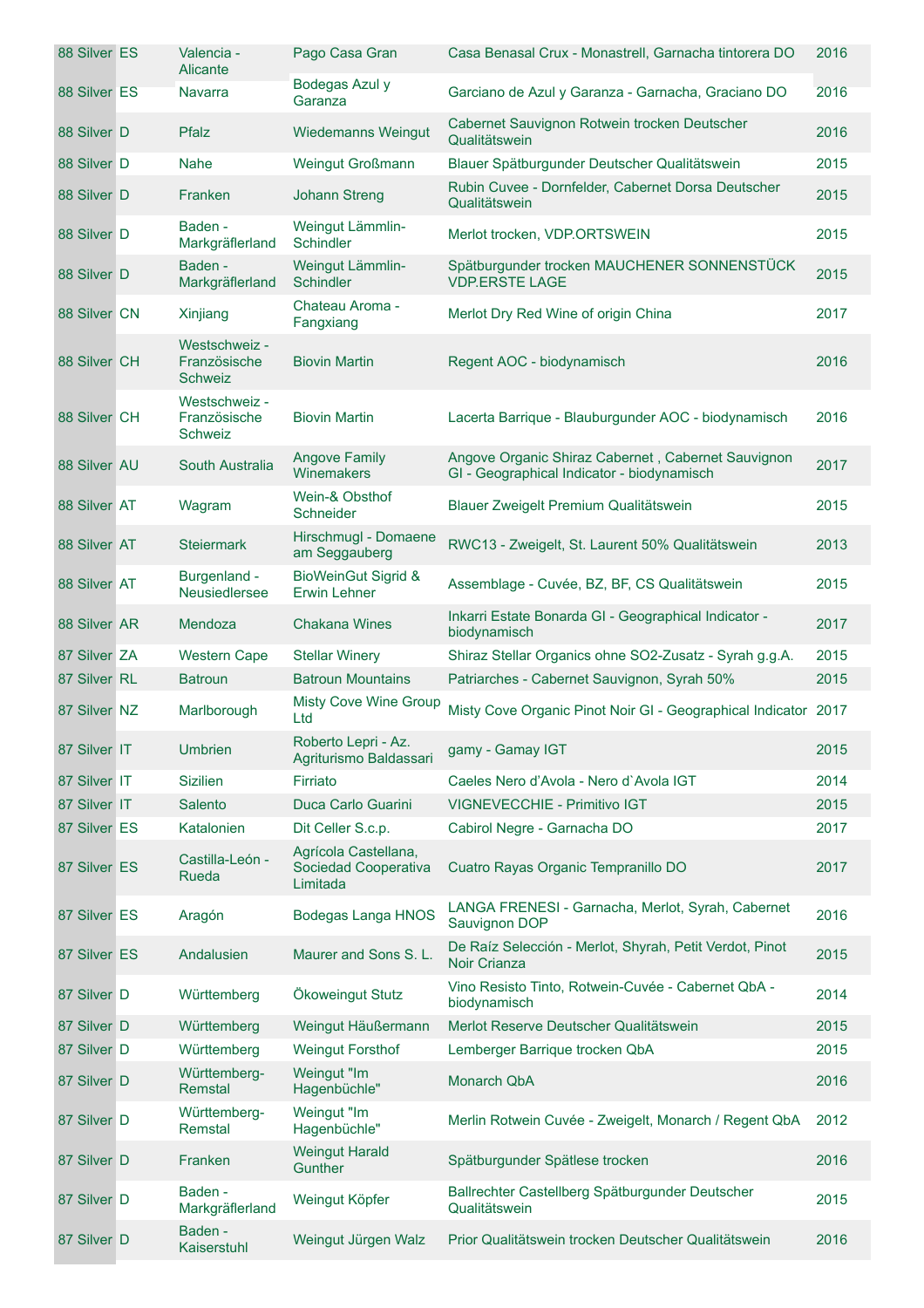| 87 Silver AT | Weinviertel                              | <b>Bioweinhof Widerna</b>                                     | Blauer Portugieser Qualitätswein                                                                                   | 2017 |
|--------------|------------------------------------------|---------------------------------------------------------------|--------------------------------------------------------------------------------------------------------------------|------|
| 87 Silver AT | Weinviertel                              | <b>Bio-Weingut HuM</b><br>Hofer                               | Gaissbero - Cabernet Carol, Cabernet Carol, Monarch<br>g.U.                                                        | 2015 |
| 87 Silver AT | Neusiedlersee                            | <b>BioWeingut</b><br>Sonnenmulde                              | Canopus - Cabernet Sauvignon, Blaufränkisch, Zweigelt<br>Qualitätswein                                             | 2015 |
| 86 Silver RL | <b>Batroun</b>                           | <b>Batroun Mountains</b>                                      | Syrah                                                                                                              | 2015 |
| 86 Silver IT | <b>Umbrien</b>                           | Di Filippo Az. Agr. S.S.                                      | " Etnico " MOntefalco Sagrantino DOCG - biodynamisch                                                               | 2014 |
| 86 Silver IT | <b>Toskana</b>                           | Cantina Cooperativa<br>Vignaioli del Morellino<br>di Scansano | ROGGIANO BIO - Sangiovese, Ciliegiolo DOCG                                                                         | 2017 |
| 86 Silver GR | Makedonia                                | Alexandride Estate                                            | Cabernet Sauvignon - Merlot PGI - Protected<br>Georgraphical Indications                                           | 2015 |
| 86 Silver ES | Valencia -<br>Alicante                   | Pago Casa Gran                                                | Falcata Red - Syrah, Garnacha tintorera, Monastrell DO                                                             | 2017 |
| 86 Silver ES | Castilla - La<br>Mancha                  | Venta la Vega Territorio<br>Ecológico                         | Adaras Huella - Garnacha Tintorera, Monastrell DOP -<br>biodynamisch                                               | 2015 |
| 86 Silver ES | Aragón                                   | Solar de Urbezo                                               | Altius Vendimia Seleccionada - Garnacha, Tempranillo,<br>Syrah DOP                                                 | 2017 |
| 86 Silver ES | Aragón                                   | <b>Bodegas TEMPORE</b>                                        | Terrae Mas de Aranda - Garnacha IGP                                                                                | 2016 |
| 86 Silver ES | Andalusien -<br>Málaga                   | Bodega F.Schatz                                               | Acinipo - Lemberger Vino de Mesa (Tafelwein) -<br>biodynamisch                                                     | 2011 |
| 86 Silver D  | Rheinhessen                              | Weingut Brüder Dr.<br><b>Becker GbR</b>                       | DIENHEIM Spätburgunder trocken VDP.ORTSWEIN<br>Deutscher Qualitätswein - biodynamisch                              | 2016 |
| 86 Silver D  | Rheinhessen                              | BioWeingut &<br>Landhotel Gänz                                | Regent Deutscher Qualitätswein                                                                                     | 2015 |
| 86 Silver D  | Pfalz                                    | <b>Weingut Merkel</b>                                         | "Unfassbar" Rotwein-Cuvée Qualitätswein Trocken -<br>Sternstundeneditio - Dornfelder, Regent, Spätburgunder<br>QbA | 2016 |
| 86 Silver D  | Pfalz                                    | <b>Weingut Merkel</b>                                         | "Unverzichtbar" Rotwein-Cuvée Qualitätswein -<br>Dornfelder, Regent, Spätburgunder, Pinotin QbA                    | 2017 |
| 86 Silver D  | Nahe                                     | <b>Weingut Fuchs-</b><br>Jacobus                              | HETZEL Spätburgunder Deutscher Qualitätswein -<br>biodynamisch                                                     | 2016 |
| 86 Silver D  | Franken                                  | <b>Weingut Harald</b><br><b>Gunther</b>                       | Regent trocken Deutscher Qualitätswein                                                                             | 2017 |
| 86 Silver D  | Franken                                  | Weinbau Anja<br>Stritzinger Klingenberg                       | Klingenberger Schlossberg Spätburgunder Deutscher<br>Qualitätswein                                                 | 2016 |
| 86 Silver D  | <b>Baden</b>                             | <b>Weingut Christian</b><br>Geier                             | Cuvée - Regent QbA                                                                                                 | 2016 |
| 86 Silver D  | Baden -<br>Markgräflerland               | Weingut Lämmlin-<br>Schindler                                 | Spätburgunder "Alte Reben" trocken VDP.ORTSWEIN                                                                    | 2015 |
| 86 Silver D  | Baden -<br>Markgräflerland               | Weingut Lämmlin-<br>Schindler                                 | Frauenberg Spätburgunder GG, VDP.GROSSE LAGE                                                                       | 2015 |
| 86 Silver D  | Baden -<br>Markgräflerland               | Weingut Köpfer                                                | Grunerner Altenberg Spätburgunder Deutscher<br>Qualitätswein                                                       | 2015 |
| 86 Silver CN | Xinjiang                                 | Chateau Aroma -<br>Fangxiang                                  | Manor Reserva Red - Cabernet Sauvignon Wine of origin<br>China                                                     | 2017 |
| 86 Silver CN | Xinjiang                                 | Chateau Aroma -<br>Fangxiang                                  | Lakeside Dry Red - Cabernet Sauvignon, Merlot Wine of<br>origin China                                              | 2014 |
| 86 Silver CL | <b>Central Valley</b>                    | Vinedos Emiliana S. A.                                        | 'Adobe' Carménère Reserva - Carmenère g.g.A. -<br>biodynamisch                                                     | 2016 |
| 86 Silver CH | Westschweiz -<br>Französische<br>Schweiz | <b>Biovin Martin</b>                                          | Regent Barrique AOC - biodynamisch                                                                                 | 2016 |
| 86 Silver AT | <b>Burgenland</b>                        | <b>Biohof Lang</b>                                            | Blauer Zweigelt Cabernet Sauvignon Qualit                                                                          | 2016 |
| 85 Silver PT | Tejo                                     | Alveirao Sociedade<br>Agrícola Do Vale<br>Godinho             | 'Encostas do Vale Godinho' - Aragonez, Casteláo,<br><b>Trincadeira VR</b>                                          | 2016 |
| 85 Silver IT | <b>Umbrien</b>                           | Di Filippo Az. Agr. S.S.                                      | Montefalco Sagrantino DOCG - biodynamisch                                                                          | 2014 |
| 85 Silver IT | <b>Umbrien</b>                           | Antonelli San Marco                                           | Montefalco Rosso doc - Sangiovese, Montepulciano,<br>Sagrantino DOC                                                | 2015 |
| 85 Silver IT | Toskana -                                | Cantina LaSelva                                               | Ciliegiolo DOC                                                                                                     | 2014 |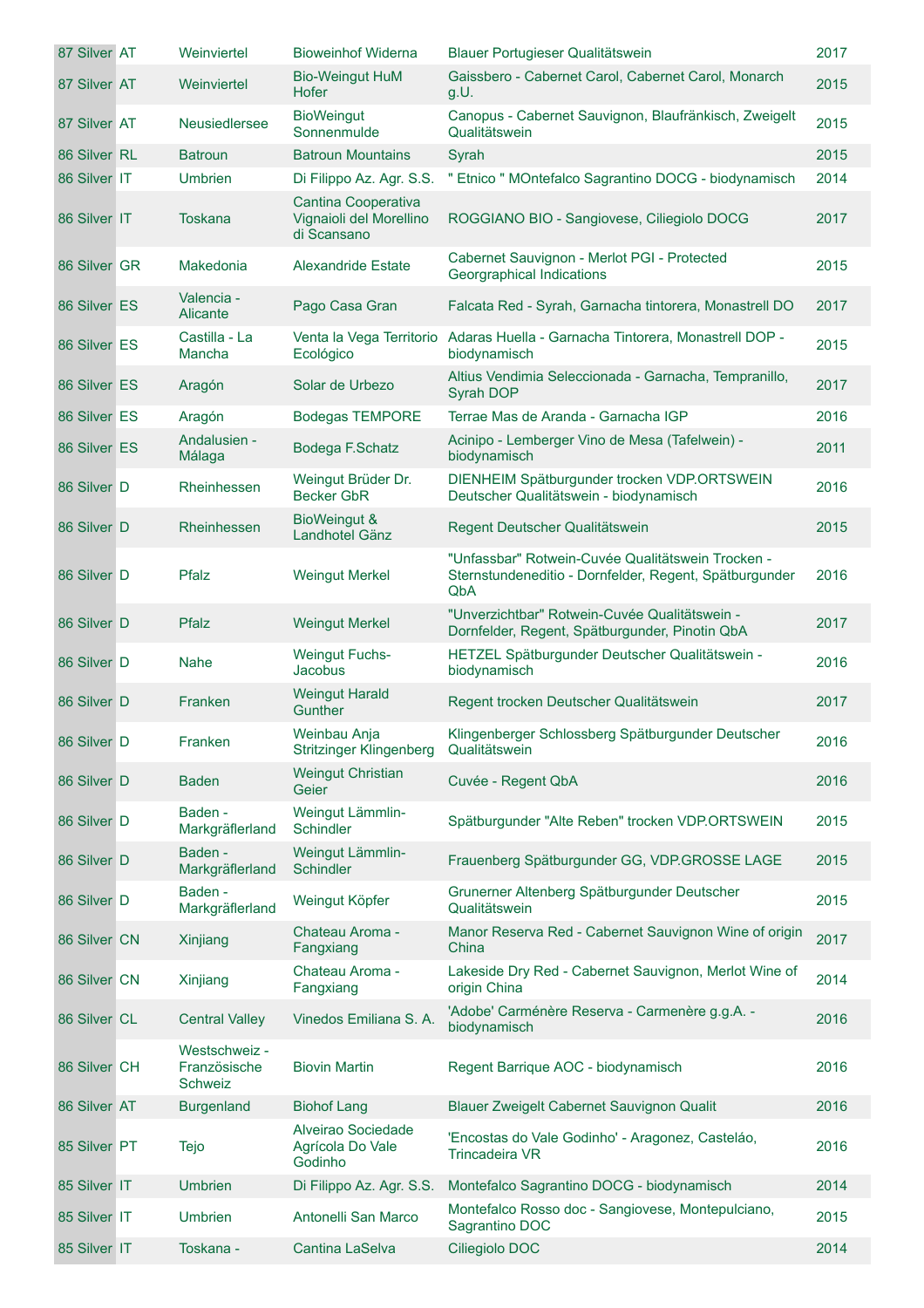| 85 Silver IT | <b>Maremma</b><br><b>Sizilien</b>               |                                                | Solluna Nero d'Avola - Nero d'Avola DOC                                                   | 2017 |
|--------------|-------------------------------------------------|------------------------------------------------|-------------------------------------------------------------------------------------------|------|
|              |                                                 | VivoLoVin Eigenmarke<br>Società Agricola       | Palmeri Blu - Nero d'Avola, Cabernet Sauvignon, Merlot,                                   |      |
| 85 Silver IT | <b>Sizilien</b>                                 | Palmeri                                        | Syrah IGT                                                                                 | 2012 |
| 85 Silver IT | <b>Sizilien</b>                                 | Salvatore Tamburello                           | 306 Nero d'Avola Biologico - Nero d'Avola DOC                                             | 2016 |
| 85 Silver IT | <b>Sizilien</b>                                 | Mare Magnum Srl                                | Crudo Nero d'avola Cabernet Sauvignon Organic - Nero<br>d'Avola DOC                       | 2017 |
| 85 Silver IT | <b>Sizilien</b>                                 | Gorghi Tondi                                   | Coste a Preola Nero d'Avola - Nero d'Avola DOC                                            | 2017 |
| 85 Silver IT | Apulien                                         | <b>Vins Biecher</b>                            | Big Zin - Zinfandel IGT                                                                   | 2017 |
| 85 Silver HU | Peccs<br>(Mecsekalja)                           | Hegyem Hungarian<br><b>Wine Nederland</b>      | Regélő Kékfrankos - Blaufränkisch OFJ (Oltalom alatt álló<br>Földrajzi Jelzés)            | 2016 |
| 85 Silver GR | Kreta                                           | Domaine<br><b>Zacharioudakis</b>               | KOTSIFALI DOMAINE ZACHARIOUDAKIS - Kotsifali PGI<br>- Protected Georgraphical Indications | 2015 |
| 85 Silver ES | Valencia - Utiel-<br>Requena                    | Bodegas Vegalfaro                              | ROCK'N STONES - Garnacha Tintorera, Tempranillo DOP 2017                                  |      |
| 85 Silver ES | Valencia -<br>Alicante                          | Pago Casa Gran                                 | Casa Benasal Red - Syrah, Monastrell, Garnacha<br><b>Tintorera DO</b>                     | 2017 |
| 85 Silver ES | Castilla - La<br>Mancha                         | <b>Dos Puntos</b>                              | Dos Puntos Tinto Organic - Tempranillo, Syrah, Merlot<br><b>IGP</b>                       | 2017 |
| 85 Silver ES | Aragón                                          | <b>Bodegas Langa HNOS</b>                      | SEÑORIO DE AYUD - Merlot, Cabernet Sauvignon,<br>Garnacha DOP                             | 2016 |
| 85 Silver D  | Württemberg                                     | Weingut Schäfer-<br><b>Heinrich</b>            | Lemberger*** trocken QbA                                                                  | 2015 |
| 85 Silver D  | Franken                                         | <b>Weingut Hench</b>                           | Spätburgunder Centgrafenberg Deutscher Qualitätswein -<br>biodynamisch                    | 2016 |
| 85 Silver D  | <b>Baden</b>                                    | <b>Weingut Kiefer</b>                          | Spätburgunder Feinherb Vulkanlöss Bio Charakterwein<br>QbA                                | 2016 |
| 85 Silver CN | Shandong                                        | Yantai Time Wine                               | Organic Winery - Grade Dry Red - Cabernet Sauvignon<br>Wine of origin China               | 2016 |
| 85 Silver CN | Inner Mongolia                                  | Inner Mongolia Jinsha<br>Winery Co., Ltd.      | Shaen Four Stars Dry Red - Cabernet Sauvignon Wine of<br>origin China - biodynamisch      |      |
| 85 Silver CH | Westschweiz -<br>Französische<br><b>Schweiz</b> | <b>Biovin Martin</b>                           | Lune Bleu - Muscat bleu, Regent AOC - biodynamisch                                        | 2017 |
| 85 Silver CH | Italienische<br>Schweiz -<br><b>Tessin</b>      | azienda agricola<br>ecologica Wasmer-<br>Ramer | Salamandra - Garanoir, Merlot IGP                                                         | 2017 |
| 85 Silver AT | <b>Steiermark</b>                               | Hirschmugl - Domaene<br>am Seggauberg          | CN13 - Cabertin Wein aus Österreich                                                       | 2013 |
| 85 Silver AT | Neusiedlersee                                   | <b>BioWeingut</b><br>Sonnenmulde               | Merlot Qualitätswein                                                                      | 2017 |
| 85 Silver AT | Burgenland -<br><b>Neusiedlersee</b>            | <b>Hafner Family Estate</b><br>(Weingut)       | Shiraz Classic (koscher) - Syrah Qualitätswein                                            | 2016 |
| 84 Silver IT | <b>Sizilien</b>                                 | <b>Vins Biecher</b>                            | Vinistella - Nero d'Avola, Sangiovese IGT                                                 | 2017 |
| 84 Silver IT | <b>Sizilien</b>                                 | Mare Magnum Srl                                | Manifesto Nero d'avola Organic - Nero d'Avola DOC                                         | 2017 |
| 84 Silver IT | <b>Sizilien</b>                                 | Azienda Agricola<br>Cossentino                 | Nero D'Avola - Nero d'Avola DOC                                                           | 2016 |
| 84 Silver IT | Apulien                                         | Valle dell' Asso                               | Galatina Rosso - Negroamaro DOC                                                           | 2016 |
| 84 Silver GR | Makedonia -<br>Chalkidiki                       | <b>Evangelos Tsantalis</b>                     | Klima Klima Merlot PGI - Protected Georgraphical<br>Indications                           | 2015 |
| 84 Silver FR | Languedoc                                       | Domaine De Bassac                              | <b>Merlot IGP</b>                                                                         | 2017 |
| 84 Silver ES | Katalonien -<br>Penedés                         | Albet i Noya S.A.T                             | Lignum negre - Cabernet Sauvignon, Garnatxa negra,<br><b>Merlot DO</b>                    | 2015 |
| 84 Silver D  | Württemberg                                     | <b>Weingut Heid</b>                            | Fellbacher Lämmler Spätburgunder GG trocken QbA                                           | 2015 |
| 84 Silver D  | Württemberg                                     | <b>Weingut Forsthof</b>                        | Muskattrollinger - Muskat-Trollinger Deutscher<br>Qualitätswein                           | 2016 |
| 84 Silver D  | Württemberg                                     | Demeter-Weingut<br><b>Benedikt Schmalzried</b> | Big Ben - Merlot Spätlese - biodynamisch                                                  | 2013 |
| 84 Silver D  | Baden -<br>Markgräflerland                      | Weingut Schneider-<br>Pfefferle                | Cabernet sauvignon - Cabernet Sauvignon QbA                                               | 2014 |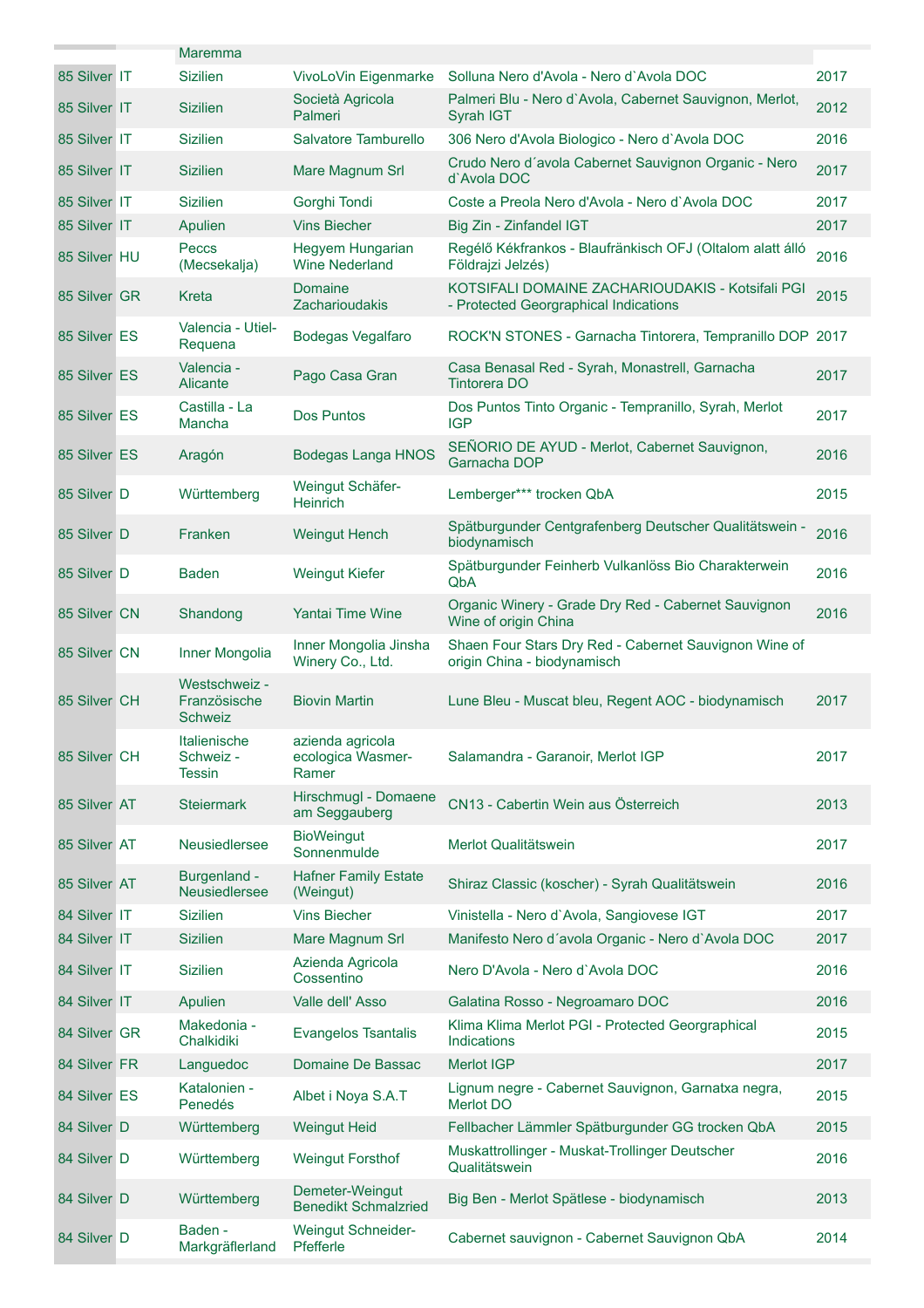| 84 Silver D  |                                   | Baden -<br>Kaiserstuhl                     | Ökol. Weingut Hubert<br>Lay                             | Spätburgunder Rotwein Spätlese trocken SL unfiltriert                           | 2015 |
|--------------|-----------------------------------|--------------------------------------------|---------------------------------------------------------|---------------------------------------------------------------------------------|------|
| 84 Silver CN |                                   | Xinjiang                                   | Chateau Guofei<br>Ruitaiqinglin                         | Chateau Guofei Dry Red - Cabernet Sauvignon Wine of<br>origin China             | 2016 |
| 84 Silver CN |                                   | Inner Mongolia                             | Inner Mongolia Jinsha<br>Winery Co., Ltd.               | Shaen Merlot Dry Red Wine of origin China -<br>biodynamisch                     |      |
| 84 Silver CN |                                   | Gansu                                      | Wei Long Grape Wine<br>Co., Ltd.                        | WEILONG ORGANIC WINE MARSELAN C10 - Marselan<br>Wine of origin China            | 2015 |
| 84 Silver CN |                                   | <b>Beijing</b>                             | <b>CHATEAU</b><br><b>BOLONGBAO</b>                      | Bolongbao Reseva Organic Dry Red - Merlot Wine of<br>origin China               | 2015 |
| 84 Silver AT |                                   | Thermenregion                              | weingut johannes<br>gebeshuber                          | lage glas. sankt laurent. - St. Laurent Qualitätswein                           | 2015 |
| 84 Silver AT |                                   | Carnuntum                                  | <b>Bioweingut</b><br><b>Hofschneider</b><br>Messermayer | <b>MERLOT - Merlot Qualitätswein</b>                                            | 2015 |
| 84 Silver AT |                                   | Burgenland -<br>Neusiedlersee              | Weiss Christian &<br><b>Thomas GnbR</b>                 | Fusion - Cabernet, Merlot, Blaufränkisch, Blauburger,<br>Zweigelt Qualitätswein | 2016 |
| 83 Silver IT |                                   | <b>Sizilien</b>                            | Santa Tresa                                             | L'Auratae Nero D'avola Doc Sicilia - Nero d'Avola DOC                           | 2017 |
| 83 Silver IT |                                   | <b>Sizilien</b>                            | Santa Tresa                                             | Terre di Kama Nero D'avola Perricone IGP Terre Siciliane<br>- Nero d'Avola      | 2016 |
| 83 Silver IT |                                   | <b>Sizilien</b>                            | Firriato                                                | Caeles Syrah IGT                                                                | 2015 |
| 83 Silver IT |                                   | <b>Sizilien</b>                            | <b>Cantine Volpi</b>                                    | Sicilia DOC NERO D'AVOLA - biologico - Nero d'Avola                             | 2017 |
| 83 Silver IT |                                   | <b>Sizilien</b>                            | Azienda Agricola<br>Francesco Spadafora                 | SIRIKI SYRAH - Syrah IGP                                                        | 2014 |
| 83 Silver IT |                                   | <b>Sizilien</b>                            | Azienda Agricola<br>Cossentino                          | Syrah DOC                                                                       | 2016 |
| 83 Silver ES |                                   | Valencia - Utiel-<br>Requena               | <b>Bodegas Vegalfaro</b>                                | 'Merlol.lia' Merlot DOP                                                         | 2017 |
| 83 Silver ES |                                   | Andalusien                                 | Maurer and Sons S. L.                                   | De Raíz - Syrah, Petit Verdot, Merlot Crianza                                   | 2015 |
| 83 Silver D  |                                   | Württemberg                                | Weingut Häußermann                                      | Lemberger Reserve Deutscher Qualitätswein                                       | 2015 |
| 83 Silver D  |                                   | Württemberg                                | Lauffener Weingärtner<br>еG                             | Schwarzriesling QbA trocken                                                     | 2016 |
| 83 Silver D  |                                   | Württemberg                                | Lauffener Weingärtner<br>eG                             | "Eco Moble" Schwarzriesling QbA trocken                                         | 2015 |
| 83 Silver D  |                                   | Rheinhessen                                | Weingut Schönhals                                       | Pinot Noir Löss Deutscher Qualitätswein - biodynamisch                          | 2015 |
| 83 Silver D  |                                   | Franken                                    | Weinbau Anja<br><b>Stritzinger Klingenberg</b>          | Klingenberger Schlossberg Spätburgunder Barrique<br>Deutscher Qualitätswein     | 2015 |
| 83 Silver D  |                                   | Baden -<br>Markgräflerland                 | <b>Weingut Schneider-</b><br>Pfefferle                  | RED!RED!RED! - Merlot, Cabernet Sauvignon, Blauer<br>Spätburgunder QbA          |      |
| 83 Silver D  |                                   | Baden -<br>Kaiserstuhl                     | Ökol. Weingut Hubert<br>Lay                             | Pinot Noir Rotwein trocken Steihäckerle Handarbet -<br>Spätburgunder Landwein   | 2016 |
| 83 Silver CN |                                   | Xinjiang                                   | Xinjiang Xiangdu<br>Winery Co., Ltd.                    | Les Champs D'Or Anthony Cabernet Sauvignon Dry Red<br>Wine of origin China      | 2016 |
| 83 Silver CN |                                   | Xinjiang                                   | Chateau Guofei<br>Ruitaiqinglin                         | Chateau Guofei Syrah Dry Red Wine of origin China                               | 2017 |
| 83 Silver CN |                                   | Xinjiang                                   | Chateau Aroma -<br>Fangxiang                            | Gaya Shore Cellars Dry Red - Cabernet Sauvignon Wine<br>of origin China         | 2011 |
| 83 Silver CH |                                   | Italienische<br>Schweiz -<br><b>Tessin</b> | azienda agricola<br>ecologica Wasmer-<br>Ramer          | Castellano - Marchéal Foch IGP                                                  | 2016 |
| 83 Silver AT |                                   | Wagram                                     | Weingut Mehofer -<br>Neudeggerhof                       | Neydek - Zweigelt, Merlot, Blauburgunder, Cabernet<br>Sauvignon Qualitätswein   | 2016 |
| 83 Silver AT |                                   | Wagram                                     | <b>Arkadenhof Hausdorf</b><br><b>Bioweingut</b>         | Blutspecht - Pinot Noir Qualitätswein                                           | 2015 |
| 83 Silver AT |                                   | Carnuntum                                  | Bodentreu - Angelika<br>Artner                          | Ried Schüttenberg Pinot Noir Qualitätswein                                      | 2016 |
| 83 Silver AT |                                   | <b>Burgenland</b>                          | Weingut Mons de<br>Reuch                                | Blaufränkisch Goldberg Qualitätswein                                            | 2016 |
| 83 Silver AT |                                   | Burgenland -<br>Neusiedlersee              | <b>Weingut Birgit</b><br><b>Braunstein</b>              | Rosengarten Cuvée Rot Qualitätswein - biodynamisch                              | 2015 |
| 82           | $\ensuremath{\mathsf{IT}}\xspace$ | Emilia Romagna                             |                                                         | Tenute d'Italia Soc. Agr. Romagna DOC Sangiovese Superiore                      | 2017 |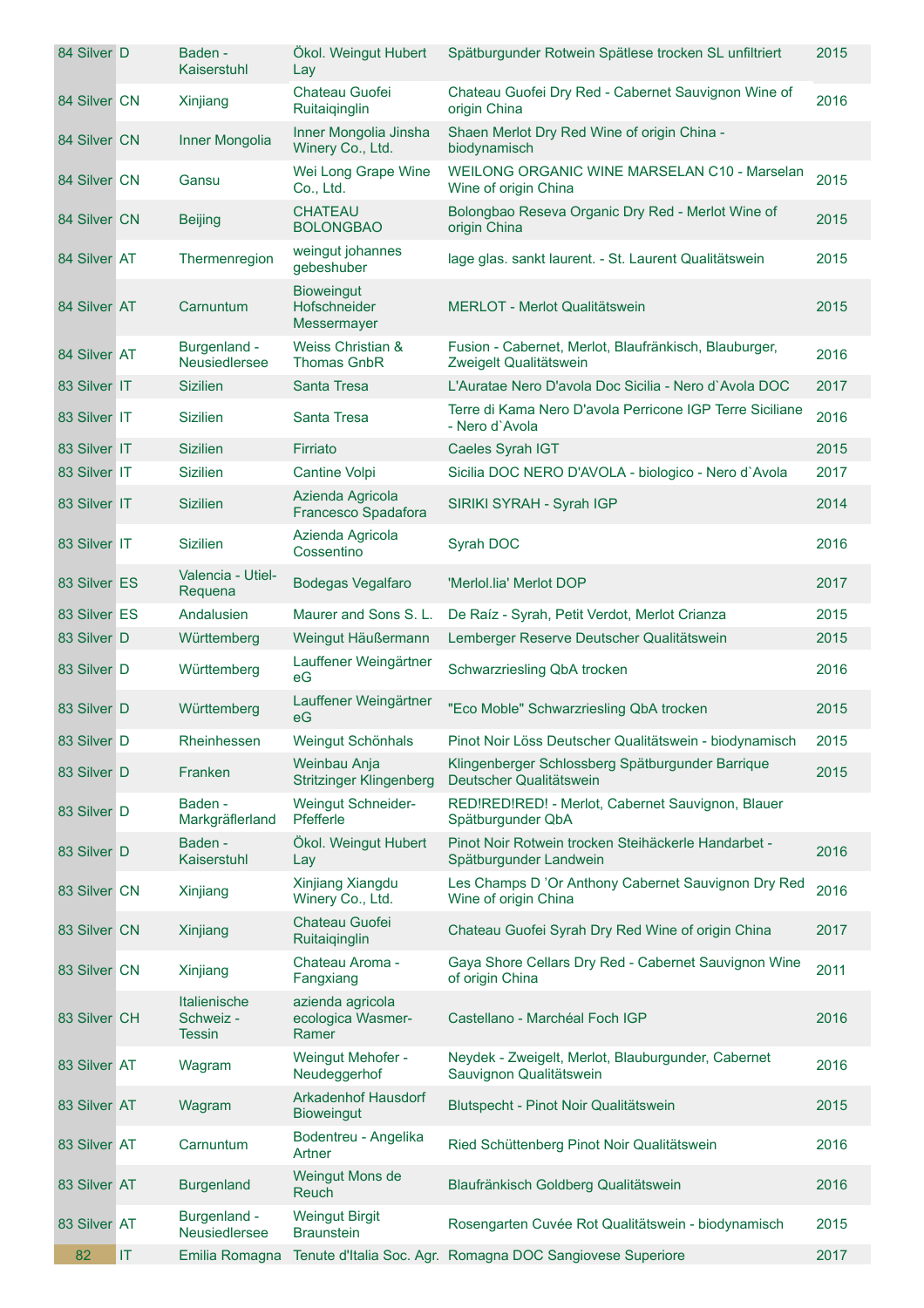|    |                        | Alto Adige /                             | <b>SS</b>                                         |                                                                                                   |      |
|----|------------------------|------------------------------------------|---------------------------------------------------|---------------------------------------------------------------------------------------------------|------|
| 82 | IT                     | Südtirol                                 | <b>Strickerhof</b>                                | JPK Cuvee - Lagrein, Chambourcin 50% IGT                                                          | 2013 |
| 82 | D                      | Rheinhessen                              | Weingut Hemer - das<br><b>Bioweingut</b>          | Cuveé "Charlotte" Rotwein trocken - Cabernet Dorsa,<br><b>Merlot QbA</b>                          | 2017 |
| 82 | D                      | <b>Mosel</b>                             | <b>Bioweingut Ollinger-</b><br>Gelz               | Cabernet Dorsa trocken Deutscher Qualitätswein                                                    | 2015 |
| 82 | D                      | <b>Baden</b>                             | Weingut am Thalsbach                              | Fundo - Monarch, Lemberger, Spätburgunder Landwein                                                | 2016 |
| 82 | D                      | Baden -<br>Markgräflerland               | <b>Weingut Ludwig</b><br><b>Mißbach</b>           | Spätburgunder Kabinett                                                                            | 2016 |
| 82 | <b>CN</b>              | Shandong                                 | <b>Yantai Time Wine</b>                           | Organic Preferred-Grade Triple Diamond Dry Red -<br>Cabernet Sauvignon Wine of origin China       | 2016 |
| 82 | <b>CN</b>              | <b>Beijing</b>                           | <b>CHATEAU</b><br><b>BOLONGBAO</b>                | Bolongbao Organic Dry Red - Cabernet Sauvignon,<br>Merlot, Cabernet Franc Wine of origin China    | 2014 |
| 82 | <b>AU</b>              | Orange                                   | <b>Tamburlaine Organic</b><br><b>Wines</b>        | Tamburlaine Orange Cabernet Sauvignon GI -<br>Geographical Indicator - biodynamisch               | 2017 |
| 82 | <b>AT</b>              | Weinviertel                              | <b>Weingut Oppenauer</b>                          | Cabenet Sauvignon Barrique - Cabernet Sauvignon<br>Qualitätswein mit Prädikat                     | 2016 |
| 81 | IT                     | Apulien                                  | Mare Magnum Srl                                   | Da Sergio Rosso Organic - Negroamaro, Primitivo IGT                                               | 2017 |
| 81 | HU                     | Peccs<br>(Mecsekalja)                    | Hegyem Hungarian<br><b>Wine Nederland</b>         | Ballade - Syrah, Kékfrankos OFJ (Oltalom alatt álló<br>Földrajzi Jelzés)                          | 2016 |
| 81 | D                      | Pfalz                                    | <b>Weingut Familie Martin</b>                     | Cabernet Sauvignon Deutscher Qualitätswein                                                        | 2016 |
| 81 | D                      | Pfalz                                    | <b>Biologisches Weingut</b><br><b>Kilian Bopp</b> | Dunkelfelder QbA                                                                                  | 2015 |
| 81 | D                      | Franken                                  | <b>Weingut Bausewein</b>                          | Spätburgunder - Iphöfer Kalb QbA                                                                  | 2016 |
| 81 | <b>CN</b>              | Xinjiang                                 | <b>Bainian Vineyard</b>                           | Weixuhegu Marselan Organic Dry Red Wine of origin<br>China                                        | 2017 |
| 81 | <b>CH</b>              | Westschweiz -<br>Französische<br>Schweiz | <b>Biovin Martin</b>                              | Ligerzer Pinot Noir - Blauburgunder AOC - biodynamisch                                            | 2017 |
| 81 | <b>AT</b>              | Neusiedlersee                            | <b>BioWeingut</b><br>Sonnenmulde                  | St. Laurent Bio-Qualiätswein Qualitätswein                                                        | 2017 |
| 80 | T                      | <b>Sizilien</b>                          | Società Agricola<br>Palmeri                       | Palmeri Celeste - Nero d'Avola, Merlot, Cabernet<br>Sauvignon, Syrah IGT                          | 2014 |
| 80 | IT                     | Emilia Romagna                           | Folicello Società<br>agricola s.s.                | Gocce di Granato rosso Emilia IGT Senza solfiti aggiunti -<br>Sangiovese, Malbo Gentile, Cabernet | 2016 |
| 80 | IT                     | Apulien                                  | Duca Carlo Guarini                                | Boemondo - Primitivo IGT                                                                          | 2014 |
| 80 | D                      | Württemberg                              | Weingärtner<br>Stromberg-Zabergäu<br>eG           | Lemberger QbA trocken Deutscher Qualitätswein                                                     | 2016 |
| 80 | D                      | Württemberg                              | Weingut Schäfer-<br><b>Heinrich</b>               | Lemberger** QbA                                                                                   | 2015 |
| 80 | D                      | <b>Baden</b>                             | <b>Weingut Christian</b><br>Geier                 | <b>Regent QbA</b>                                                                                 | 2017 |
| 80 | <b>CH</b>              | Westschweiz -<br>Französische<br>Schweiz | <b>Biovin Martin</b>                              | Zweigelt AOC - biodynamisch                                                                       | 2016 |
| 80 | AT                     | Wagram                                   | <b>Bioweinhof Alfred</b><br>Paradeiser            | Lebenslust - Komposition in rot Wein aus Österreich                                               |      |
| 80 | AT                     | <b>Burgenland</b>                        | <b>Bioweinbau Oberkofler</b>                      | Carpe noctem - Blaufränkisch, Cabernet sauvignon<br>Landwein                                      | 2017 |
| 79 | PT                     | Lisboa                                   | Quinta do<br>Montalto, Lda                        | Cepa Pura Syrah IGP                                                                               | 2017 |
| 79 | ES                     | Valencia -<br>Alicante                   | Bodegas Bocopa                                    | b*Salvador - Tempranillo, Monastrell DO                                                           | 2017 |
| 79 | D                      | Württemberg                              | Weingut Schäfer-<br>Heinrich                      | Bunter Mergel** trocken - Lemberger, Merlot, Cabernet<br>QbA                                      | 2016 |
| 78 | $\mathsf{L}\mathsf{I}$ | Vaduz                                    | Harry Zech Weinbau<br>Cantina                     | Pinot Noir rotes haus Abtswingert AOC - biodynamisch                                              | 2015 |
| 78 | IT                     | Abruzzen                                 | Az. Agr. Tenuta Torre                             | Montepulciano 'Lucanto' DOC                                                                       | 2015 |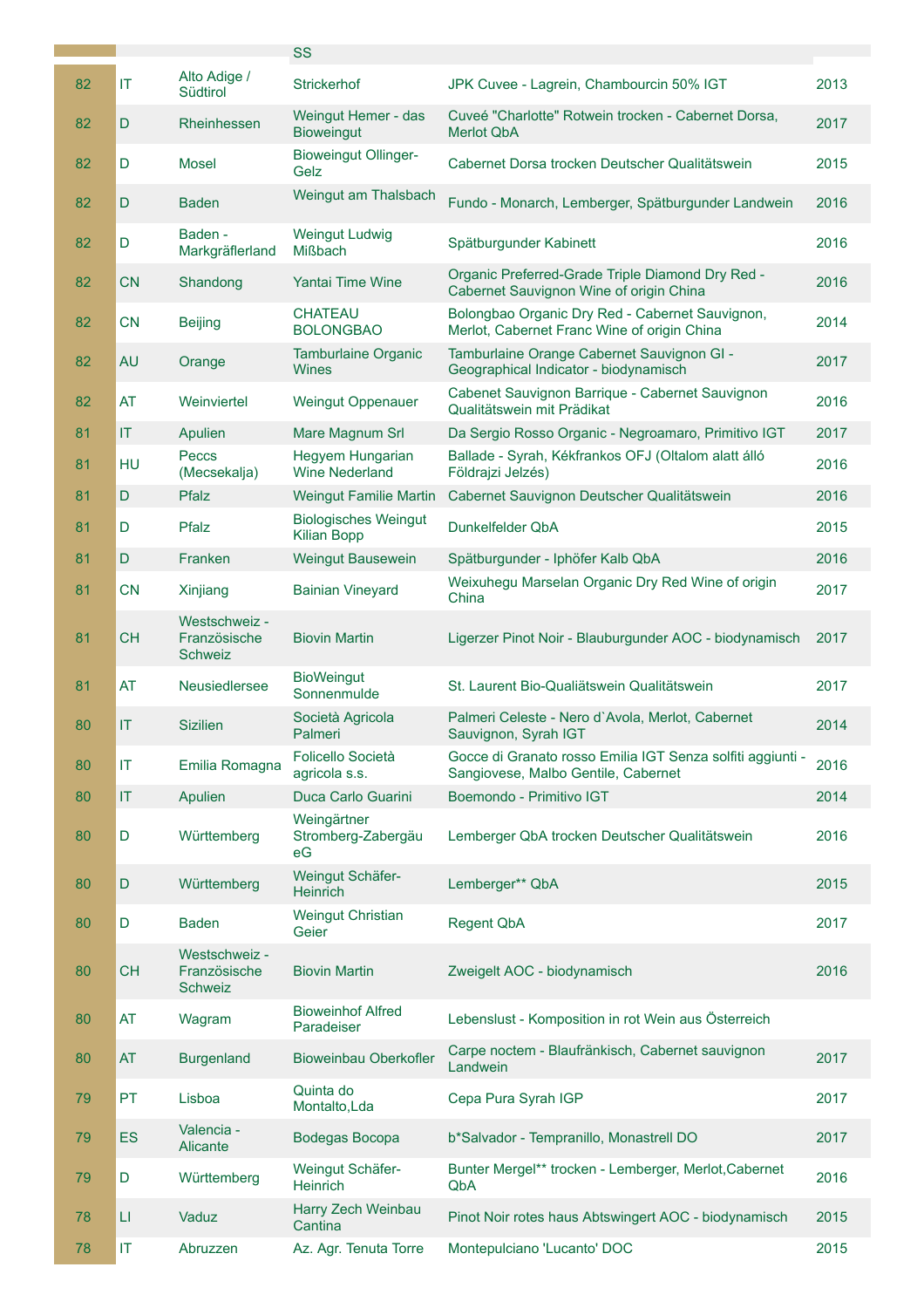|    |           |                               | Raone di Luciano di<br><b>Tizio</b>                                |                                                                           |      |
|----|-----------|-------------------------------|--------------------------------------------------------------------|---------------------------------------------------------------------------|------|
| 78 | D         | Württemberg                   | Weingut Schäfer-<br><b>Heinrich</b>                                | Pinot Noir** trocken QbA                                                  | 2015 |
| 78 | D         | Pfalz                         | <b>Wiedemanns Weingut</b>                                          | "Villa Rustica" Syrah Rotwein Barrique trocken Deutscher<br>Qualitätswein | 2015 |
| 78 | D         | <b>Mosel</b>                  | <b>Weingut Reis-</b><br>Oberbillig                                 | Regent Rotwein trocken QbA                                                | 2016 |
| 78 | <b>CN</b> | Ningxia                       | <b>Chateau Saint Louis</b><br>Ding                                 | Farsight Late Harvest Cabernet Sauvignon Wine of origin<br>China          | 2016 |
| 78 | <b>AT</b> | Burgenland -<br>Neusiedlersee | <b>Hafner Family Estate</b><br>(Weingut)                           | Pinot Noir Classic (koscher) Qualitätswein                                | 2017 |
| 77 | IT        | <b>Basilikata</b>             | Tenuta Marino di<br>Marino Francesco                               | TERRA ASPRA AGLIANICO IGP BASILICATA - Aglianico                          | 2010 |
| 77 | D         | Franken                       | <b>Johann Streng</b>                                               | Dornfelder Deutscher Qualitätswein trocken                                | 2016 |
| 77 | D         | Baden -<br><b>Bodensee</b>    | Winzerverein Hagnau<br>eG                                          | Hagnauer Spätburgunder Rotwein DE ÖKO 022 QbA                             | 2016 |
| 77 | <b>CN</b> | Xinjiang                      | Chateau Aroma -<br>Fangxiang                                       | Manor Winemaker Red - Cabernet Sauvignon, Merlot<br>Wine of origin China  | 2013 |
| 76 | D         | Württemberg                   | <b>BioWeingut Weinreuter</b>                                       | Spätburgunder *** Reserve Leingarten Grafenberg<br>Auslese                | 2013 |
| 76 | <b>CN</b> | Ningxia                       | Ningxia HuiDa<br><b>Sunshine Ecological</b><br>Winery              | Colourful Sunshine Cabernet Sauvignon Dry Red Wine of<br>origin China     | 2016 |
| 75 | D         | Württemberg                   | Lauffener Weingärtner<br>eG                                        | Dornfelder mit Acolon QbA trocken, Acolon 45%                             | 2016 |
| 75 | D         | Württemberg-<br>Remstal       | Weingut "Im<br>Hagenbüchle"                                        | <b>Zweigelt QbA</b>                                                       | 2016 |
| 75 | D         | Pfalz                         | <b>Weingut Merkel</b>                                              | Dornfelder Rotwein Qualitätswein Feinherb QbA                             | 2016 |
| 75 | <b>CN</b> | Ningxia                       | Ho-Lan Soul (NingXia)<br><b>International Wineries</b><br>Co., Ltd | Ho-Lan Soul Reserved Organic Shiraz Dry Red Wine of<br>origin China       | 2015 |

## **Category "white wine"**

| <b>PAR</b><br><b>Points</b> | <b>Country Region</b> |                          | <b>Winery</b>                           | <b>Wine description</b>                                             | <b>Vintage</b> |
|-----------------------------|-----------------------|--------------------------|-----------------------------------------|---------------------------------------------------------------------|----------------|
| 98 Top<br>Gold              | IT                    | Alto Adige /<br>Südtirol | Tröpfltalhof                            | Garnellen Anphora - Sauvignon Blanc VdT -<br>biodynamisch           | 2015           |
| 98 Top<br>Gold              | D                     | Baden -<br>Kaiserstuhl   | Weingut Jürgen Walz                     | Weißburgunder Spälese trocken Spätlese                              | 2017           |
| 98 Top<br>Gold              | AT                    | <b>Steiermark</b>        | Hirschmugl - Domaene<br>am Seggauberg   | Chardonnay Aurum Qualitätswein                                      | 2011           |
| 97 Top<br>Gold              | $\overline{D}$        | <b>Nahe</b>              | <b>Weingut Fuchs-</b><br><b>Jacobus</b> | Riesling trocken Deutscher Qualitätswein - biodynamisch             | 2017           |
| 97 Top<br>Gold              | D                     | Franken                  | Öko-Weingut Zang                        | WEISSER-BURGUNDER 'Hohe Setz' - Weißer Burgunder<br><b>Spätlese</b> | 2016           |
| 97 Top<br>Gold              | AT                    | Thermenregion            | weingut johannes<br>gebeshuber          | ried laim. rotgipfler. - Rotgipfler Qualitätswein                   | 2016           |
| 97 Top<br>Gold              | AT                    | <b>Steiermark</b>        | Ploder-Rosenberg                        | Grauburgunder Qualitätswein - biodynamisch                          | 2017           |
| 97 Top<br>Gold              | AT                    | <b>Steiermark</b>        | <b>Bio-Weingut Georg</b><br>Thünauer    | Cuvée Blanc "Privat" - Sauvignon Blanc, Muscaris<br>Rebsortenwein   | 2016           |
| 96 Top<br>Gold              | RL                    | <b>Batroun</b>           | <b>Batroun Mountains</b>                | Riesling                                                            | 2017           |
| 96 Top<br>Gold              | IT                    | <b>Sizilien</b>          | Mare Magnum Srl                         | Crudo Catarratto Zibibbo Organic IGT                                | 2017           |
| 96 Top<br>Gold              | <b>FR</b>             | Languedoc                | <b>Les Domaines Paul</b><br>Mas         | "Mas de Tannes" Grenache Blanc Réserve - Grenache<br>blanc IGP      | 2016           |
| 96 Top                      | ES                    | Castilla-León -          | Agrícola Castellana,                    | Cuatro Rayas Organic Verdejo DO                                     | 2017           |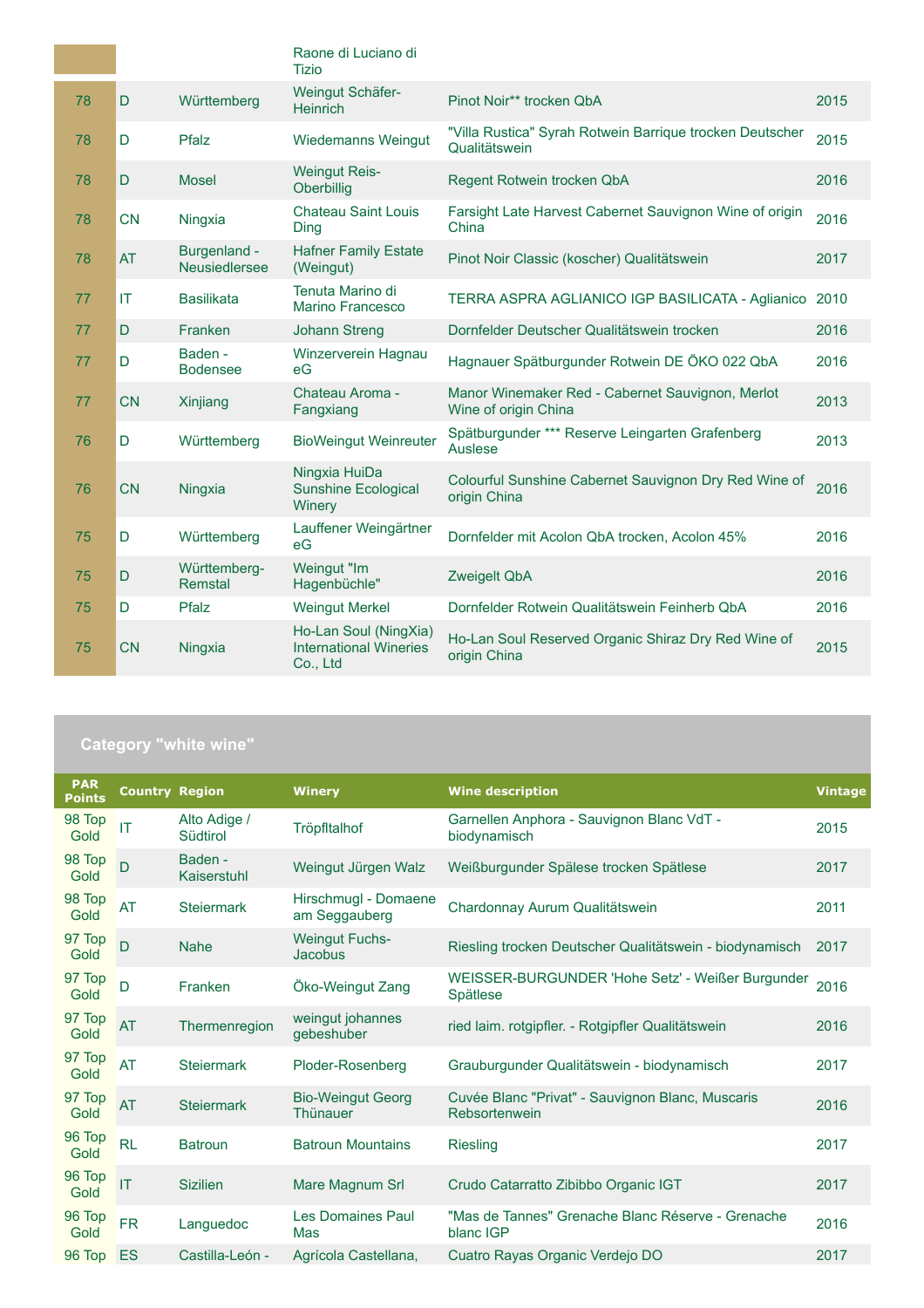| Gold           |           | Rueda                         | Sociedad Cooperativa<br>Limitada                |                                                                                            |      |
|----------------|-----------|-------------------------------|-------------------------------------------------|--------------------------------------------------------------------------------------------|------|
| 96 Top<br>Gold | <b>ES</b> | Aragón                        |                                                 | Bodegas Langa HNOS LANGA MITICO - Chardonnay DOP                                           | 2017 |
| 96 Top<br>Gold | D         | Württemberg                   | Weingut Schäfer-<br>Heinrich                    | Grauburgunder* trocken Kabinett                                                            | 2017 |
| 96 Top<br>Gold | D         | Württemberg                   | <b>Schloßgut</b><br>Hohenbeilstein              | Silberling Weißburgunder trocken Deutscher<br>Qualitätswein                                | 2017 |
| 96 Top<br>Gold | D         | Pfalz                         | <b>Weingut Mehling</b>                          | Deidesheimer Kalkofen Riesling trocken Deutscher<br>Qualitätswein                          | 2016 |
| 96 Top<br>Gold | D         | Pfalz                         | Weingut Georg Siben<br>Erben                    | Deidesheimer Kieselberg VDP.ERSTELAGE - Riesling<br>Deutscher Qualitätswein - biodynamisch | 2017 |
| 96 Top<br>Gold | D         | <b>Nahe</b>                   | <b>Weingut Forster</b>                          | Riesling trocken Nahe Deutscher Qualitätswein                                              | 2017 |
| 96 Top<br>Gold | D         | Mosel                         | Dr. Frey                                        | Kanzemer Sonnenberg Alte Reben Spätlese feinherb<br>2016 - Riesling                        | 2016 |
| 96 Top<br>Gold | D         | Franken                       | Öko-Weingut Zang                                | SILVANER 'Langgraben' - Grüner Silvaner Spätlese                                           | 2016 |
| 96 Top<br>Gold | D         | Baden -<br>Markgräflerland    | Weingut Lämmlin-<br>Schindler                   | Cabernet Blanc Mauchener Sonnenstück trocken bio<br><b>VDP.ERSTE LAGE</b>                  | 2017 |
| 96 Top<br>Gold | AT        | Wagram                        | <b>Bioweinhof Alfred</b><br>Paradeiser          | Karl R. - Malverina Wein aus Österreich                                                    | 2017 |
| 96 Top<br>Gold | AT        | <b>Burgenland</b>             | <b>Weingut Roth</b>                             | Weißer Burgunder Reserve Qualitätswein                                                     | 2016 |
| 95 Gold        | <b>MX</b> | Coahuila                      | Casa Madero                                     | Casa Madero Chenin Blanc - biodynamisch                                                    | 2017 |
| 95 Gold IT     |           | Venetien                      | La Cappuccina Azienda<br>Agricola               | BASALTIK SAUVIGNON - Sauvignon Blanc IGT                                                   | 2017 |
| 95 Gold IT     |           | <b>Sizilien</b>               | Gorghi Tondi                                    | Coste a Preola Grillo DOC                                                                  | 2017 |
| 95 Gold D      |           | Württemberg                   | Ökoweingut Stutz                                | Grauburgunder Barrique Auslese - biodynamisch                                              | 2015 |
| 95 Gold D      |           | Württemberg                   | <b>BioWeingut Weinreuter</b>                    | Traminer *** Leingarten Grafenberg Spätlese                                                | 2016 |
| 95 Gold D      |           | <b>Nahe</b>                   | Weingut Glöckner                                | <b>Brückes Riesling Spätlese</b>                                                           | 2017 |
| 95 Gold D      |           | <b>Mosel</b>                  | <b>Weingut Ernst Hein</b>                       | Elbling SL QbA                                                                             | 2017 |
| 95 Gold D      |           | Franken                       | <b>Winzerhof Wallrapp</b>                       | Scheurebe "Alte Rebe" Kabinett Prädikatswein                                               | 2017 |
| 95 Gold AT     |           | Wagram                        | <b>Arkadenhof Hausdorf</b><br><b>Bioweingut</b> | Carmen Gemischter Satz Qualitätswein                                                       | 2017 |
| 95 Gold AT     |           | <b>Steiermark</b>             | Hirschmugl - Domaene<br>am Seggauberg           | Cabernet Blanc Wein aus Österreich                                                         | 2017 |
| 95 Gold AT     |           | Burgenland -<br>Neusiedlersee | <b>BioDyn Weinhof</b><br><b>HAIDER</b>          | HERBSTZAUBER - Weißer Burgunder Spätlese -<br>biodynamisch                                 | 2017 |
| 94 Gold IT     |           | Venetien                      | Ca' Lustra - Zanovello                          | DOC Colli Euganei Moscato Secco " 'A Cengia " -<br>Moscato Bianco, Fior d'Arancio 10%      | 2016 |
| 94 Gold IT     |           | <b>Toskana</b>                | <b>Fattoria La Vialla</b>                       | Barriccato Bianco non filtrato 2016 Bianco di Toscana IGT<br>- Chardonnay - biodynamisch   | 2016 |
| 94 Gold IT     |           | <b>Toskana</b>                | Fattoria La Vialla                              | Torbolino 2017 Bianco di Toscana IGT - Chardonnay -<br>biodynamisch                        | 2017 |
| 94 Gold IT     |           | <b>Sizilien</b>               | <b>Santa Tresa</b>                              | Terre di Kama Grillo Viognier Doc Sicilia, Viogner DOC                                     | 2017 |
| 94 Gold IT     |           | Lazio / Latium                | Castello di Torre in<br>Pietra                  | VERMENTINO - Vermentino IGT                                                                | 2017 |
| 94 Gold IT     |           | Alto Adige /<br>Südtirol      | <b>Strickerhof</b>                              | Chardonnay IGT                                                                             | 2017 |
| 94 Gold IT     |           | Alto Adige /<br>Südtirol      | <b>St.Quirinus</b>                              | Südtiroler Sauvignon Blanc "Quirinus" DOC -<br>biodynamisch                                | 2017 |
| 94 Gold FR     |           | Pays d'Oc                     | Domaine Ricardelle de<br>Lautrec                | CHARDONNAY R - Chardonnay VDP                                                              | 2017 |
| 94 Gold FR     |           | Alsace/Elsass                 | <b>Vins Biecher</b>                             | Marie Alsace AOP Alsace - Pinot Blanc, Muscat,<br>Sylvaner, Gewurztraminer                 | 2017 |
| 94 Gold D      |           | Württemberg-<br>Remstal       | Weingut "Im<br>Hagenbüchle"                     | Johanniter Kabinett                                                                        | 2017 |
| 94 Gold D      |           | Rheinhessen                   | BioWeingut &<br>Landhotel Gänz                  | Sauvignon Blanc trocken Deutscher Qualitätswein                                            | 2017 |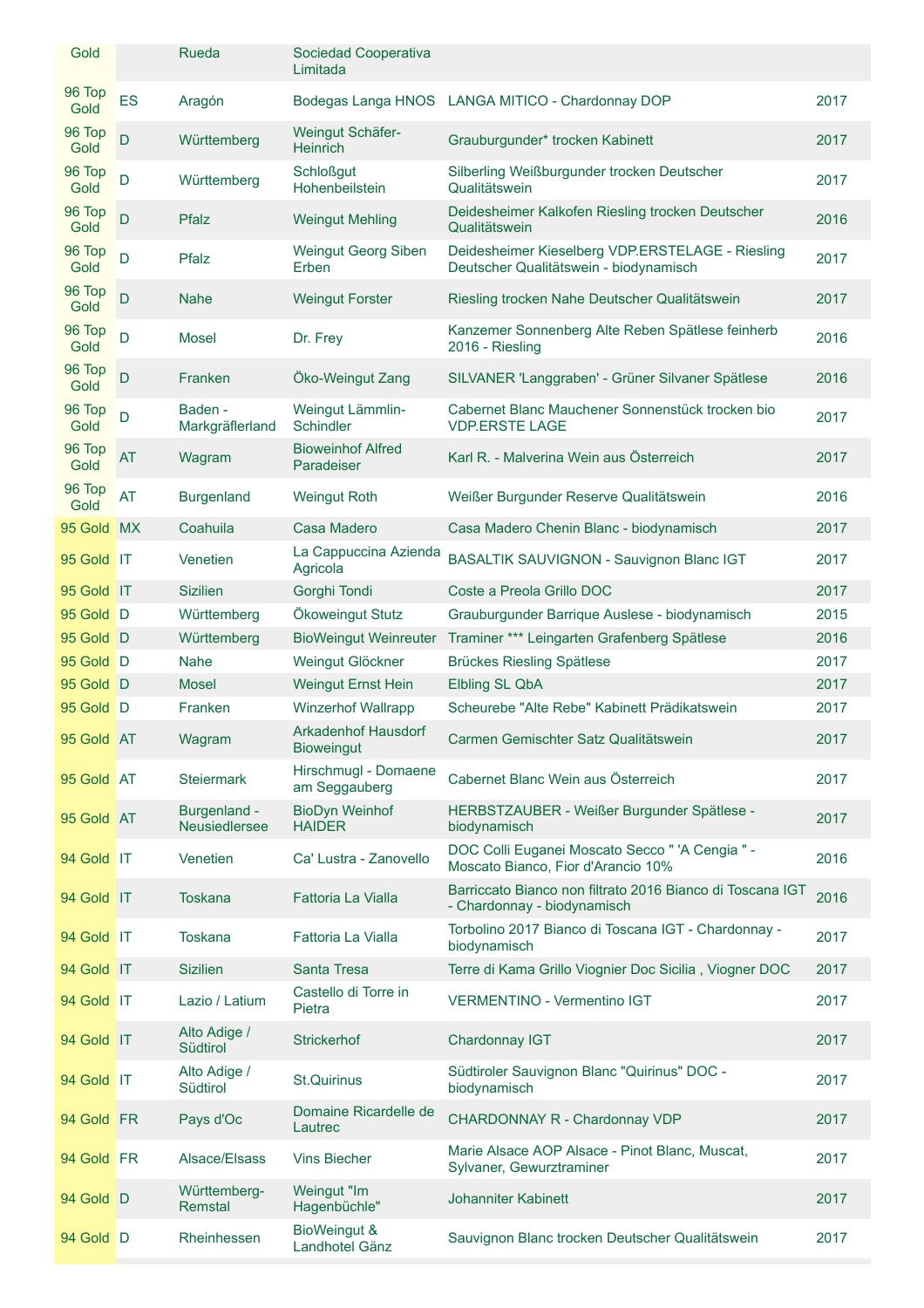| 94 Gold D  | <b>Pfalz</b>                    |                                                   | Weingut Familie Martin Riesling Deutscher Qualitätswein                       | 2017 |
|------------|---------------------------------|---------------------------------------------------|-------------------------------------------------------------------------------|------|
| 94 Gold D  | Pfalz                           | <b>Weingut Christian Butz</b>                     | Weißburgunder "8b sound-inside", trocken Deutscher<br>Qualitätswein           | 2017 |
| 94 Gold D  | Nahe                            | <b>Weingut Fuchs-</b><br><b>Jacobus</b>           | Grauer Burgunder Deutscher Qualitätswein -<br>biodynamisch                    | 2017 |
| 94 Gold D  | <b>Nahe</b>                     | <b>Weingut Forster</b>                            | Riesling vom roten Schiefer QbA                                               | 2017 |
| 94 Gold D  | Baden -<br>Markgräflerland      | Weingut Zähringer<br>GmbH                         | Chardonnay SZ trocken Deutscher Qualitätswein -<br>biodynamisch               | 2016 |
| 94 Gold CN | Inner Mongolia                  | Inner Mongolia Jinsha<br>Winery Co., Ltd.         | Shaen Vidal Semi-sweet - Vidal blanc Wine of origin<br>China - biodynamisch   |      |
| 94 Gold AT | Weinviertel                     | <b>Biowein Weber</b>                              | Welschriesling Selection Qualitätswein                                        | 2016 |
| 94 Gold AT | Carnuntum                       | Bodentreu - Angelika<br>Artner                    | Ried Altenberg - Chardonnay Qualitätswein                                     | 2017 |
| 93 Gold ZA | <b>Elgin</b>                    | <b>Elgin Ridge</b>                                | Chaos White - Sauvignon Blanc, Semillon Wine of Origin -<br>biodynamisch      | 2017 |
| 93 Gold RO | Dobrogea                        | Crama Delta Dunarii<br><b>SRL</b>                 | Feteasca La Sapata - Feteasca Regala Denumiere de<br>Origine Controlata (DOC) | 2017 |
| 93 Gold IT | <b>Sizilien</b>                 | Azienda Agricola<br>Francesco Spadafora           | <b>SIRIKI GRILLO - Grillo IGP</b>                                             | 2015 |
| 93 Gold IT | Lazio / Latium                  | Villa Caviciana                                   | Filippo IGT Lazio Bianco - Chardonnay, Sauvignon Blanc                        | 2016 |
| 93 Gold IT | Lazio / Latium                  | Villa Caviciana                                   | Filippo IGT Lazio Bianco - Chardonnay, Sauvignon Blanc                        | 2017 |
| 93 Gold IT | Apulien                         | Mare Magnum Srl                                   | Allegro Chardonnay Organic IGT                                                | 2017 |
| 93 Gold IT | Alto Adige /<br>Südtirol        | <b>Baron Longo</b>                                | <b>Solaris IGT</b>                                                            | 2017 |
| 93 Gold ES | Valencia -<br>Alicante          | Pago Casa Gran                                    | Casa Benasal White - Gewürztraminer, Moscatel DOP                             | 2017 |
| 93 Gold ES | Castilla-León -<br><b>Rueda</b> | Menade, SL                                        | Menade Rueda Verdejo DO                                                       | 2017 |
| 93 Gold D  | Württemberg                     | <b>Weingut Zimmer</b>                             | Grauer Burgunder trocken Landwein                                             | 2017 |
| 93 Gold D  | Württemberg                     | <b>Weingut Heid</b>                               | Steinmergel Riesling trocken QbA                                              | 2016 |
| 93 Gold D  | Württemberg                     | <b>Weingut Forsthof</b>                           | Grauburgunder trocken QbA                                                     | 2017 |
| 93 Gold D  | Württemberg                     | <b>Weingut Forsthof</b>                           | Calypso - Muscaris Deutscher Qualitätswein                                    | 2017 |
| 93 Gold D  | Rheingau                        | Weingut Mitter-Velten                             | Hochheimer Reichestal - Riesling Kabinett                                     | 2017 |
| 93 Gold D  | Pfalz                           | <b>Weingut Kaiserberg</b>                         | Gelber Muskateller QbA feinherb Deutscher Qualitätswein 2017                  |      |
| 93 Gold D  | Pfalz                           | <b>Weingut Familie Martin</b>                     | Riesling - Gewürztraminer Deutscher Qualitätswein                             | 2017 |
| 93 Gold D  | Pfalz                           | <b>Weingut Familie Martin</b>                     | Spätburgunder Blanc de Noir Deutscher Qualitätswein                           | 2017 |
| 93 Gold D  | Pfalz                           | <b>Weingut Castel Peter</b>                       | Weissburgunder/Auxerrois** trocken - Weißer Burgunder<br>QbA                  | 2017 |
| 93 Gold D  | Pfalz                           | Weinbau der<br>Lebenshilfe Bad<br>Dürkheim e.V.   | Wachenheimer Schlossberg Riesling trocken Deutscher<br>Qualitätswein          | 2016 |
| 93 Gold D  | Pfalz                           | <b>Biologisches Weingut</b><br><b>Kilian Bopp</b> | Happiness Cuvèe - Müller-Thurgau, Kerner, Silvaner QbA                        | 2017 |
| 93 Gold D  | <b>Nahe</b>                     | <b>Weingut Großmann</b>                           | Weißburgunder u. Chardonnay Kabinett                                          | 2017 |
| 93 Gold D  | Nahe                            | <b>Weingut Fuchs-</b><br>Jacobus                  | Rivaner Deutscher Qualitätswein - biodynamisch                                | 2017 |
| 93 Gold D  | <b>Nahe</b>                     | <b>Weingut Forster</b>                            | <b>Rivaner Nahe QbA</b>                                                       | 2017 |
| 93 Gold D  | Mosel                           | Dr. Frey                                          | Wawerner Jesuitenberg Spätlese feinherb 2016 - Riesling                       | 2016 |
| 93 Gold D  | Franken                         | Öko-Weingut Zang                                  | CHARDONNAY 'Kapellenstück' - Chardonnay Spätlese                              | 2016 |
| 93 Gold D  | Baden -<br>Markgräflerland      | <b>Weingut Schneider-</b><br>Pfefferle            | Steiwii, Chasselas - Gutedel QbA                                              | 2016 |
| 93 Gold D  | Baden -<br>Markgräflerland      | Weingut Lämmlin-<br>Schindler                     | Sauvignon Blanc trocken VDP.ORTSWEIN                                          | 2017 |
| 93 Gold D  | Baden -<br>Kaiserstuhl          | Ökol. Weingut Hubert<br>Lay                       | Silvaner Spätlese trocken                                                     | 2017 |
| 93 Gold D  | Baden -<br>Kaiserstuhl          | Weingut Jürgen Walz                               | Chardonnay Kabinett trocken                                                   | 2017 |
| 93 Gold D  | Baden -                         | Weingut Jürgen Walz                               | <b>Riesling Kabinett trocken</b>                                              | 2017 |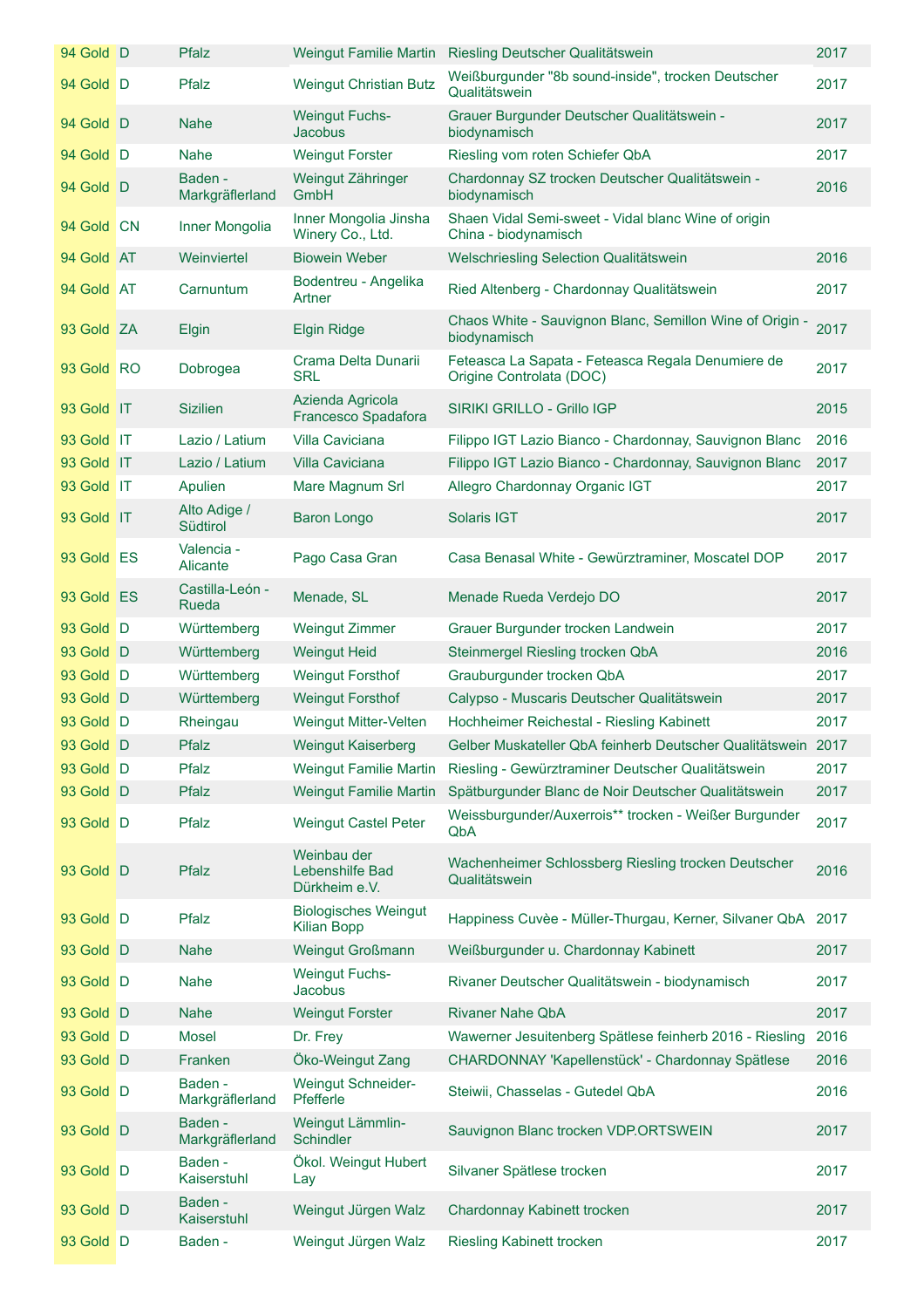|             | Kaiserstuhl                            |                                                 |                                                                                                         |      |
|-------------|----------------------------------------|-------------------------------------------------|---------------------------------------------------------------------------------------------------------|------|
| 93 Gold CL  | Casablanca<br>Valley                   |                                                 | Vinedos Emiliana S. A. Adobe Chardonnay Reserva Bio g.U. - biodynamisch                                 | 2017 |
| 93 Gold CH  | Zentralschweiz                         | Seeburghof                                      | Solaris Seeburg AOC                                                                                     | 2017 |
| 93 Gold CH  | Jura                                   | Vin du Jura                                     | La Dîme du Prince-Évêque - Gutedel - biodynamisch                                                       | 2009 |
| 93 Gold AT  | Wagram                                 | Wein-& Obsthof<br>Schneider                     | Grüner Veltliner Privat Qualitätswein                                                                   | 2017 |
| 93 Gold AT  | Wagram                                 | <b>Familie Bauer</b><br><b>Bioweingut</b>       | Grüner Veltliner Goldberg Qualitätswein                                                                 | 2017 |
| 93 Gold AT  | Wagram                                 | <b>Arkadenhof Hausdorf</b><br><b>Bioweingut</b> | Roter Veltliner Reserve Qualitätswein                                                                   | 2017 |
| 93 Gold AT  | Burgenland -<br>Neusiedlersee          | <b>BioWeinGut Sigrid &amp;</b><br>Erwin Lehner  | G'mischda Soodz Zweriocka - Gemischter Satz Kabinett                                                    | 2017 |
| 92 Gold USA | Kalifornien -<br><b>Redwood Valley</b> | Frey Vineyards, LTD                             | Frey Organic Pinot Grigio, Chardonnay 17% -<br>biodynamisch                                             | 2016 |
| 92 Gold NZ  | Marlborough                            | <b>Misty Cove Wine Group</b><br>Ltd             | Misty Cove Organic Sauvignon Blanc GI - Geographical<br>Indicator                                       | 2017 |
| 92 Gold MX  | Baja California                        | Vinas del Sol S.A. de<br>C.V.                   | Santos Brujos Chardonnay GI - Geographical Indicator -<br>biodynamisch                                  | 2017 |
| 92 Gold IT  | Venetien                               | Cantina di Custoza                              | Custoza DOC "Terre in Fiore" - Garganega, Cortese,<br>Trebbiano, Friulano                               | 2017 |
| 92 Gold IT  | Kampanien                              | Nifo Sarrapochiello<br>Lorenzo                  | Greco DOC                                                                                               | 2017 |
| 92 Gold GR  | Kreta                                  | Domaine<br><b>Zacharioudakis</b>                | VIDIANO Domaine Zacharioudakis - Vidiano PGI -<br><b>Protected Georgraphical Indications</b>            | 2017 |
| 92 Gold ES  | Valencia -<br>Alicante                 | Pago Casa Gran                                  | Malvasia DOP                                                                                            | 2017 |
| 92 Gold ES  | Katalonien                             | <b>BIOPAUMERÀ</b>                               | Blanc de Noirs - Grenache Noir DO                                                                       | 2017 |
| 92 Gold D   | Württemberg                            | <b>Schloßgut</b><br>Hohenbeilstein              | Silberling Cabernet Balc trocken - Cabernet Blanc<br>Deutscher Qualitätswein                            | 2017 |
| 92 Gold D   | Württemberg                            | <b>Schloßgut</b><br>Hohenbeilstein              | Silberling Riesling Überflieger Deutscher Qualitätswein                                                 | 2017 |
| 92 Gold D   | Rheinhessen                            | Weingut Schönhals                               | Riesling "S" trocken Kalkmergel Deutscher Qualitätswein -<br>biodynamisch                               | 2017 |
| 92 Gold D   | Rheinhessen                            | <b>Weingut Keth</b>                             | Sauvignon blanc - Sauvignon Blanc Deutscher<br>Qualitätswein - biodynamisch                             | 2017 |
| 92 Gold D   | Rheinhessen                            | Weingut Goldschmidt                             | Pfeddersheimer St. Georgenberg Silvaner trocken<br>Deutscher Qualitätswein                              | 2017 |
| 92 Gold D   | Rheinhessen                            | <b>Weingut Goldschmidt</b>                      | Pfeddersheimer Kreuzblick Chardonnay trocken<br>Deutscher Qualitätswein                                 | 2017 |
| 92 Gold D   | Rheinhessen                            | <b>Villa Welter</b>                             | Cabernet Blanc Deutscher Qualitätswein                                                                  | 2017 |
| 92 Gold D   | Pfalz                                  | <b>Weingut Merkel</b>                           | "unbeschwert" Weißwein-Cuvée Qualitätswein Feinherb -<br>Müller-Thurgau, Sauvignon Blanc, Rieslaner QbA | 2017 |
| 92 Gold D   | Pfalz                                  | <b>Weingut Mehling</b>                          | Forster Ungheuer Riesling trocken Deutscher<br>Qualitätswein                                            | 2016 |
| 92 Gold D   | Pfalz                                  | <b>Weingut Kaiserberg</b>                       | Weißer Burgunder QbA trocken Deutscher Qualitätswein                                                    | 2017 |
| 92 Gold D   | Pfalz                                  | Weinbau der<br>Lebenshilfe Bad<br>Dürkheim e.V. | Dürkheimer Michelsberg Weissburgunder trocken -<br>Weißburgunder Deutscher Qualitätswein                | 2015 |
| 92 Gold D   | Pfalz                                  | <b>Martin Darting</b>                           | Hochzeitswein C&P - Chardonnay Landwein                                                                 | 2017 |
| 92 Gold D   | <b>Nahe</b>                            | <b>Weingut Fuchs-</b><br>Jacobus                | Dorneck Weißer Burgunder Deutscher Qualitätswein -<br>biodynamisch                                      | 2017 |
| 92 Gold D   | <b>Nahe</b>                            | <b>Weingut Forster</b>                          | Riesling feinherb Nahe QbA                                                                              | 2017 |
| 92 Gold D   | <b>Mosel</b>                           | <b>Weingut Roman</b><br>Herzog                  | Riesling - Spätlese Alte Rebe                                                                           | 2017 |
| 92 Gold D   | <b>Mosel</b>                           | <b>Weingut Reis-</b><br>Oberbillig              | Grauer Burgunder trocken QbA                                                                            | 2017 |
| 92 Gold D   | <b>Mosel</b>                           | <b>Bioweingut Ollinger-</b><br>Gelz             | Grauburgunder Spätlese trocken                                                                          | 2016 |
| 92 Gold D   | Franken                                | <b>Weingut Hench</b>                            | Riesling Centgrafenberg Deutscher Qualitätswein -                                                       | 2016 |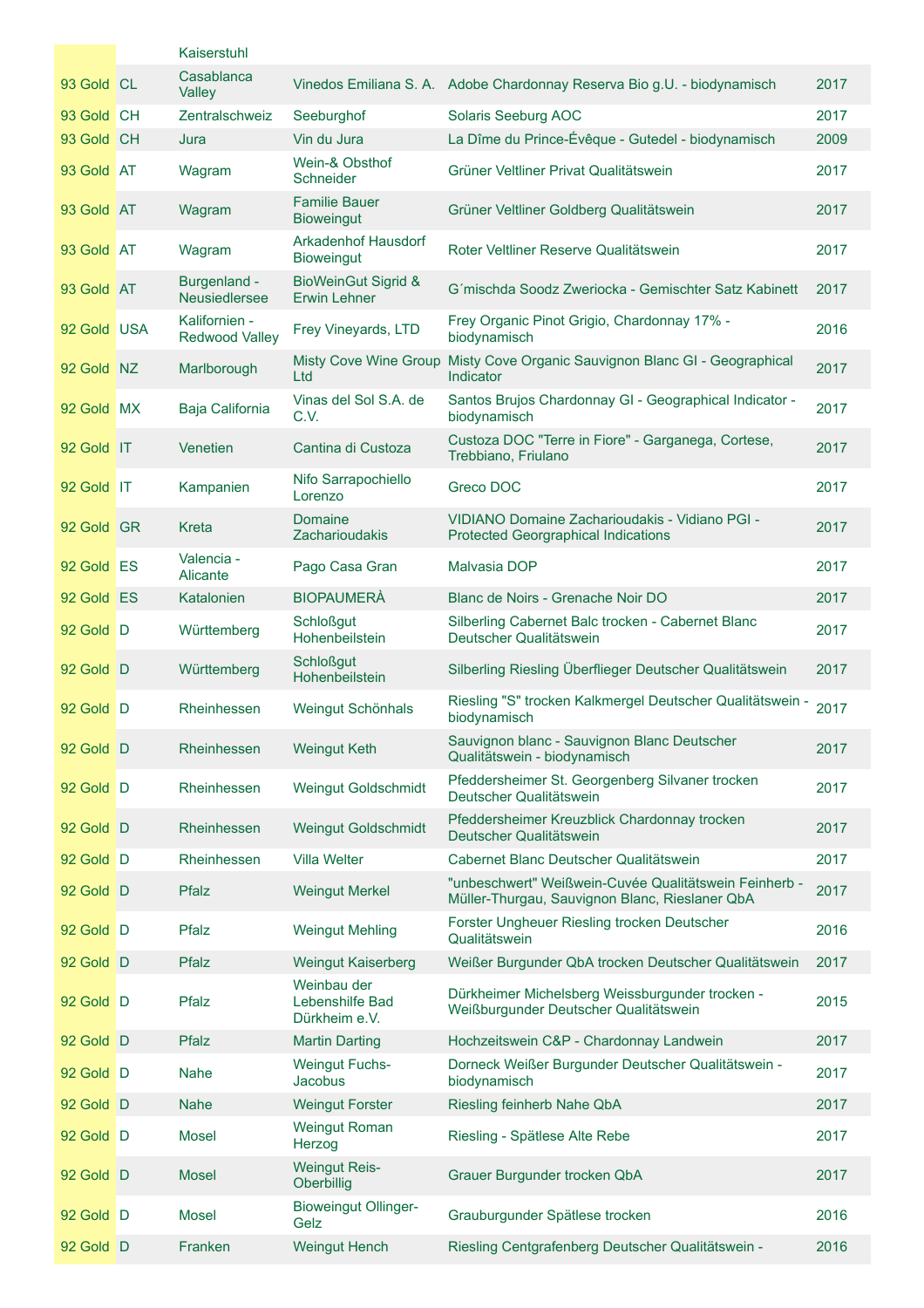|            |                               |                                                | biodynamisch                                                                                                   |      |
|------------|-------------------------------|------------------------------------------------|----------------------------------------------------------------------------------------------------------------|------|
| 92 Gold D  | Franken                       | Weinbau Anja<br><b>Stritzinger Klingenberg</b> | <b>Riesling PUR Landwein</b>                                                                                   | 2016 |
| 92 Gold D  | Baden                         | <b>Weingut Christian</b><br>Geier              | Müller Thurgau trocken - Müller-Thurgau QbA                                                                    | 2017 |
| 92 Gold D  | Baden -<br>Markgräflerland    | Weingut Schneider-<br>Pfefferle                | Sauvignon blanc - S - - Sauvignon Blanc QbA                                                                    | 2016 |
| 92 Gold CH | Luzern                        | <b>Bio-Weingut Sitenrain</b><br>GmbH           | Souvignier Gris - Souvignier gris AOC                                                                          | 2017 |
| 92 Gold CH | Luzern                        | <b>Bio-Weingut Sitenrain</b><br>GmbH           | Solaris AOC                                                                                                    | 2017 |
| 92 Gold AT | Weinviertel                   | <b>Biowein Weber</b>                           | Keltenwein Sandberg - Grüner Veltliner Qualitätswein                                                           | 2017 |
| 92 Gold AT | Weinviertel                   | <b>BioWeinbau Johannes</b><br>Friedberger      | Stockweingarten weiß - Souvignier gris, Donauriesling,<br>Muscaris Wein aus Österreich                         | 2016 |
| 92 Gold AT | Wagram                        | Weingut Mehofer -<br>Neudeggerhof              | Alter Weingarten - Gemischter Satz Qualitätswein                                                               | 2017 |
| 92 Gold AT | Wagram                        | <b>Bioweinbau Peter</b><br>Paradeiser          | Grüner Veltliner Alte Rebe Qualitätswein                                                                       | 2017 |
| 92 Gold AT | Wagram                        |                                                | BIO Weingut Urbanihof Grüner Veltliner Alte Reben BIO Qualitätswein                                            | 2016 |
| 92 Gold AT | <b>Traisental</b>             | <b>Biohof Fischer</b>                          | Grüner Veltliner Traisental DAC Ried Rosengarten                                                               | 2017 |
| 92 Gold AT | <b>Steiermark</b>             | <b>Weinbau Familie</b><br>Menhard              | <b>Muscaris Landwein</b>                                                                                       | 2017 |
| 92 Gold AT | Niederösterreich              | Bioweingärtnerei<br>Grillmaier                 | Chardonnay Käferberg Qualitätswein                                                                             | 2017 |
| 92 Gold AT | <b>Kremstal</b>               | <b>Winzerhof Hoch</b>                          | Bio Peter & Paul Grüner Veltliner Qualitätswein                                                                | 2017 |
| 92 Gold AT | Kremstal                      | Weingut Geyerhof Ilse<br><b>Maier</b>          | Grüner Veltliner 'Urgestein' DAC Qualitätswein                                                                 | 2017 |
| 92 Gold AT | Kamptal                       | Bioweingärtnerei<br>Grillmaier                 | Rheinriesling Steinmassl - Riesling DAC                                                                        | 2016 |
| 92 Gold AT | Burgenland -<br>Neusiedlersee | Prädikatsweingut<br><b>Weiss</b>               | CHARDONNAY - Chardonnay Qualitätswein                                                                          | 2017 |
| 91 Gold IT | <b>Umbrien</b>                | Azienda Agraria Carlo<br>e Marco Carini        | RILE - Chardonnay, Grechetto, Trebbiano DOC                                                                    | 2017 |
| 91 Gold IT | <b>Sizilien</b>               | Vini Vaccaro Agricola<br>srl                   | Cataratto-Zibibbo - Catarratto, Zibibbo 30% IGT                                                                | 2017 |
| 91 Gold IT | <b>Sizilien</b>               | Salvatore Tamburello                           | 204 Grillo Biologico DOC                                                                                       | 2017 |
| 91 Gold IT | <b>Sizilien</b>               | Mare Magnum Srl                                | Tonno Cataratto Chardonnay Organic - Catarratto IGT                                                            | 2017 |
| 91 Gold IT | <b>Sizilien</b>               | Gorghi Tondi                                   | Rajàh - Moscatos DOC                                                                                           | 2017 |
| 91 Gold IT | <b>Sizilien</b>               | Caruso & Minini                                | NATURALMENTE BIO CATARATTO - Catarratto DOC                                                                    | 2017 |
| 91 Gold IT | <b>Sizilien</b>               | Az. Agr. Bologica Di<br>Giovanna s.r.l.        | Bianco Terre Siciliane IGP g.g.A.                                                                              | 2017 |
| 91 Gold IT | Marken                        | Le Cantine di Figaro                           | Santa Prisca, Passerina IGT                                                                                    | 2017 |
| 91 Gold IT | <b>Basilikata</b>             | Tenuta Marino di<br><b>Marino Francesco</b>    | TERRA ASPRA AGLIANICO VINIFICATO IN BIANCO<br>IGP BASILICATA - Aglianico                                       | 2014 |
| 91 Gold IT | Alto Adige /<br>Südtirol      | <b>St.Quirinus</b>                             | Mitterberg Weiss "Planties Weiss" IGT - Bronner,<br>Johanniter, Aromera - biodynamisch                         | 2017 |
| 91 Gold GR | Makedonia -<br>Kavala         | Kelari Dialekto Winery                         | METAAH TH - GRAND TERRA MALAGOUZIA -<br>Malagousia PGI - Protected Georgraphical Indications -<br>biodynamisch | 2017 |
| 91 Gold FR |                               | <b>Vins Biecher</b>                            | Côtes de saumon Vin de France - Chardonnay,<br>Sauvignon blanc, Muscat Vin de Table                            | 2017 |
| 91 Gold FR | Rhône                         | <b>Domaine Fond Croze</b>                      | "Cuvée Confidence Blanc" Côtes du Rhône AOC -<br>Grenache blanc, Marsanne 15%, Viognier 15%                    | 2017 |
| 91 Gold ES | Valencia                      | Pago Casa Gran                                 | Malvasia DOC                                                                                                   | 2017 |
| 91 Gold D  | Württemberg                   | Weingut Schäfer-<br><b>Heinrich</b>            | Riesling** "N" trocken QbA                                                                                     | 2016 |
| 91 Gold D  | Württemberg                   | Weingut Schäfer-<br>Heinrich                   | Sauvignon Blanc** trocken QbA                                                                                  | 2017 |
| 91 Gold D  | Württemberg                   | <b>Weingut Heid</b>                            | Stettener Pulvermächer Riesling GG trocken QbA                                                                 | 2016 |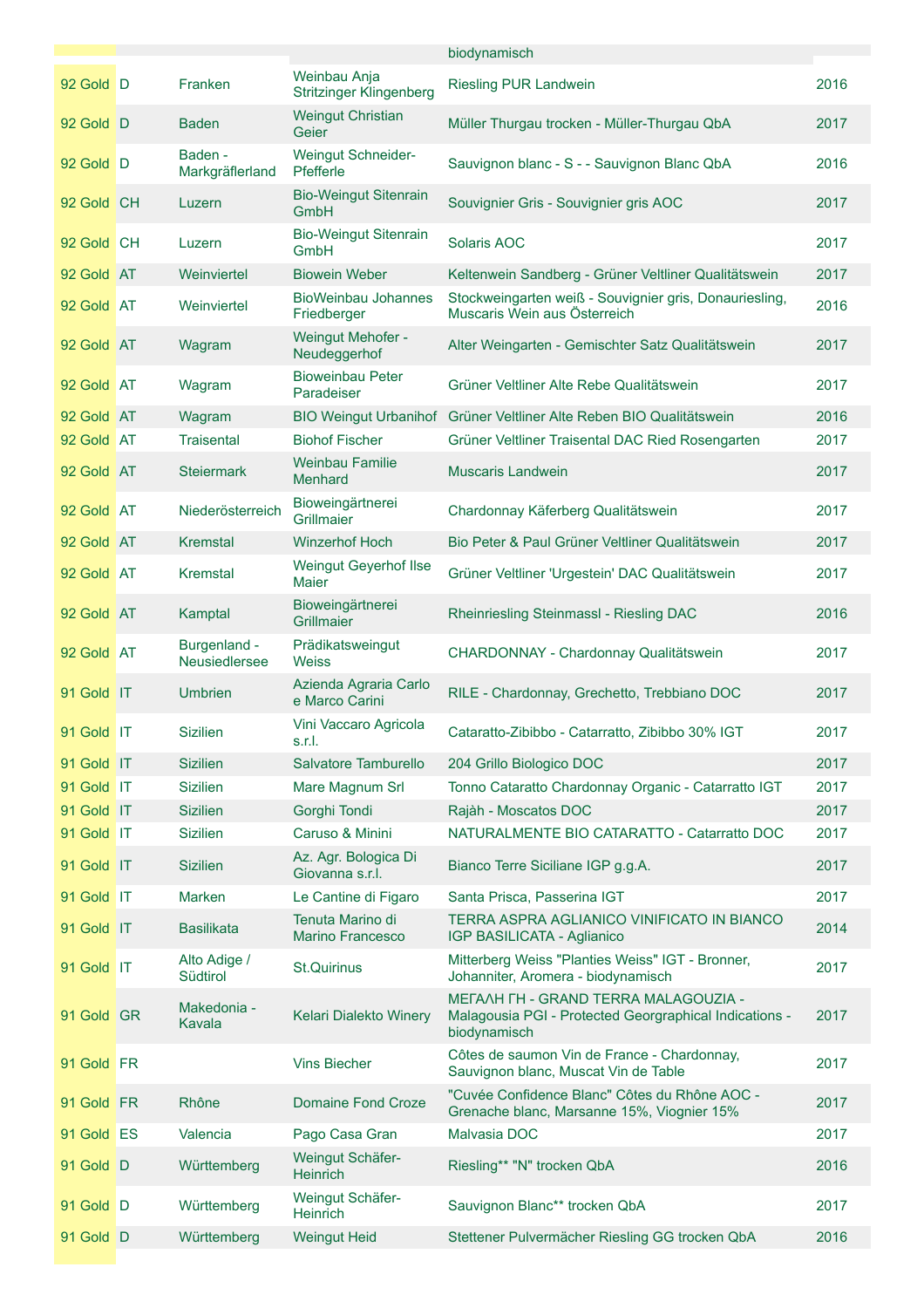| 91 Gold D   | Württemberg                                     | <b>Weingut Forsthof</b>                            | Muskateller - Gelber Muskateller / Muscat Blanc à Petits<br>Grains Deutscher Qualitätswein | 2017 |
|-------------|-------------------------------------------------|----------------------------------------------------|--------------------------------------------------------------------------------------------|------|
| 91 Gold D   | Rheinhessen                                     | Weingut Brüder Dr.<br><b>Becker GbR</b>            | FALKENBERG Riesling VDP.GROSSES GEWÄCHS<br>Deutscher Qualitätswein - biodynamisch          | 2016 |
| 91 Gold D   | Pfalz                                           | <b>Weingut Galler</b>                              | Riesling Deutscher Qualitätswein                                                           | 2017 |
| 91 Gold D   | Pfalz                                           | <b>Weingut Familie Martin</b>                      | Cuvée green - Muskateller, Muskat Otonell, Riesling<br>Deutscher Qualitätswein             | 2017 |
| 91 Gold D   | Pfalz                                           | <b>Weingut Christian Butz</b>                      | Sauvignon blanc - Sauvignon Blanc Deutscher<br>Qualitätswein                               | 2017 |
| 91 Gold D   | Pfalz                                           | Weinbau der<br>Lebenshilfe Bad<br>Dürkheim e.V.    | Die Burg Riesling trocken Deutscher Qualitätswein                                          | 2016 |
| 91 Gold D   | Pfalz                                           | <b>Villa Welter</b>                                | Sauvignon Blanc Deutscher Qualitätswein                                                    | 2017 |
| 91 Gold D   | <b>Nahe</b>                                     | <b>Weingut Großmann</b>                            | Grauer Burgunder Spätlese                                                                  | 2016 |
| 91 Gold D   | <b>Nahe</b>                                     | <b>Weingut Fuchs-</b><br><b>Jacobus</b>            | Gewürztraminer Auslese - biodynamisch                                                      | 2017 |
| 91 Gold D   | <b>Nahe</b>                                     | <b>Weingut Fuchs-</b><br><b>Jacobus</b>            | Grauer Burgunder Obere Bettzüg Spätlese -<br>biodynamisch                                  | 2017 |
| 91 Gold D   | <b>Nahe</b>                                     | <b>Weingut Forster</b>                             | Riesling - Seefahrer- QbA                                                                  | 2017 |
| 91 Gold D   | <b>Nahe</b>                                     | <b>Weingut Forster</b>                             | Burg Layer Schlossberg Riesling QbA                                                        | 2016 |
| 91 Gold D   | <b>Mosel</b>                                    | <b>Weingut Reis-</b><br>Oberbillig                 | Rioler Römerberg Riesling Spätlese trocken                                                 | 2017 |
| 91 Gold D   | <b>Mosel</b>                                    | <b>Weingut Louis Klein</b><br><b>GBR</b>           | Riesling Spätlese feinherb Prädikatswein                                                   | 2017 |
| 91 Gold D   | <b>Mosel</b>                                    | <b>Weingut Ernst Hein</b>                          | Elbling feinherb QbA                                                                       | 2017 |
| 91 Gold D   | Franken                                         | <b>Weingut Harald</b><br><b>Gunther</b>            | Weißburgunder Kabinett trocken                                                             | 2017 |
| 91 Gold D   | Franken                                         | Weinbau Anja<br><b>Stritzinger Klingenberg</b>     | Klingenberger Schlossberg Riesling Spätlese                                                | 2017 |
| 91 Gold D   | <b>Franken</b>                                  | Weinbau Anja<br><b>Stritzinger Klingenberg</b>     | Klingenberger Schlossberg Riesling Kabinett                                                | 2017 |
| 91 Gold D   | Franken                                         | <b>Johann Streng</b>                               | Silvaner Kabinett trocken - Grüner Silvaner                                                | 2016 |
| 91 Gold D   | <b>Baden</b>                                    | <b>Weingut Kiefer</b>                              | Rivaner-Riesling Feinherb Vulkanlöss Bio Charakterwein<br>QbA                              | 2017 |
| 91 Gold D   | <b>Baden</b>                                    | Harteneck Wein- und<br>Sektgut                     | Grauburgunder SH QbA - biodynamisch                                                        | 2017 |
| 91 Gold D   | Baden -<br>Markgräflerland                      | <b>Weingut Ludwig</b><br><b>Mißbach</b>            | Weißer Burgunder Kabinett                                                                  | 2016 |
| 91 Gold CH  | Zentralschweiz                                  | Seeburghof                                         | Cuvée Blanche Seeburg - Johanniter, Solaris AOC                                            | 2017 |
| 91 Gold CH  | Westschweiz -<br>Französische<br><b>Schweiz</b> | <b>Biovin Martin</b>                               | Hofräbe Johanniter AOC - biodynamisch                                                      | 2017 |
| 91 Gold CDN | <b>British Columbia</b>                         | <b>Covert Farms Family</b><br><b>Estate Winery</b> | <b>Pinot Blanc</b>                                                                         | 2016 |
| 91 Gold AU  | South Australia                                 | <b>Angove Family</b><br>Winemakers                 | Organic Chardonnay GI - Geographical Indicator -<br>biodynamisch                           | 2017 |
| 91 Gold AT  | Weinviertel                                     | <b>Weingut Oppenauer</b>                           | Chardonnay Ried Waldberg Qualitätswein                                                     | 2017 |
| 91 Gold AT  | Weinviertel                                     | <b>Biowein Weber</b>                               | Weinviertel DAC Reserve - Grüner Veltliner                                                 | 2015 |
| 91 Gold AT  | Wagram                                          | Wein-& Obsthof<br>Schneider                        | Grüner Veltliner Von den Rieden Qualitätswein                                              | 2017 |
| 91 Gold AT  | Wagram                                          | <b>Bioweinhof Alfred</b><br>Paradeiser             | Grüner Veltliner - LÖSS - PUR Qualitätswein                                                | 2017 |
| 91 Gold AT  | Wagram                                          | <b>Bioweinhof Alfred</b><br>Paradeiser             | Exquisiter Dreier - Grüner Veltliner, Bronner, Bianca Wein<br>aus Österreich               | 2017 |
| 91 Gold AT  | Thermenregion                                   | weingut johannes<br>gebeshuber                     | ried modler. zierfandler. - Zierfandler Qualitätswein                                      | 2016 |
| 91 Gold AT  | <b>Steiermark</b>                               | Hirschmugl - Domaene<br>am Seggauberg              | Cabernet Blanc Wein aus Österreich                                                         | 2016 |
| 91 Gold AT  | <b>Steiermark</b>                               | Hirschmugl - Domaene<br>am Seggauberg              | Chardonnay Nobilis Qualitätswein                                                           | 2015 |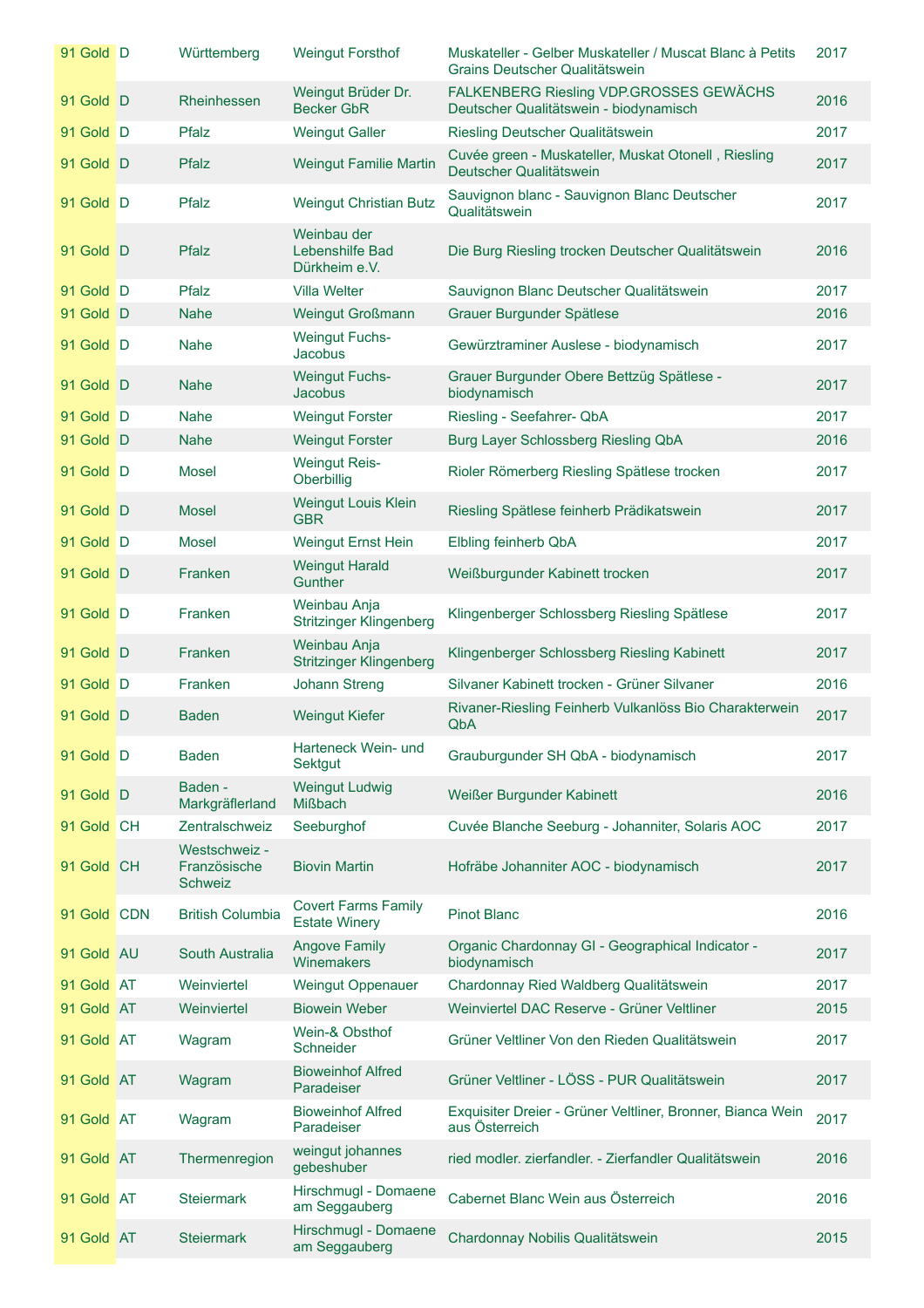| 91 Gold AT | Carnuntum                     | <b>Bioweingut</b><br>Hofschneider<br>Messermayer  | WEIßER BURGUNDER - Weißer Burgunder<br>Qualitätswein                                                                                           | 2017 |
|------------|-------------------------------|---------------------------------------------------|------------------------------------------------------------------------------------------------------------------------------------------------|------|
| 91 Gold AT | Carnuntum                     | Bio-Weingärtnerei<br>Artner                       | Der Hans - Grüner Veltliner, Sauvignon blanc<br>Qualitätswein                                                                                  | 2017 |
| 91 Gold AT | Burgenland -<br>Neusiedlersee | Weiss Christian &<br><b>Thomas GnbR</b>           | Grüner Veltliner Qualitätswein                                                                                                                 | 2017 |
| 91 Gold AT | Burgenland -<br>Neusiedlersee | <b>Hafner Family Estate</b><br>(Weingut)          | Spätlese/Late Harvest Chardonnay-Furmint (koscher)                                                                                             | 2017 |
| 90 Gold LU | Mosel                         | Sunnen-Hoffmann                                   | <b>Riesling AOP</b>                                                                                                                            | 2017 |
| 90 Gold LI | Vaduz                         | Harry Zech Weinbau<br>Cantina                     | Chardonnay lion AOC - biodynamisch                                                                                                             | 2016 |
| 90 Gold IT | Venetien                      | La Cappuccina Azienda<br>Agricola                 | SOAVE DOC - Garganega                                                                                                                          | 2017 |
| 90 Gold IT | <b>Sizilien</b>               | Gorghi Tondi                                      | Kheirè - Grillo DOC                                                                                                                            | 2017 |
| 90 Gold IT | Kampanien                     | Nifo Sarrapochiello<br>Lorenzo                    | Falanghina del Sannio DOC                                                                                                                      | 2017 |
| 90 Gold IT | Alto Adige /<br>Südtirol      | <b>Weingut Loacker</b>                            | Sauvignon Blanc Tasnim IGT Weinberg Dolomiten                                                                                                  | 2017 |
| 90 Gold IT | Alto Adige /<br>Südtirol      | Kellerei Kurtatsch                                | <b>Bio-Bronner IGT</b>                                                                                                                         | 2017 |
| 90 Gold HU | Tokaj-Hegyalja                | Tokaj-Hetszolo                                    | Tokaj-Hétszőlő Furmint Dry OEM (Oltalom alatt álló<br>Eredetmegjelölés)                                                                        | 2017 |
| 90 Gold HU | Balatonfüred-<br>Csopak       | Dobosi Pincészet                                  | Bio Haraszt Kéknyelű - Blaustengler / Kéknyelü OFJ<br>(Oltalom alatt álló Földrajzi Jelzés)                                                    | 2016 |
| 90 Gold GR | Kreta                         | <b>Domaine</b><br>Zacharioudakis                  | CODEX - Malvasia di Candia, Vilana PGI - Protected<br>Georgraphical Indications                                                                | 2017 |
| 90 Gold FR | Sud-Ouest                     | <b>Vignobles Raymond</b>                          | Le Roupic IGP Côtes de Gascogne - Colombard, Ugni<br><b>Blanc, Gros Manseng</b>                                                                | 2017 |
| 90 Gold ES | Aragón                        | <b>Bodegas Langa HNOS</b>                         | SEÑORIO DE AYUD - Chardonnay DOP                                                                                                               | 2017 |
| 90 Gold D  | Württemberg                   | Weingärtner<br>Stromberg-Zabergäu<br>eG           | Cabernet Blanc QbA trocken Deutscher Qualitätswein                                                                                             | 2017 |
| 90 Gold D  | Württemberg                   | Weingärtner<br>Stromberg-Zabergäu<br>eG.          | Riesling QbA trocken Deutscher Qualitätswein                                                                                                   | 2017 |
| 90 Gold D  | Rheinhessen                   | <b>Weingut Keth</b>                               | Chardonnay Deutscher Qualitätswein - biodynamisch                                                                                              | 2017 |
| 90 Gold D  | Rheinhessen                   | <b>Weingut Goldschmidt</b>                        | Pfeddersheimer St. Georgenberg Gewürztraminer trocken<br>Deutscher Qualitätswein                                                               | 2017 |
| 90 Gold D  | Pfalz                         | <b>Weingut Georg Siben</b><br>Erben               | Deidesheimer Leinhöhle VDP.ERSTELAGE - Riesling<br>Deutscher Qualitätswein - biodynamisch                                                      | 2017 |
| 90 Gold D  | Pfalz                         | <b>Biologisches Weingut</b><br><b>Kilian Bopp</b> | <b>Riesling Revolution QbA</b>                                                                                                                 | 2017 |
| 90 Gold D  | <b>Mosel</b>                  | <b>Weingut Reis-</b><br>Oberbillig                | Rioler Römerberg Riesling Spätlese feinherb                                                                                                    | 2017 |
| 90 Gold D  | Mosel                         | <b>Weingut Louis Klein</b><br><b>GBR</b>          | Riesling Spätlese trocken Prädikatswein                                                                                                        | 2016 |
| 90 Gold D  | Franken                       | <b>Winzerhof Wallrapp</b>                         | Altfränkischer Satz "Alte Rebe" - Riesling, Roter Elbl.,<br>Traminer, Silvaner, Muskateller, Scheurebe, usw.-alles<br>wurzelecht Prädikatswein | 2017 |
| 90 Gold D  | Franken                       | <b>Weingut Bausewein</b>                          | Silvaner, Iphöfer Julius Echter Berg - Grüner Silvaner<br><b>Kabinett</b>                                                                      | 2016 |
| 90 Gold D  | Franken                       | <b>Johann Streng</b>                              | <b>Bacchus Kabinett</b>                                                                                                                        | 2016 |
| 90 Gold D  | <b>Baden</b>                  | <b>Weingut Gromann</b>                            | Rechberger Helios QbA                                                                                                                          | 2017 |
| 90 Gold D  | Baden -<br>Markgräflerland    | Weingut Zähringer<br>GmbH                         | Grauburgunder Gutswein trocken Deutscher<br>Qualitätswein - biodynamisch                                                                       | 2017 |
| 90 Gold D  | Baden -<br>Markgräflerland    | Weingut Köpfer                                    | <b>Grunerner Altenberg Merzling Kabinett</b>                                                                                                   | 2017 |
| 90 Gold AT | Weinviertel                   | <b>Biowein Weber</b>                              | Essenz vom Sandberg - Grüner Veltliner Wein aus<br>Österreich                                                                                  | 2015 |
| 90 Gold AT | Wagram                        |                                                   | BIO Weingut Urbanihof Grüner Veltliner "1598" BIO Qualitätswein                                                                                | 2016 |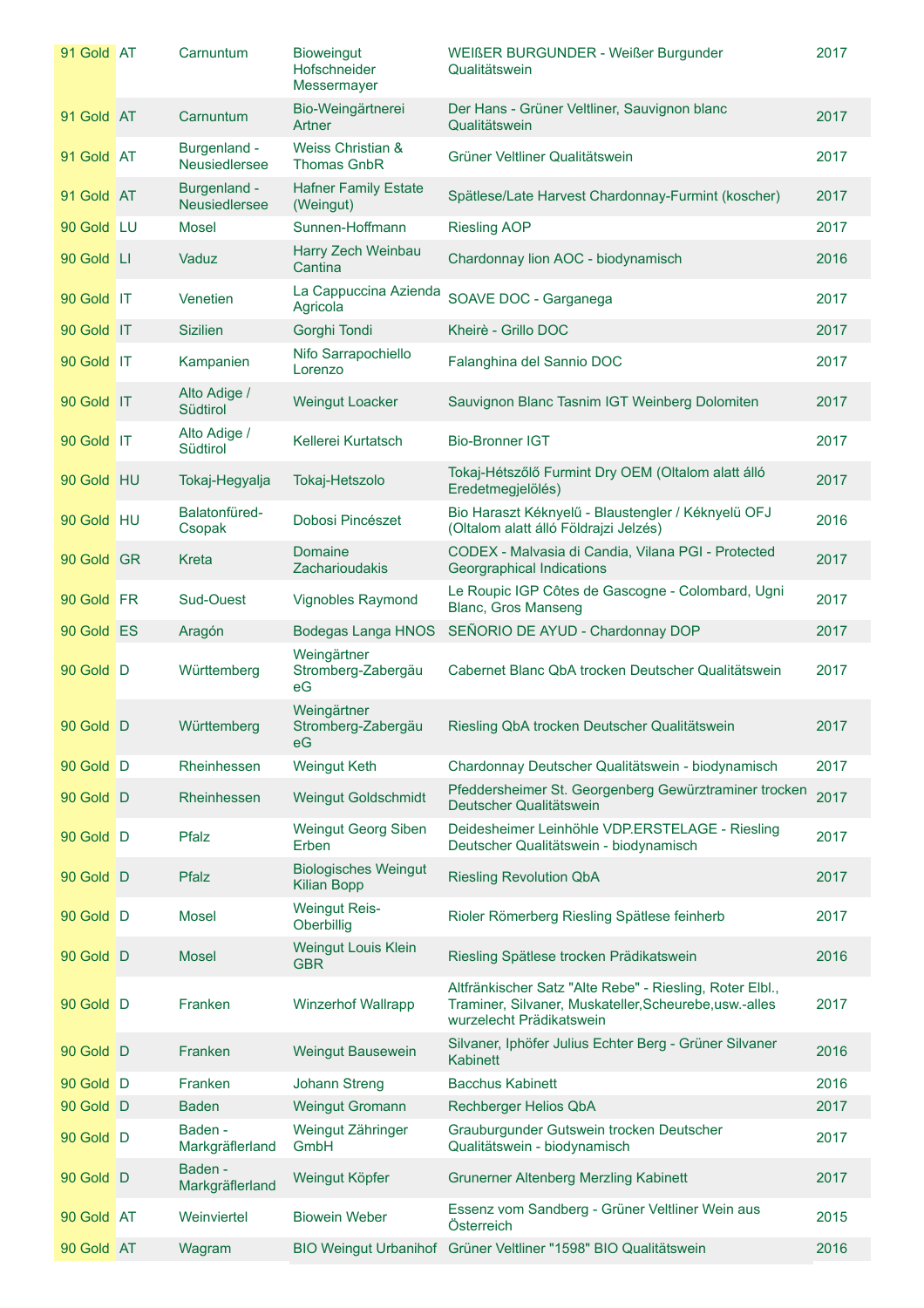| 90 Gold AT   | Wagram                               |                                                       | BIO Weingut Urbanihof Grüner Veltliner Wagramer-Selektion BIO Qualitätswein                                         | 2016 |
|--------------|--------------------------------------|-------------------------------------------------------|---------------------------------------------------------------------------------------------------------------------|------|
| 90 Gold AT   | Wagram                               |                                                       | BIO Weingut Urbanihof Riesling BiO Qualitätswein                                                                    | 2017 |
| 90 Gold AT   | <b>Steiermark</b>                    | Ploder-Rosenberg                                      | Gelber Muskateller Qualitätswein - biodynamisch                                                                     | 2017 |
| 90 Gold AT   | <b>Steiermark</b>                    | Hirschmugl - Domaene<br>am Seggauberg                 | Cabernet Blanc Nobilis Wein aus Österreich                                                                          | 2015 |
| 90 Gold AT   | <b>Steiermark</b>                    | Hirschmugl - Domaene<br>am Seggauberg                 | Muscaris Wein aus Österreich                                                                                        | 2017 |
| 90 Gold AT   | Niederösterreich                     | Bioweingärtnerei<br>Grillmaier                        | Sauvignon Blanc Qualitätswein                                                                                       | 2017 |
| 90 Gold AT   | Kremstal                             | <b>Winzerhof Hoch</b>                                 | Bio Peter & Paul Riesling Qualitätswein                                                                             | 2017 |
| 90 Gold AT   | Kamptal                              | Bioweingärtnerei<br>Grillmaier                        | Kamptal dac Grüner Veltliner Spiegel DAC                                                                            | 2017 |
| 90 Gold AT   | <b>Burgenland</b>                    | <b>Biohof Lang</b>                                    | <b>Chardonnay Qualit</b>                                                                                            | 2017 |
| 90 Gold AT   | Burgenland -<br>Neusiedlersee        | Weiss Christian &<br><b>Thomas GnbR</b>               | Chardonnay Qualitätswein                                                                                            | 2017 |
| 90 Gold AT   | Burgenland -<br>Neusiedlersee        | Prädikatsweingut<br><b>Weiss</b>                      | MUSKAT OTTONEL - Muskat Ottonel Qualitätswein                                                                       | 2017 |
| 90 Gold AT   | Burgenland -<br>Neusiedlersee        | <b>Hafner Family Estate</b><br>(Weingut)              | OTTO musthaveamusCAT (koscher) - Muskat Ottonel<br>Spätlese                                                         | 2017 |
| 90 Gold AT   | Burgenland -<br>Neusiedlersee        | <b>BioWeinGut Sigrid &amp;</b><br><b>Erwin Lehner</b> | Obere Heide - Grüner Veltliner Landwein                                                                             | 2016 |
| 90 Gold AT   | Burgenland -<br><b>Neusiedlersee</b> | <b>BioDyn Weinhof</b><br><b>HAIDER</b>                | Welschriesling Qualitätswein - biodynamisch                                                                         | 2017 |
| 89 Silver IT | Venetien                             | Azienda Agricola Giol<br>S.S                          | Pinot Grigio DOC                                                                                                    | 2017 |
| 89 Silver IT | <b>Toskana</b>                       | <b>Cantina LaSelva</b>                                | Vermentino DOC                                                                                                      | 2017 |
| 89 Silver IT | <b>Sizilien</b>                      | Società Agricola<br>Palmeri                           | Palmeri Bianco - Grillo, Chardonnay, Moscato IGT                                                                    | 2016 |
| 89 Silver IT | <b>Sizilien</b>                      | <b>Fattoria La Vialla</b>                             | Vermentino 2017 Terre Siciliane IGT - biodynamisch                                                                  | 2017 |
| 89 Silver IT | Abruzzen                             | Chiusa Grande di<br>Franco D'Eusanio                  | Vinosophia Trebbiano d'Abruzzo DOC                                                                                  | 2017 |
| 89 Silver GR | Peloponnes                           | Kalogeropoulos Estate                                 | Mantinia Bio - Moschofilero PDO / POP - biodynamisch                                                                | 2017 |
| 89 Silver GR | Kreta                                | <b>Domaine</b><br><b>Zacharioudakis</b>               | ORTHI PETRA - Sauvignon Blanc, Vidiano PGI -<br><b>Protected Georgraphical Indications</b>                          | 2017 |
| 89 Silver ES | Valencia -<br>Alicante               | Pago Casa Gran                                        | Falcata White - Moscatel, Gewürztraminer DO                                                                         | 2017 |
| 89 Silver ES | Castilla - La<br>Mancha              | <b>Bodegas Parra</b><br><b>Jimenez</b>                | 'Inanna' Blanco - Verdejo, Chardonnay, Moscatel DO -<br>biodynamisch                                                | 2016 |
| 89 Silver D  | Württemberg                          | Öko-Weingut<br><b>Schmalzried</b>                     | Riesling Korber Steingrüble Spätlese - biodynamisch                                                                 | 2015 |
| 89 Silver D  | Rheinhessen                          | Weingut Wittmann                                      | Riesling '100 Hügel' QbA                                                                                            | 2017 |
| 89 Silver D  | Rheinhessen                          | <b>Weingut Keth</b>                                   | 'Cuvée Eisbachtal' Weiß - Weißburgunder, Chardonnay,<br>Sauvignon Blanc QbA - biodynamisch                          | 2017 |
| 89 Silver D  | Rheinhessen                          | Weingut Goldschmidt                                   | Pfeddersheimer Kreuzblick Weißer Burgunder trocken<br>Deutscher Qualitätswein                                       | 2017 |
| 89 Silver D  | Rheinhessen                          | <b>Weingut Goldschmidt</b>                            | Pfeddersheimer St. Georgenberg Grauer Burgunder<br>trocken Deutscher Qualitätswein                                  | 2017 |
| 89 Silver D  | Rheingau                             | Weingut Mitter-Velten                                 | Weißburgunder feinherb QbA                                                                                          | 2017 |
| 89 Silver D  | Pfalz                                | <b>Wiedemanns Weingut</b>                             | Cuveé Anna Weißwein trocken - Weißburgunder, Riesling,<br>Sauvignon blanc, Weißburgunder Deutscher<br>Qualitätswein | 2017 |
| 89 Silver D  | Pfalz                                | <b>Weingut Merkel</b>                                 | Riesling Qualitätswein Feinherb QbA                                                                                 | 2017 |
| 89 Silver D  | Pfalz                                | <b>Weingut Kesselring</b>                             | Muskateller feinherb QbA                                                                                            | 2017 |
| 89 Silver D  | Pfalz                                | <b>Weingut Georg Siben</b><br>Erben                   | Deidesheimer Paradiesgarten VDP.ERSTELAGE -<br>Riesling Deutscher Qualitätswein - biodynamisch                      | 2017 |
| 89 Silver D  | <b>Pfalz</b>                         | <b>Weingut Christian Butz</b>                         | Spätburgunder - blanc de noir - "8b sound-inside", trocken<br>Deutscher Qualitätswein                               | 2017 |
| 89 Silver D  | Nahe                                 | <b>Weingut Forster</b>                                | Grauburgunder Resèrve QbA                                                                                           | 2016 |
|              |                                      |                                                       |                                                                                                                     |      |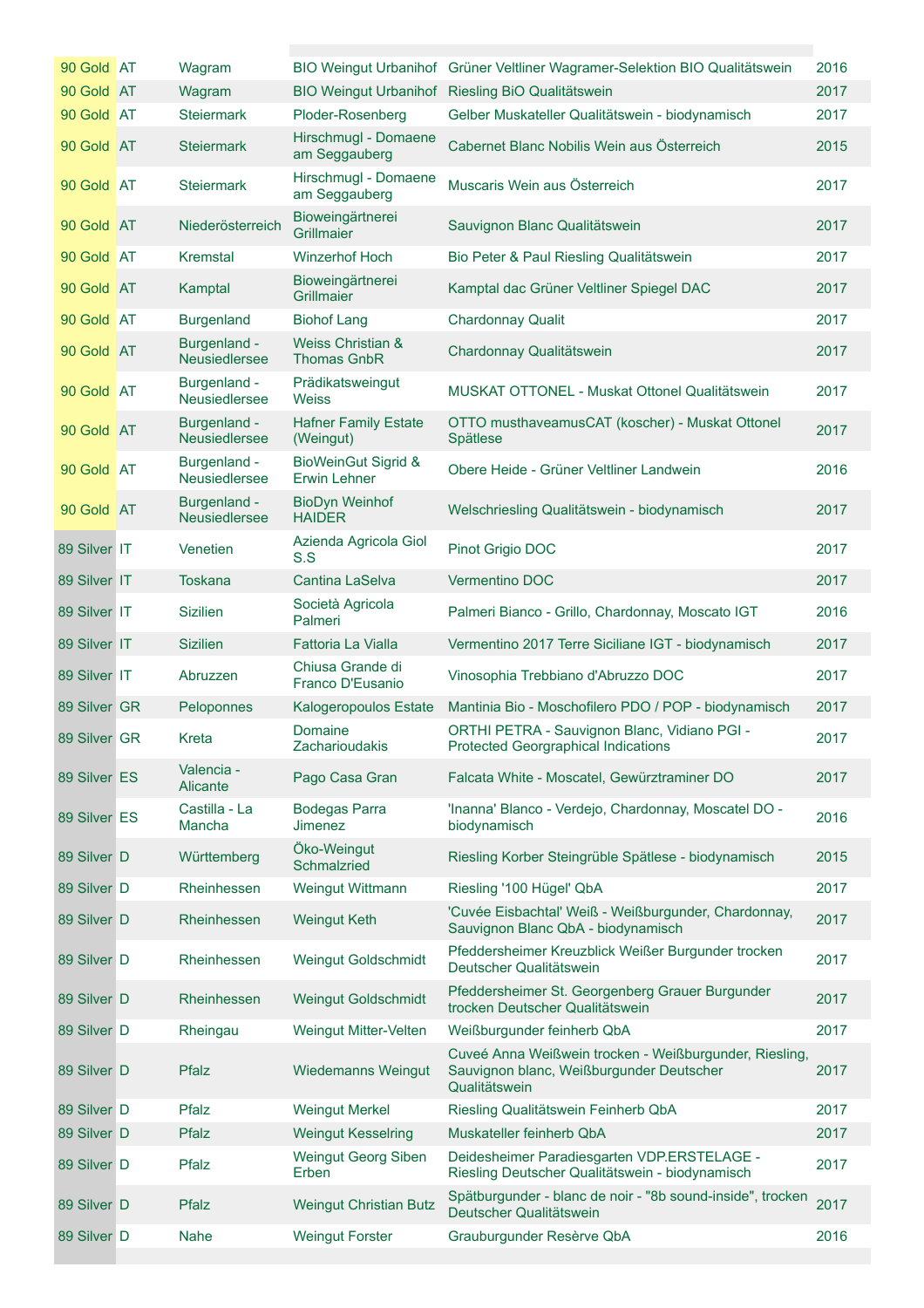| 89 Silver D  | Nahe                              | <b>Weingut Forster</b>                           | Riesling vom Kies QbA                                                                                  | 2017 |
|--------------|-----------------------------------|--------------------------------------------------|--------------------------------------------------------------------------------------------------------|------|
| 89 Silver D  | Nahe                              | <b>Weingut Forster</b>                           | Riesling - Wüstenwanderer- QbA                                                                         | 2017 |
| 89 Silver D  | <b>Mosel</b>                      | <b>Weingut Roman</b><br>Herzog                   | <b>Riesling Feinherb QbA</b>                                                                           | 2017 |
| 89 Silver D  | <b>Mosel</b>                      | <b>Weingut Reis-</b><br>Oberbillig               | Weisser Burgunder trocken - Weißer Burgunder QbA                                                       | 2017 |
| 89 Silver D  | <b>Mosel</b>                      | <b>Weingut Ernst Hein</b>                        | Sommerwein - Elbling, Rivaner QbA                                                                      |      |
| 89 Silver D  | <b>Mosel</b>                      | <b>Weingut Ernst Hein</b>                        | <b>Rivaner QbA</b>                                                                                     | 2017 |
| 89 Silver D  | <b>Mosel</b>                      | Dr. Frey                                         | Wawerner Jesuitenberg trocken 2016 - Riesling<br>Deutscher Qualitätswein                               | 2016 |
| 89 Silver D  | Franken                           | Weinbau Anja<br><b>Stritzinger Klingenberg</b>   | Klingenberger Schlossberg Gewürztraminer Kabinett<br>Mecklenburger Landwein                            | 2017 |
| 89 Silver D  | <b>Baden</b>                      | Weingut am Thalsbach                             | <b>Cabernet Blanc Landwein</b>                                                                         | 2017 |
| 89 Silver D  | <b>Baden</b>                      | Harteneck Wein- und<br><b>Sektgut</b>            | Auxerrois Mauchen QbA - biodynamisch                                                                   | 2017 |
| 89 Silver D  | Baden -<br>Markgräflerland        | <b>Weingut Ludwig</b><br><b>Mißbach</b>          | Grüner Markgräfler Gutedel QbA                                                                         | 2017 |
| 89 Silver D  | Baden -<br><b>Bodensee</b>        | Winzerverein<br>Reichenau eG                     | Souvingnier Gris - Souvignier gris QbA                                                                 | 2017 |
| 89 Silver CN | Xinjiang                          | Chateau Aroma -<br>Fangxiang                     | Riesling Dry White Wine of origin China                                                                |      |
| 89 Silver CH | Westschweiz -<br><b>Bielersee</b> | <b>Biovin Martin</b>                             | Chardonnay AOC - biodynamisch                                                                          | 2017 |
| 89 Silver AU | South Australia                   | <b>Angove Family</b><br>Winemakers               | Wild Olive Organic Chardonnay GI - Geographical<br>Indicator - biodynamisch                            | 2017 |
| 89 Silver AT | Weinviertel                       | <b>Weingut Oppenauer</b>                         | Weinviertel DAC Ried Hermannschachern - Grüner<br>Veltliner Qualitätswein                              | 2017 |
| 89 Silver AT | Wagram                            | Wein-& Obsthof<br>Schneider                      | Chardonnay Qualitätswein                                                                               | 2017 |
| 89 Silver AT | Wagram                            | <b>Familie Bauer</b><br><b>Bioweingut</b>        | Donauriesling Wein aus Österreich                                                                      | 2017 |
| 89 Silver AT | Wagram                            | <b>Bioweinbau Peter</b><br>Paradeiser            | Grüner Veltliner Schwarze Katze Qualitätswein                                                          | 2017 |
| 89 Silver AT | <b>Steiermark</b>                 | Ploder-Rosenberg                                 | Linea Sauvignon Blanc Qualitätswein - biodynamisch                                                     | 2015 |
| 89 Silver AT | Neusiedlersee                     | <b>BioWeingut</b><br>Sonnenmulde                 | Chardonnay Qualitätswein                                                                               | 2017 |
| 89 Silver AT | Kamptal                           | <b>Weingut Rosner</b>                            | Spiegel Grüner Veltliner DAC                                                                           | 2016 |
| 89 Silver AT | Carnuntum                         | <b>Bioweingut</b><br>Hofschneider<br>Messermayer | <b>GRÜNER VELTLINER - Grüner Veltliner Qualitätswein</b>                                               | 2017 |
| 89 Silver AT | <b>Burgenland</b>                 | <b>Weingut Roth</b>                              | Weißer Burgunder Qualitätswein                                                                         | 2017 |
| 89 Silver AT | Burgenland -<br>Neusiedlersee     | <b>Hafner Family Estate</b><br>(Weingut)         | Château Royal (koscher) - Gelber Muskateller, Riesling<br>Landwein                                     | 2017 |
| 89 Silver AR | Mendoza                           | <b>Chakana Wines</b>                             | Inkarri Estate White Blend - Sauvignon Blanc,<br>Chardonnay GI - Geographical Indicator - biodynamisch | 2017 |
| 88 Silver ZA | Elgin                             | <b>Elgin Ridge</b>                               | Elgin Ridge 282 Chardonnay Wine of Origin -<br>biodynamisch                                            | 2017 |
| 88 Silver RL | <b>Batroun</b>                    | <b>Batroun Mountains</b>                         | Seven - Chardonnay, Riesling, Sauvignon Blanc, Muscat<br>of Hamburg, Merwah, Obeidi, Youssefi.         | 2017 |
| 88 Silver RL | <b>Batroun</b>                    | <b>Batroun Mountains</b>                         | Chardonnay                                                                                             | 2017 |
| 88 Silver IT | <b>Umbrien</b>                    | Antonelli San Marco                              | Montefalco Grechetto doc DOC                                                                           | 2017 |
| 88 Silver IT | <b>Toskana</b>                    | Inserrata organic farm                           | Intrigo - Chardonnay IGT                                                                               | 2017 |
| 88 Silver IT | <b>Sizilien</b>                   | Firriato                                         | Caeles Grillo DOC                                                                                      | 2017 |
| 88 Silver IT | <b>Sizilien</b>                   | Azienda Agricola<br>Cossentino                   | Gadi' Catarratto DOC                                                                                   | 2017 |
| 88 Silver IT | Marken                            | Le Cantine di Figaro                             | Falerio Pecorino DOC                                                                                   | 2017 |
| 88 Silver IT | Lazio / Latium                    | Castello di Torre in<br>Pietra                   | Chardonnay IGT                                                                                         |      |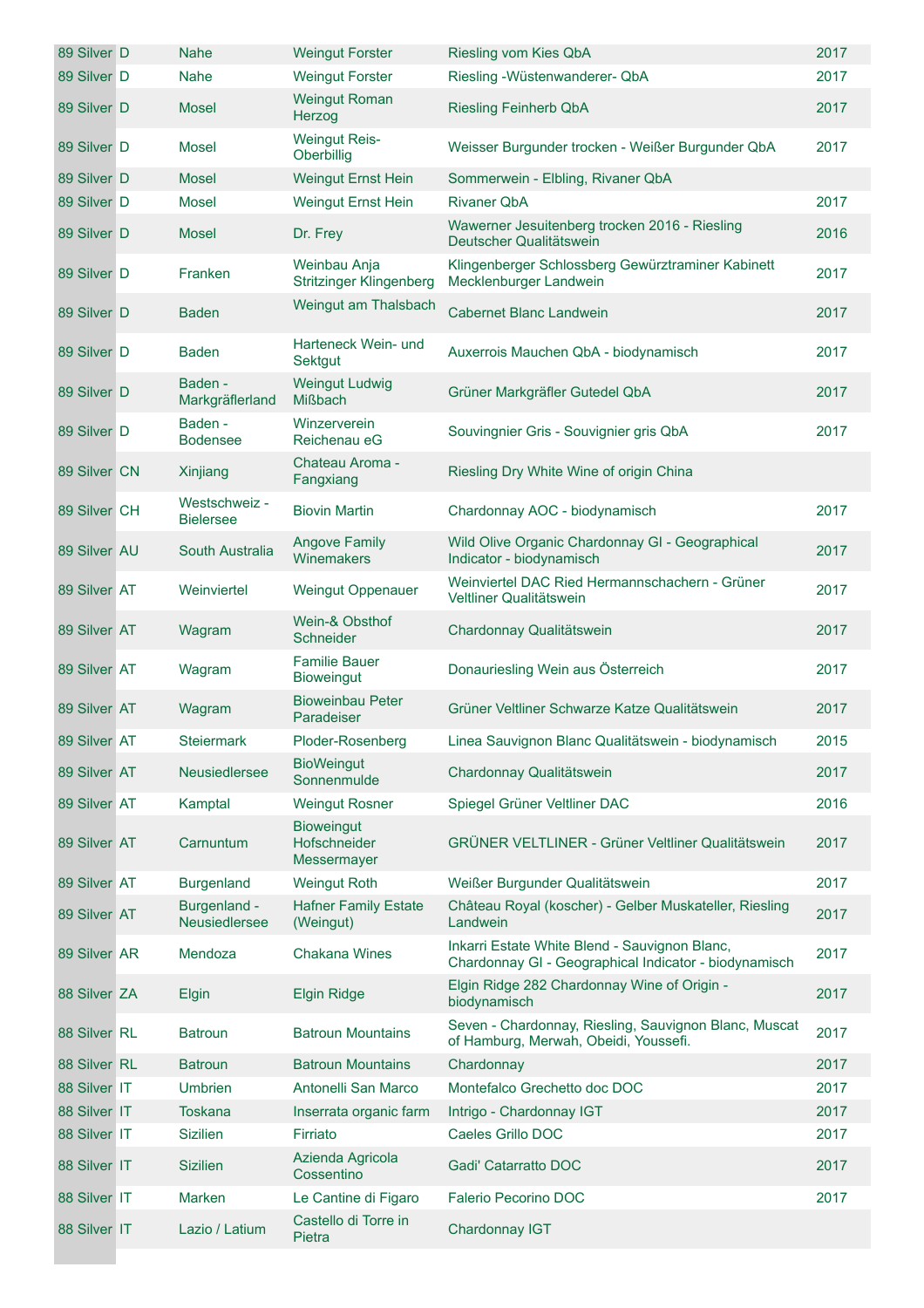| 88 Silver IT | Alto Adige /<br>Südtirol                 | Tröpfltalhof                                      | LeViogn - Viognier VdT - biodynamisch                                                              | 2016 |
|--------------|------------------------------------------|---------------------------------------------------|----------------------------------------------------------------------------------------------------|------|
| 88 Silver HU | Balatonfüred-<br>Csopak                  | Dobosi Pincészet                                  | Bio Juhfark - Juhfark / Lämmerschwanz OEM (Oltalom<br>alatt álló Eredetmegjelölés)                 | 2017 |
| 88 Silver ES | Katalonien -<br>Penedés                  | Albet i Noya S.A.T                                | Curiós' Xarel.lo Penedès DO - Xarel-lo                                                             | 2017 |
| 88 Silver D  | Rheinhessen                              | Weingut Hemer - das<br><b>Bioweingut</b>          | Goldmuskateller lieblich QbA                                                                       | 2017 |
| 88 Silver D  | Rheinhessen                              | Weingut Brüder Dr.<br><b>Becker GbR</b>           | DIENHEIM Scheurebe feinherb Spätlese<br>VDP.ORTSWEIN - biodynamisch                                | 2017 |
| 88 Silver D  | Rheingau                                 | Weingut Mitter-Velten                             | Blanc de Noir trocken - Spätburgunder QbA                                                          | 2017 |
| 88 Silver D  | Pfalz                                    | <b>Weingut Merkel</b>                             | Cabernet Blanc Qualitätswein Feinherb QbA                                                          | 2017 |
| 88 Silver D  | Pfalz                                    | <b>Weingut Georg Siben</b><br>Erben               | Deidesheim Riesliang VDP.ORTSWEIN - Riesling<br>Deutscher Qualitätswein - biodynamisch             | 2017 |
| 88 Silver D  | Pfalz                                    | <b>Weingut Castel Peter</b>                       | Sauvignon blanc** trocken - Sauvignon Blanc QbA                                                    | 2017 |
| 88 Silver D  | Pfalz                                    | <b>Biologisches Weingut</b><br><b>Kilian Bopp</b> | Vergnügen Cuvèe - Kerner, Silvaner QbA                                                             | 2017 |
| 88 Silver D  | <b>Mosel</b>                             | <b>Weingut Brogsitter</b>                         | Riesling Bio-Wein Qualitätswein trocken Deutscher<br>Qualitätswein                                 | 2016 |
| 88 Silver D  | Franken                                  | Öko-Weingut Zang                                  | MÜLLER-THURGAU 'Gegenstrom' - Müller-Thurgau<br><b>Kabinett</b>                                    | 2016 |
| 88 Silver D  | Franken                                  | <b>Weingut Helmut Christ</b><br><b>GbR</b>        | Chardonnay Spätlese - biodynamisch                                                                 | 2016 |
| 88 Silver D  | Franken                                  | <b>Weingut Helmut Christ</b><br><b>GbR</b>        | Silvaner Großes Gewächs Spätlese - biodynamisch                                                    | 2016 |
| 88 Silver D  | Franken                                  | <b>Johann Streng</b>                              | Sommerach Katzenkopf Solaris Spätlese                                                              | 2016 |
| 88 Silver D  | <b>Baden</b>                             | <b>Weingut Christian</b><br>Geier                 | <b>Riesling QbA</b>                                                                                | 2017 |
| 88 Silver D  | <b>Baden</b>                             | Harteneck Wein- und<br>Sektgut                    | Grauburgunder Auslese Hellberg - biodynamisch                                                      | 2016 |
| 88 Silver D  | Baden -<br>Markgräflerland               | Weingut Lämmlin-<br>Schindler                     | Weißburgunder trocken bio VDP.ORTSWEIN                                                             | 2017 |
| 88 Silver D  | Baden -<br>Markgräflerland               | Weingut Lämmlin-<br>Schindler                     | Grauburgunder "Selektion" trocken VDP.GUTSWEIN                                                     | 2016 |
| 88 Silver D  | Baden -<br>Markgräflerland               | Weingut Köpfer                                    | Grunerner Altenberg Bronner Deutscher Qualitätswein                                                | 2016 |
| 88 Silver D  | Baden -<br>Markgräflerland               | Weingut Köpfer                                    | Staufener Schlossberg Weißburgunder Kabinett                                                       | 2016 |
| 88 Silver D  | Baden -<br>Kaiserstuhl                   | Ökol. Weingut Hubert<br>Lay                       | Grauburgunder S ohne Zusatz schwefliger Säure Kabinett 2017                                        |      |
| 88 Silver CH | Westschweiz -<br>Französische<br>Schweiz | <b>Biovin Martin</b>                              | Le Blanc de Vincent - Seyval Blanc, Bianca / Johanniter<br>AOC - biodynamisch                      | 2017 |
| 88 Silver CH | Westschweiz -<br><b>Bielersee</b>        | <b>Biovin Martin</b>                              | Duett - Bianca, Seyval Blanc AOC - biodynamisch                                                    | 2017 |
| 88 Silver CH | Jura                                     | Vin du Jura                                       | Cuvée muscat - Solaris, Muscaris etc. AOC -<br>biodynamisch                                        | 2015 |
| 88 Silver AU | <b>Tasmanien</b>                         | Stefano Lubiana<br><b>Wines</b>                   | Riesling GI - Geographical Indicator - biodynamisch                                                | 2017 |
| 88 Silver AT | Wagram                                   | <b>Bioweinhof Alfred</b><br>Paradeiser            | Grüner Veltliner Windspiel Qualitätswein                                                           | 2017 |
| 88 Silver AT | Wagram                                   | <b>Arkadenhof Hausdorf</b><br><b>Bioweingut</b>   | V3 Veltliner Komposition - Frühroter Veltliner, Roter<br>Veltliner, Grüner Veltliner Qualitätswein | 2017 |
| 88 Silver AT | <b>Steiermark</b>                        | <b>Weinbau Familie</b><br>Menhard                 | Ruländer - Grauburgunder Landwein                                                                  | 2017 |
| 88 Silver AT | <b>Steiermark</b>                        | Hirschmugl - Domaene<br>am Seggauberg             | Chardonnay Qualitätswein                                                                           | 2015 |
| 88 Silver AT | <b>Steiermark</b>                        | Hirschmugl - Domaene<br>am Seggauberg             | Sauvignon Blanc Qualitätswein                                                                      | 2017 |
| 88 Silver AT | <b>Steiermark</b>                        | <b>Bio-Weingut Georg</b><br>Thünauer              | Muscaris Rebsortenwein                                                                             | 2017 |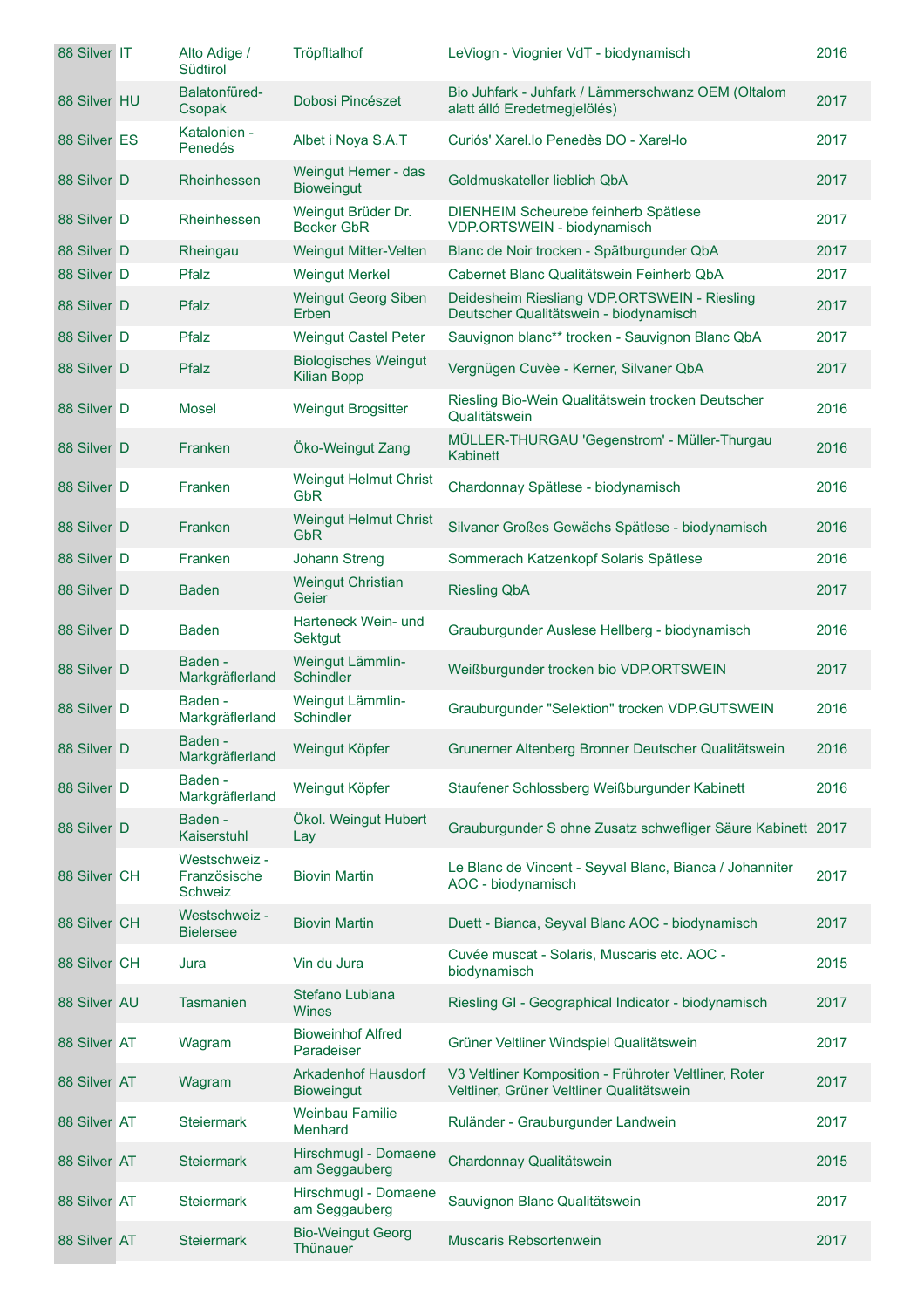| 88 Silver AT | <b>Steiermark</b>             | <b>Bio-Weingut Georg</b><br>Thünauer                  | Sauvignon Blanc "Südherz" Qualitätswein                                                                 | 2016 |
|--------------|-------------------------------|-------------------------------------------------------|---------------------------------------------------------------------------------------------------------|------|
| 88 Silver AT | Kremstal                      | <b>Winzerhof Hoch</b>                                 | Bio Peter & Paul Gelber Muskateller Qualitätswein                                                       | 2017 |
| 88 Silver AT | <b>Burgenland</b>             | <b>Bioweinbau Oberkofler</b>                          | Cabernet blanc - Cabernet Blanc Rebsortenwein                                                           | 2017 |
| 88 Silver AT | <b>Burgenland</b>             | <b>Biohof Lang</b>                                    | <b>Muskat Ottonel Qualit</b>                                                                            | 2017 |
| 88 Silver AT | Burgenland -<br>Neusiedlersee | <b>BioWeinGut Sigrid &amp;</b><br><b>Erwin Lehner</b> | <b>Gelber Muskateller Kabinett</b>                                                                      | 2017 |
| 87 Silver PT | Algave                        | <b>Quinta Rosa</b>                                    | Uit de kelders van JAAP Vino Branco - Chardonnay IGP                                                    | 2017 |
| 87 Silver IT | <b>Umbrien</b>                | Di Filippo Az. Agr. S.S.                              | " Sassi d'Arenaria " Grechetto Colli Martani doc DOC -<br>biodynamisch                                  | 2016 |
| 87 Silver IT | <b>Sizilien</b>               | Firriato                                              | <b>Caeles Catarratto IGT</b>                                                                            | 2017 |
| 87 Silver IT | Alto Adige /<br>Südtirol      | <b>Strickerhof</b>                                    | Goldmuskateller IGT                                                                                     | 2017 |
| 87 Silver IT | Alto Adige /<br>Südtirol      | <b>Strickerhof</b>                                    | <b>Bronner IGT</b>                                                                                      | 2017 |
| 87 Silver HU | Balatonfüred-<br>Csopak       | Dobosi Pincészet                                      | Bio Kéknyelű - Blaustengler / Kéknyelü OFJ (Oltalom alatt<br>álló Földrajzi Jelzés)                     | 2016 |
| 87 Silver GB | <b>South East</b>             | Sedlescombe Organic<br>Vineyard                       | First Release - Reichensteiner, Solaris, Orion, Madelene<br>Angevine PDO - biodynamisch                 | 2017 |
| 87 Silver FR |                               | Mas des Quernes                                       | 'Gens et Pierres' Nord-Sud Blanc - Grenache blanc,<br>Roussanne, Marsanne, Sauvignon Blanc Vin de Table | 2016 |
| 87 Silver ES | Castilla-León -<br>Rueda      | <b>Bodegas Moha</b>                                   | Sapientia - Verdejo, Sauvignon Blanc DO                                                                 | 2017 |
| 87 Silver D  | Württemberg                   | <b>BioWeingut Weinreuter</b>                          | Weissburgunder *** Leingarten Grafenberg -<br>Weißburgunder Deutscher Qualitätswein                     | 2016 |
| 87 Silver D  | Rheinhessen                   | Weingut Brüder Dr.<br><b>Becker GbR</b>               | Riesling classic VDP.GUTSWEIN Deutscher Qualitätswein<br>- biodynamisch                                 | 2017 |
| 87 Silver D  | Rheinhessen                   | Weingut Brüder Dr.<br><b>Becker GbR</b>               | Riesling trocken VDP.GUTSWEIN Deutscher<br>Qualitätswein - biodynamisch                                 | 2017 |
| 87 Silver D  | Rheinhessen                   | <b>Villa Welter</b>                                   | Blanc de Noir - Spätburgunder Deutscher Qualitätswein                                                   | 2017 |
| 87 Silver D  | Rheingau                      | <b>Weingut Mohr</b>                                   | Lorcher Bodental-Steinberg Riesling Erstes Gewächs<br>Deutscher Qualitätswein                           | 2016 |
| 87 Silver D  | Pfalz                         | <b>Weingut Studier</b>                                | <b>Riesling Audimax</b>                                                                                 | 2017 |
| 87 Silver D  | Pfalz                         | <b>Weingut Merkel</b>                                 | Rivaner Qualitätswein Trocken QbA                                                                       | 2017 |
| 87 Silver D  | Pfalz                         | <b>Weingut Kaiserberg</b>                             | Silvaner QbA trocken Deutscher Qualitätswein                                                            | 2017 |
| 87 Silver D  | Pfalz                         | <b>Weingut Familie Martin</b>                         | Weißburgunder Deutscher Qualitätswein                                                                   | 2017 |
| 87 Silver D  | Pfalz                         | Weinbau der<br>Lebenshilfe Bad<br>Dürkheim e.V.       | Dürkheimer Michelsberg Riesling trocken Deutscher<br>Qualitätswein                                      | 2016 |
| 87 Silver D  | <b>Mosel</b>                  | <b>Bioweingut Ollinger-</b><br>Gelz                   | EDITION KLAUS GELZ Grauburgunder von alten Reben<br>trocken Deutscher Qualitätswein                     | 2015 |
| 87 Silver D  | Franken                       | Öko-Weingut Zang                                      | JOHANNITER - Johanniter Kabinett                                                                        | 2016 |
| 87 Silver D  | Franken                       | Öko-Weingut Zang                                      | <b>RIESLING - Riesling Kabinett</b>                                                                     | 2016 |
| 87 Silver D  | Franken                       | <b>Weingut Helmut Christ</b><br><b>GbR</b>            | Silvaner Spätlese - biodynamisch                                                                        | 2017 |
| 87 Silver D  | Franken                       | <b>Weingut Harald</b><br>Gunther                      | Müller-Thurgau Rücker Schalk Deutscher Qualitätswein                                                    | 2017 |
| 87 Silver D  | Franken                       | <b>Weingut Bausewein</b>                              | Scheurebe, Iphöfer Kronsberg QbA                                                                        | 2017 |
| 87 Silver D  | Franken                       | Weingut Bausewein                                     | Silvaner - Keuper - Grüner Silvaner QbA                                                                 | 2017 |
| 87 Silver D  | <b>Baden</b>                  | Weingut am Thalsbach                                  | Johanniter Landwein                                                                                     | 2017 |
| 87 Silver D  | <b>Baden</b>                  | Harteneck Wein- und<br>Sektgut                        | Weißburgunder Spätlese - biodynamisch                                                                   | 2017 |
| 87 Silver D  | Baden -<br>Markgräflerland    | <b>Weingut Schneider-</b><br>Pfefferle                | Grüner Markgräler - Gutedel QbA                                                                         | 2017 |
| 87 Silver D  | Baden -<br>Markgräflerland    | <b>Weingut Ludwig</b><br>Mißbach                      | Grauer Burgunder Spätlese                                                                               | 2015 |
| 87 Silver D  | Baden -<br>Kaiserstuhl        | Weingut Jürgen Walz                                   | Weißburgunder Kabinett trocken                                                                          | 2017 |

 $\mathcal{L}(\mathcal{L})$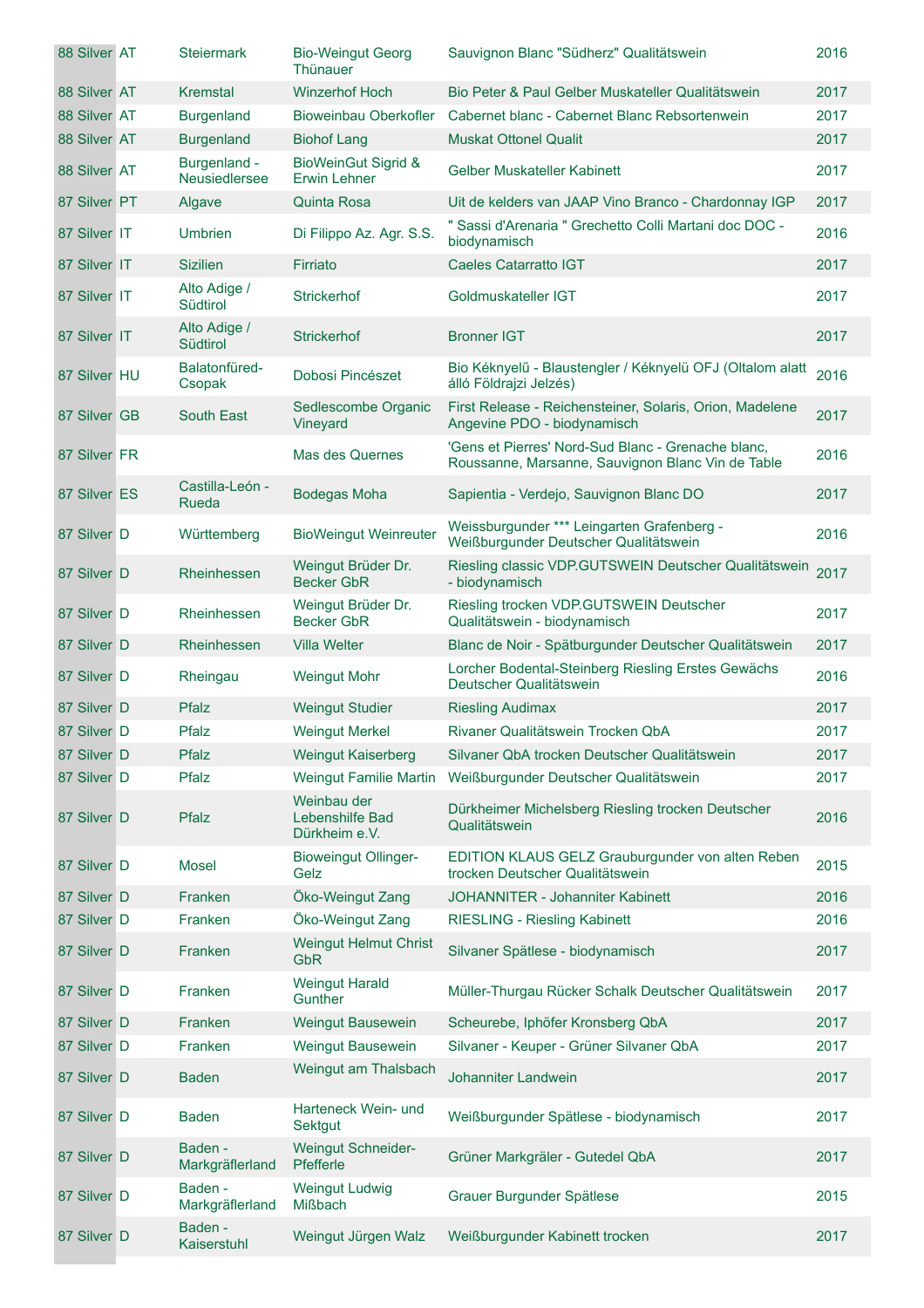| 87 Silver CN | Xinjiang                        | Chateau Guofei<br>Ruitaiqinglin                       | Chateau Guofei Chardannay Dry White - Chardonnay<br>Wine of origin China                      | 2016 |
|--------------|---------------------------------|-------------------------------------------------------|-----------------------------------------------------------------------------------------------|------|
| 87 Silver AU | Orange                          | <b>Tamburlaine Organic</b><br>Wines                   | Tamburlaine Orange Chardonnay GI - Geographical<br>Indicator - biodynamisch                   | 2017 |
| 87 Silver AT | Weinviertel                     | <b>Weingut Oppenauer</b>                              | Grüner Veltliner Classic Qualitätswein                                                        | 2017 |
| 87 Silver AT | Weinviertel                     | <b>Bioweinhof Widerna</b>                             | Grüner Veltliner Qualitätswein                                                                | 2017 |
| 87 Silver AT | Wagram                          | Wein-& Obsthof<br>Schneider                           | Riesling Qualitätswein                                                                        | 2017 |
| 87 Silver AT | <b>Steiermark</b>               | Hirschmugl - Domaene<br>am Seggauberg                 | Traminer Nobilis Qualitätswein                                                                | 2012 |
| 87 Silver AT | Niederösterreich Weingut Rosner |                                                       | Muskat - Gelber Muskateller, Muskat Ottonel 33%<br>Qualitätswein                              | 2017 |
| 87 Silver AT | Burgenland -<br>Neusiedlersee   | <b>BioWeinGut Sigrid &amp;</b><br><b>Erwin Lehner</b> | Veltliner Edelgrund - Grüner Veltliner Kabinett                                               | 2017 |
| 86 Silver LU | <b>Mosel</b>                    | Sunnen-Hoffmann                                       | Pinot Gris - Grauer Burgunder AOP                                                             | 2017 |
| 86 Silver IT | <b>Sizilien</b>                 | Santa Tresa                                           | L'Auratae Catarratto Pinot Grigio Bio IGP                                                     | 2017 |
| 86 Silver IT | Sardinien                       | Vini Evaristiano                                      | Is araus - Vermentino DOC                                                                     | 2017 |
| 86 Silver IT | <b>Marken</b>                   | Cantina Maroni                                        | PASSERINA MARCHE IGT - Passerina                                                              | 2017 |
| 86 Silver IT | Abruzzen                        | Valori                                                | Trebbiano d'Abruzzo DOC Biologico                                                             | 2017 |
| 86 Silver GB | <b>South East</b>               | Sedlescombe Organic<br>Vineyard                       | Old Vine - Rivaner, Orion PDO - biodynamisch                                                  | 2017 |
| 86 Silver ES | Castilla - La<br>Mancha         | <b>Dos Puntos</b>                                     | Dos Puntos Blanco Organic - Viura, Sauvignon Blanc,<br>Verdejo IGP                            | 2017 |
| 86 Silver ES | Andalusien -<br>Málaga          | Bodega F.Schatz                                       | Chardonnay Crianza - biodynamisch                                                             | 2017 |
| 86 Silver D  | Württemberg-<br>Remstal         | Weingut "Im<br>Hagenbüchle"                           | Merlin Weißwein Cuvée - Johanniter, Helios, Cal 6-04,<br>Prädikatswein                        | 2017 |
| 86 Silver D  | Rheinhessen                     | <b>Weingut Keth</b>                                   | Riesling Spätlese QbA - biodynamisch                                                          | 2017 |
| 86 Silver D  | Rheinhessen                     | Weingut Hemer - das<br><b>Bioweingut</b>              | Abenheimer Klausenberg Chardonnay trocken QbA                                                 | 2016 |
| 86 Silver D  | <b>Rheinhessen</b>              | <b>Weingut Goldschmidt</b>                            | Pfeddersheimer Kreuzblick Chardonnay "S" trocken<br>Deutscher Qualitätswein                   | 2017 |
| 86 Silver D  | Rheinhessen                     | BioWeingut &<br>Landhotel Gänz                        | Gewürztraminer Deutscher Qualitätswein                                                        | 2017 |
| 86 Silver D  | Pfalz                           | <b>Weingut Merkel</b>                                 | Sauvignon Blanc Qualitätswein Trocken -<br>Sternstundenedition - QbA                          | 2017 |
| 86 Silver D  | Pfalz                           | <b>Weingut Mehling</b>                                | Forster Musenhang Riesling trocken Deutscher<br>Qualitätswein                                 | 2017 |
| 86 Silver D  | Pfalz                           | <b>Weingut Galler</b>                                 | COCOVINO WEISS - Auxerrois, Weißburgunder,<br>Johanniter, VB CAL 6-04 Deutscher Qualitätswein | 2017 |
| 86 Silver D  | Pfalz                           | <b>Weingut Castel Peter</b>                           | Chardonnay** trocken QbA                                                                      | 2017 |
| 86 Silver D  | <b>Mosel</b>                    | Dr. Frey                                              | SaarRiesling Deutscher Qualitätswein                                                          | 2016 |
| 86 Silver D  | Franken                         | <b>Winzerhof Wallrapp</b>                             | Silvaner, Alte Rebe, Spätlese                                                                 | 2017 |
| 86 Silver D  | <b>Baden</b>                    | <b>Weingut Kiefer</b>                                 | Grauburgunder Trocken Vulkanlöss Bio Charakterwein<br>QbA                                     | 2017 |
| 86 Silver D  | Baden -<br>Markgräflerland      | <b>Weingut Schneider-</b><br>Pfefferle                | Weisser Burgunder - S - - Weißer Burgunder QbA                                                | 2016 |
| 86 Silver D  | Baden -<br>Markgräflerland      | <b>Weingut Ludwig</b><br><b>Mißbach</b>               | Solaris feinfruchtig Spätlese                                                                 | 2017 |
| 86 Silver AT | Weinviertel                     | <b>Weingut Oppenauer</b>                              | Welschriesling Ried Steinberg Qualitätswein                                                   | 2017 |
| 86 Silver AT | Weinviertel                     | <b>Bio-Weingut HuM</b><br>Hofer                       | Grüner Veltliner Ried Freiberg Qualitätswein                                                  | 2017 |
| 86 Silver AT | Wagram                          | <b>Bioweinbau Peter</b><br>Paradeiser                 | Riesling - Rheinriesling Qualitätswein                                                        | 2017 |
| 86 Silver AT | <b>Steiermark</b>               | Ploder-Rosenberg                                      | Sauvignon Blanc - biodynamisch                                                                | 2017 |
| 86 Silver AT | Kamptal                         | <b>Weingut Rosner</b>                                 | Langenlois Riesling DAC                                                                       | 2017 |
| 86 Silver AT | <b>Burgenland</b>               | <b>Bioweinbau Oberkofler</b>                          | Welsch Riesling - Welschriesling Landwein                                                     | 2017 |
| 85 Silver IT | <b>Sizilien</b>                 | Cantine Volpi                                         | Sicilia DOC GRILLO - biologico - Grillo                                                       | 2017 |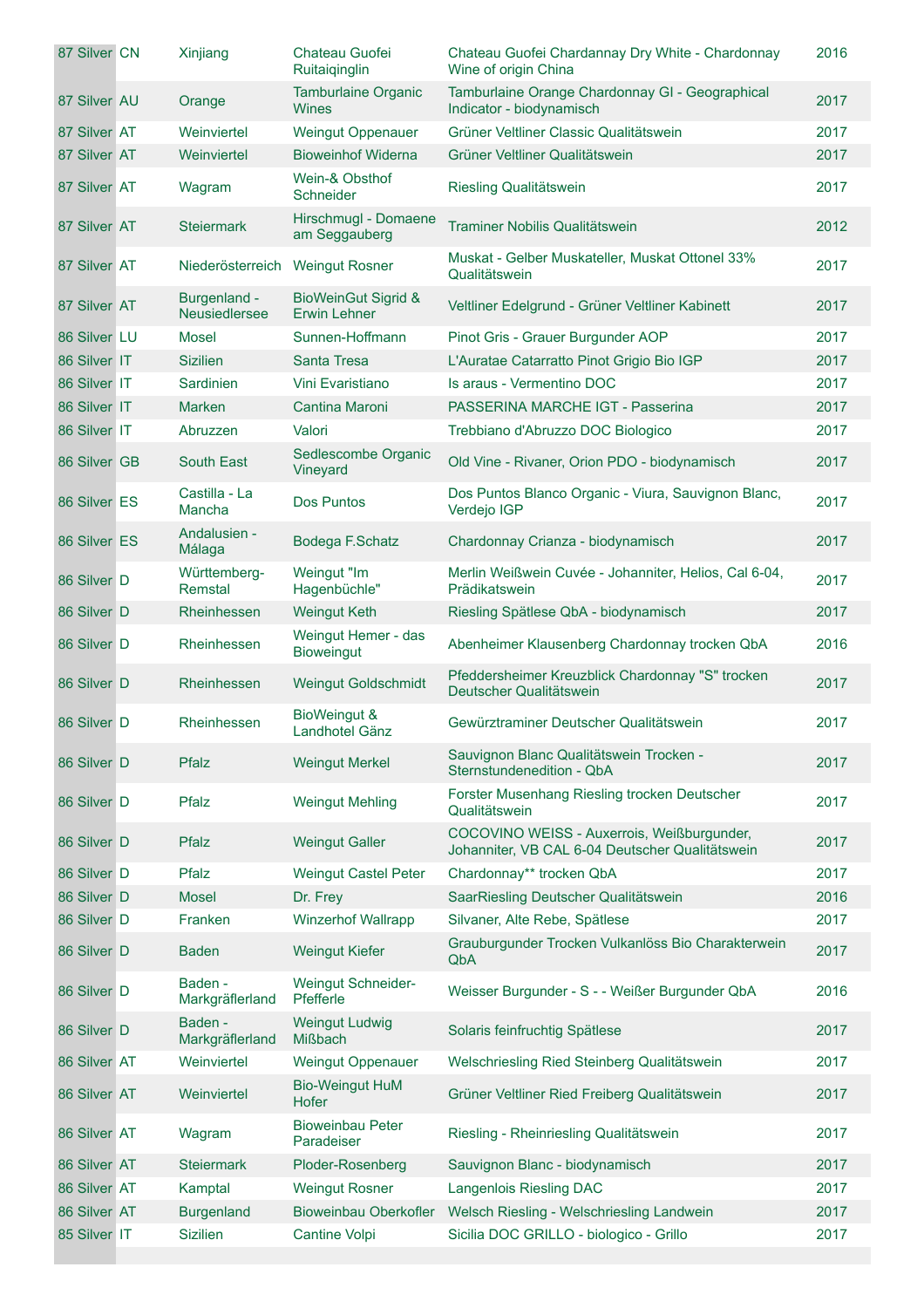| 85 Silver ES | Castilla - La<br>Mancha    | <b>Bodegas Navarro</b><br>Lopez           | Para Celsus Verdejo Vino de la Tierra (VdT)                                               | 2017 |
|--------------|----------------------------|-------------------------------------------|-------------------------------------------------------------------------------------------|------|
| 85 Silver ES | Castilla - La<br>Mancha    | Bodegas Coop. San<br><b>Isidro</b>        | b*Sauvignon Blanc IGP                                                                     | 2017 |
| 85 Silver ES | Albacete                   | <b>MANVI, SA</b>                          | <b>ARBEOR - Airen DO</b>                                                                  | 2017 |
| 85 Silver D  | Rheinhessen                | Weingut Schönhals                         | Weißburgunder "S" Kalkmergel - Weißer Burgunder<br>Deutscher Qualitätswein - biodynamisch | 2016 |
| 85 Silver D  | Rheinhessen                | Weingut Hemer - das<br><b>Bioweingut</b>  | Sauvignon Blanc trocken QbA                                                               | 2017 |
| 85 Silver D  | Pfalz                      | <b>Weingut Studier</b>                    | Grauburgunder Master - Grauer Burgunder Deutscher<br>Wein mit Rebsorte/Jahrgang           | 2016 |
| 85 Silver D  | Pfalz                      | <b>Weingut Merkel</b>                     | Riesling Qualitätswein Trocken QbA                                                        | 2017 |
| 85 Silver D  | Pfalz                      | <b>Weingut Familie Martin</b>             | Phi Weißweincuvée - Grauburgunder, Weißburgunder<br>Deutscher Qualitätswein               | 2017 |
| 85 Silver D  | Franken                    | <b>Winzerhof Wallrapp</b>                 | Johanniter Spätlese Prädikatswein                                                         | 2017 |
| 85 Silver D  | <b>Baden</b>               | Winzerverein Hagnau<br>еG                 | Hagnauer Müller-Thurgau Demeter QbA trocken<br>Deutscher Qualitätswein                    | 2017 |
| 85 Silver D  | <b>Baden</b>               | <b>Weingut Gromann</b>                    | Erzinger Rondezvous - Grauer Burgunder, Grauburgunder<br><b>Chardonnay QbA</b>            | 2017 |
| 85 Silver D  | <b>Baden</b>               | <b>Weingut Christian</b><br>Geier         | Weisser Burgunder - Weißer Burgunder QbA                                                  | 2017 |
| 85 Silver D  | Baden -<br>Markgräflerland | Weingut Zähringer<br>GmbH                 | Weissburgunder SZ trocken - Weißburgunder Deutscher<br>Qualitätswein - biodynamisch       | 2016 |
| 85 Silver D  | Baden -<br>Markgräflerland | Weingut Lämmlin-<br><b>Schindler</b>      | Weißburgunder Mauchener Sonnenstück trocken bio<br><b>VDP.ERSTE LAGE</b>                  | 2016 |
| 85 Silver D  | Baden -<br>Markgräflerland | Weingut Köpfer                            | Staufener Schlossberg Chardonnay Kabinett                                                 | 2017 |
| 85 Silver D  | Baden -<br>Kaiserstuhl     | Ökol. Weingut Hubert<br>Lay               | Weißburgunder Kabinett trocken - Weißer Burgunder<br>Mecklenburger Landwein               | 2017 |
| 85 Silver D  | Baden -<br><b>Bodensee</b> | Winzerverein Hagnau<br>eG                 | Hagnauer Grauburgunder Öko DE 022 QbA                                                     | 2016 |
| 85 Silver AT | Weinviertel                | <b>Bioweinhof Widerna</b>                 | Riesling Selection - Rheinriesling Qualitätswein                                          | 2017 |
| 85 Silver AT | Weinviertel                | <b>Biowein Weber</b>                      | Sauvignon Blanc Qualitätswein                                                             | 2017 |
| 85 Silver AT | Wagram                     | Weingut Mehofer -<br>Neudeggerhof         | Grüner Veltliner Ried Wadenthal Qualitätswein                                             | 2016 |
| 85 Silver AT | Wagram                     | Wein-& Obsthof<br>Schneider               | Gemischter Satz Qualitätswein                                                             | 2017 |
| 85 Silver AT | Wagram                     | <b>Familie Bauer</b><br><b>Bioweingut</b> | Roter Veltliner Hinterberg Qualitätswein                                                  | 2016 |
| 85 Silver AT | Wagram                     | <b>Bioweinhof Alfred</b><br>Paradeiser    | Roter Veltliner Qualitätswein                                                             | 2017 |
| 85 Silver AT | <b>Steiermark</b>          | <b>Weinbau Familie</b><br><b>Menhard</b>  | Muskateller Landwein                                                                      | 2017 |
| 85 Silver AT | <b>Burgenland</b>          | Weingut Mons de<br>Reuch                  | Quintessece - Bronner Wein aus Österreich                                                 | 2017 |
| 84 Silver LU | <b>Mosel</b>               | Sunnen-Hoffmann                           | <b>Auxerrois AOP</b>                                                                      | 2017 |
| 84 Silver IT | Venetien                   | Villa Angarano                            | Angarano Bianco - Vespaiola DOC                                                           | 2016 |
| 84 Silver FR |                            | <b>Vins Biecher</b>                       | Moulin Blanc Vin de France - Sauvignon Blanc,<br>Chardonnay Vin de Table                  | 2017 |
| 84 Silver FR | Alsace/Elsass              | <b>Vins Biecher</b>                       | Pinot gris AOP Alsace - Pinot Grigio                                                      | 2017 |
| 84 Silver ES | Castilla - La<br>Mancha    | Bodegas Coop. San<br><b>Isidro</b>        | b*Michele - Airen IGP                                                                     | 2017 |
| 84 Silver ES | Andalusien                 | Bodegas Tierra Savia<br>S.L.              | Tierra Savia Mirlo - Viognier Vino de la Tierra (VdT)                                     | 2017 |
| 84 Silver D  | Rheinhessen                | BioWeingut &<br>Landhotel Gänz            | Grauburgunder Deutscher Qualitätswein                                                     | 2017 |
| 84 Silver D  | Pfalz                      | <b>Wiedemanns Weingut</b>                 | Riesling Spätlese trocken Qualitätswein mit Prädikat                                      | 2017 |
| 84 Silver D  | Pfalz                      | <b>Weingut Familie Martin</b>             | Cuvée blue - Riesling, Cabernet Blanc, Sauvignon Blanc<br>Deutscher Qualitätswein         | 2017 |
| 84 Silver D  | Pfalz                      | <b>Weingut Christian Butz</b>             | Grauburgunder "8b sound-inside", trocken Deutscher                                        | 2017 |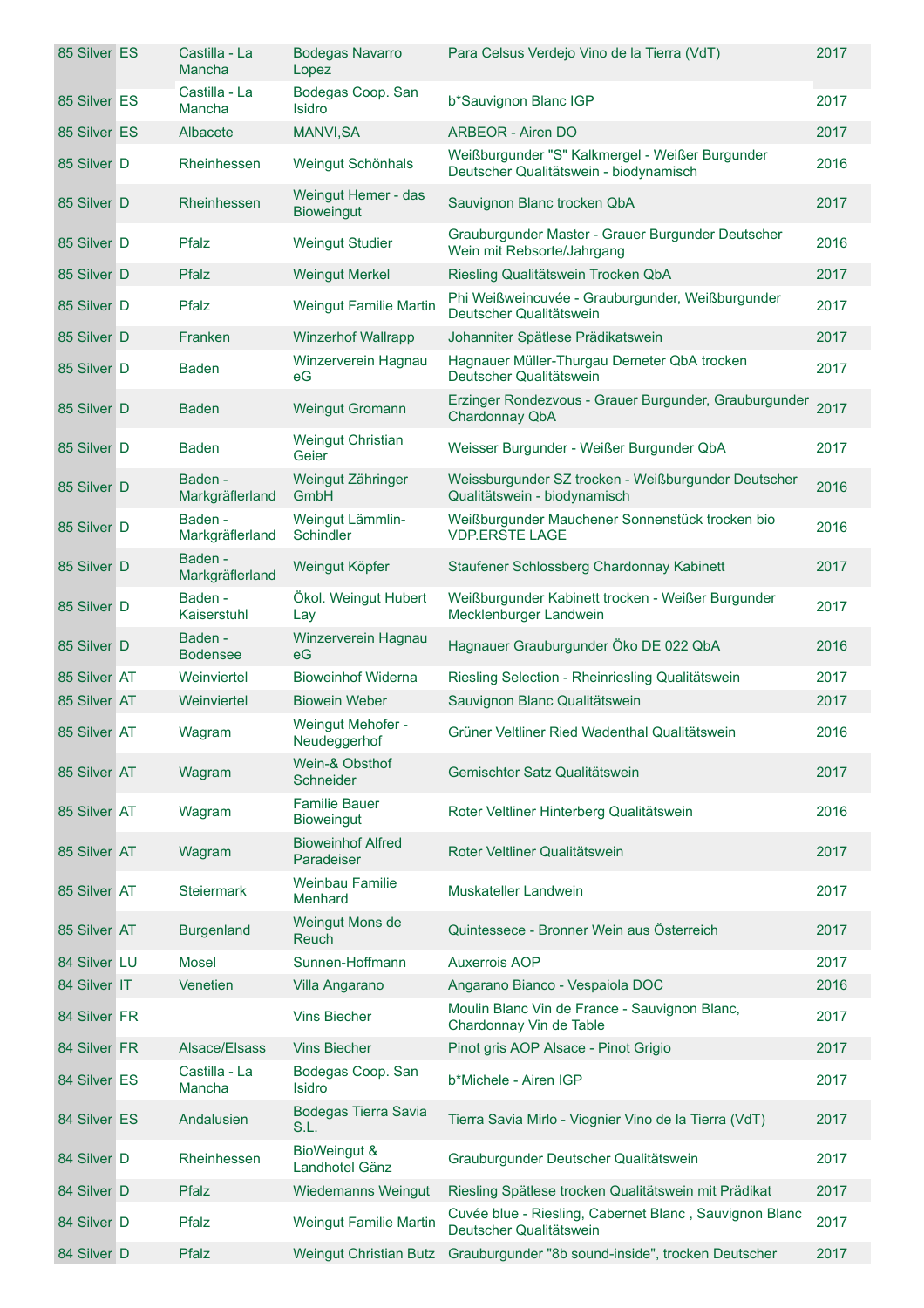|              |                                   |                               |                                                                    | Qualitätswein                                                                                   |      |
|--------------|-----------------------------------|-------------------------------|--------------------------------------------------------------------|-------------------------------------------------------------------------------------------------|------|
| 84 Silver D  |                                   | Pfalz                         | <b>Weingut Castel Peter</b>                                        | Hochbenn Riesling** trocken QbA                                                                 | 2017 |
| 84 Silver D  |                                   | <b>Nahe</b>                   | <b>Weingut Fuchs-</b><br><b>Jacobus</b>                            | Riesling Deutscher Qualitätswein - biodynamisch                                                 | 2016 |
| 84 Silver D  |                                   | Mosel                         | Weingut Louis Klein<br><b>GBR</b>                                  | Weißburgunder Qualitätswein Deutscher Qualitätswein                                             | 2017 |
| 84 Silver D  |                                   | Franken                       | <b>Winzerhof Wallrapp</b>                                          | Domina Spätlese Trocken                                                                         | 2016 |
| 84 Silver D  |                                   | <b>Baden</b>                  | <b>Weingut Christian</b><br>Geier                                  | Johanniter ObA                                                                                  | 2017 |
| 84 Silver D  |                                   | Baden -<br>Markgräflerland    | Weingut Köpfer                                                     | Staufener Schlossberg Grauburgunder Kabinett                                                    | 2016 |
| 84 Silver D  |                                   | Baden -<br>Kaiserstuhl        | Weingut Jürgen Walz                                                | Souvignier gris Kabinett trocken                                                                | 2017 |
| 84 Silver CN |                                   | Ningxia                       | Ho-Lan Soul (NingXia)<br><b>International Wineries</b><br>Co., Ltd | Ho-Lan Soul Premium Organic Italian Riesling Dry White<br>Wine of origin China                  | 2017 |
| 84 Silver AT |                                   | Wagram                        | Weingut Mehofer -<br>Neudeggerhof                                  | Roter Veltliner Wagram Klassik Qualitätswein                                                    | 2017 |
| 84 Silver AT |                                   | Thermenregion                 | <b>Winzerhof Landauer-</b><br>Gisperg                              | Rotgipfler Qualitätswein                                                                        | 2017 |
| 84 Silver AT |                                   | <b>Burgenland</b>             | <b>Biohof Lang</b>                                                 | <b>Welschriesling Qualit</b>                                                                    | 2017 |
| 83 Silver IT |                                   | Lazio / Latium                | Castello di Torre in<br>Pietra                                     | <b>MACCHIA SACRA - Fiano IGT</b>                                                                | 2017 |
| 83 Silver GR |                                   | Makedonia -<br>Kavala         | Kelari Dialekto Winery                                             | Katakoryfos Assyrtiko PGI - Protected Georgraphical<br>Indications - biodynamisch               | 2017 |
| 83 Silver FR |                                   | <b>Bordeaux</b>               | Chateau Chavrignac                                                 | Semillon, Sauvignon Blanc et Gris, Sauvignon Blanc,<br>Sauvignon Gris AOC - biodynamisch        | 2017 |
| 83 Silver D  |                                   | Rheinhessen                   | <b>Weingut Keth</b>                                                | Riesling Sonnenspiel Deutscher Qualitätswein -<br>biodynamisch                                  | 2017 |
| 83 Silver D  |                                   | Rheinhessen                   | <b>BioWeingut &amp;</b><br>Landhotel Gänz                          | Weißburgunder Deutscher Qualitätswein                                                           | 2017 |
| 83 Silver D  |                                   | Rheingau                      | <b>Weingut Mohr</b>                                                | Lorcher Krone Riesling Erstes Gewächs Deutscher<br>Qualitätswein                                | 2016 |
| 83 Silver D  |                                   | Rheingau                      | Weingut Mitter-Velten                                              | Hochheimer Hölle Riesling trocken Kabinett                                                      | 2017 |
| 83 Silver D  |                                   | Pfalz                         | <b>Wiedemanns Weingut</b>                                          | "villa Rustica" Weiser Burgunder Barrique trocken -<br>Weißer Burgunder Deutscher Qualitätswein | 2016 |
| 83 Silver D  |                                   | Pfalz                         | <b>Weingut Merkel</b>                                              | Gewürztraminer Spätlese - Sternstundenedition                                                   | 2017 |
| 83 Silver D  |                                   | Pfalz                         | <b>Weingut Familie Martin</b>                                      | Grauer Burgunder Deutscher Qualitätswein                                                        | 2017 |
| 83 Silver D  |                                   | <b>Nahe</b>                   | BioWeingut &<br>Landhotel Gänz                                     | Riesling trocken Deutscher Qualitätswein                                                        | 2016 |
| 83 Silver D  |                                   | Mosel                         | <b>Weingut Brogsitter</b>                                          | Riesling Bio-Wein, Qualitätswein feinherb Deutscher<br>Qualitätswein                            | 2016 |
| 83 Silver D  |                                   | Baden -<br>Markgräflerland    | <b>Weingut Schneider-</b><br>Pfefferle                             | Weisser Burgunder - Weißer Burgunder QbA                                                        | 2017 |
| 83 Silver D  |                                   | Baden -<br>Markgräflerland    | Weingut Köpfer                                                     | Staufener Schlossberg Weißburgunder Kabinett                                                    | 2017 |
| 83 Silver CN |                                   | Xinjiang                      | Chateau Aroma -<br>Fangxiang                                       | Chardannay Dry White - Chardonnay Wine of origin China 2017                                     |      |
| 83 Silver BE |                                   | Flandern                      | Hageling wijnbouw                                                  | Johanniter BOB Hagelandse wijn                                                                  | 2016 |
| 83 Silver AT |                                   | Wagram                        | <b>Familie Bauer</b><br><b>Bioweingut</b>                          | Roter Veltliner Wagram Terrassen Qualitätswein                                                  | 2017 |
| 83 Silver AT |                                   | <b>Traisental</b>             | <b>Biohof Fischer</b>                                              | Riesling Steinreich Traisental DAC                                                              | 2017 |
| 83 Silver AT |                                   | <b>Burgenland</b>             | Weingut Mons de<br>Reuch                                           | Souvignier gris Wein aus Österreich                                                             | 2017 |
| 83 Silver AT |                                   | <b>Burgenland</b>             | <b>Bioweinbau Oberkofler</b>                                       | <b>Bronner Rebsortenwein</b>                                                                    | 2017 |
| 83 Silver AT |                                   | Burgenland -<br>Neusiedlersee | <b>BioWeinGut Sigrid &amp;</b><br><b>Erwin Lehner</b>              | Welschriesling Ungerberg Kabinett                                                               | 2017 |
| 82           | LI                                | Vaduz                         | Harry Zech Weinbau<br>Cantina                                      | Rivaner Haberwald AOC - biodynamisch                                                            | 2017 |
| 82           | $\ensuremath{\mathsf{IT}}\xspace$ | Marken                        | Vigneti Santa Liberata                                             | aMare - Passerina DOCG                                                                          | 2017 |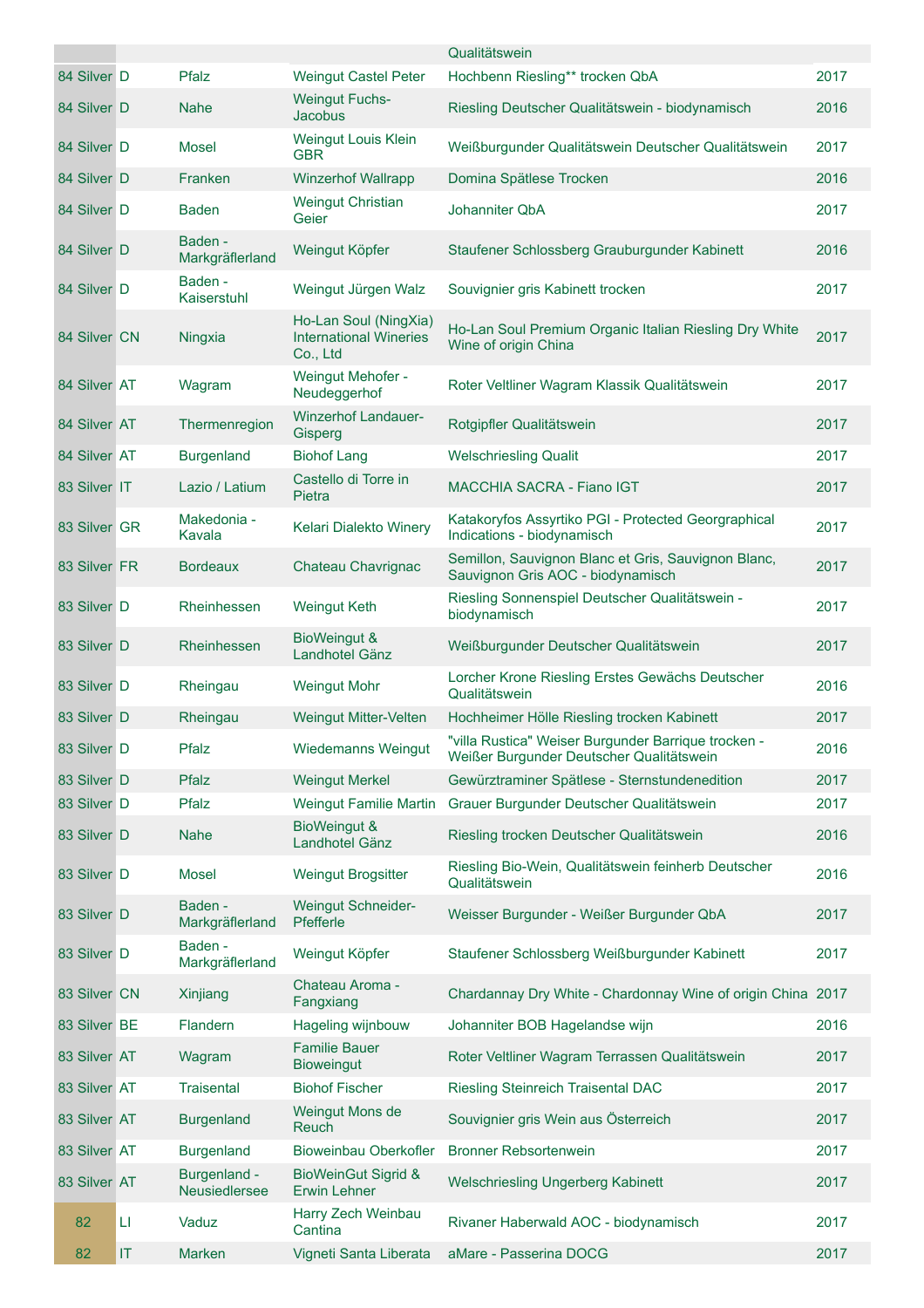| 82 | IT        | <b>Marken</b>                              | Vigneti Santa Liberata                            | SAGGIOLO - Pecorino DOCG                                                                             | 2017 |
|----|-----------|--------------------------------------------|---------------------------------------------------|------------------------------------------------------------------------------------------------------|------|
| 82 | D         | Pfalz                                      | <b>Weingut Georg Siben</b><br>Erben               | Deidesheimer Herrgottsacker - Riesling Spätlese -<br>biodynamisch                                    | 2017 |
| 82 | <b>CH</b> | Italienische<br>Schweiz -<br><b>Tessin</b> | azienda agricola<br>ecologica Wasmer-<br>Ramer    | Bianco (Blanc de Rouge) - Bondola, Magliasina 15% IGP                                                | 2017 |
| 82 | AT        | Wagram                                     | <b>Bioweinbau Peter</b><br>Paradeiser             | Roter Veltliner Sommerfrische Qualitätswein                                                          | 2017 |
| 82 | AT        | <b>Neusiedlersee</b>                       | <b>BioWeingut</b><br>Sonnenmulde                  | Riesling - Rheinriesling Qualitätswein                                                               | 2017 |
| 82 | AT        | Burgenland -<br>Neusiedlersee              | <b>Hafner Family Estate</b><br>(Weingut)          | Grüner Veltliner (koscher) Qualitätswein                                                             | 2017 |
| 81 | IT        | <b>Sizilien</b>                            | Mare Magnum Srl                                   | Da Sergio Inzolia Chardonnay IGT                                                                     | 2017 |
| 81 | IT        | Abruzzen                                   | Valori                                            | Abruzzo Pecorino DOC Biologico                                                                       | 2017 |
| 81 | <b>CN</b> | Gansu                                      | Wei Long Grape Wine<br>Co., Ltd.                  | WEILONG ORGANIC WINE VIOGNIER C10 - Viognier<br>Wine of origin China                                 | 2015 |
| 80 | IT        | <b>Sizilien</b>                            | <b>Cantine Volpi</b>                              | Terre Siciliane IGT INZOLIA - biologico - Inzolia                                                    | 2017 |
| 80 | D         | Pfalz                                      | <b>Weingut Kaiserberg</b>                         | Sauvignon blanc QbA trocken - Sauvignon Blanc<br>Deutscher Qualitätswein                             | 2017 |
| 80 | D         | Franken                                    | <b>Johann Streng</b>                              | <b>Riesling Kabinett</b>                                                                             | 2016 |
| 80 | <b>CN</b> | <b>Beijing</b>                             | <b>CHATEAU</b><br><b>BOLONGBAO</b>                | Bolongbao Organic Dry White - Chardonnay, Viognier,<br>Petit Manseng, Roussanne Wine of origin China | 2015 |
| 80 | AT        | <b>Steiermark</b>                          | <b>Weinbau Familie</b><br><b>Menhard</b>          | Sauvignon Blanc Landwein                                                                             | 2017 |
| 80 | AT        | Kamptal                                    | <b>Weingut Rosner</b>                             | Hasel Riesling Qualitätswein                                                                         | 2016 |
| 80 | AT        | Carnuntum                                  | <b>Bioweingut</b><br>Hofschneider<br>Messermayer  | CHARDONNAY - Chardonnay Qualitätswein                                                                | 2017 |
| 80 | AT        | <b>Burgenland</b>                          | <b>Weingut Roth</b>                               | Welschriesling Qualitätswein                                                                         | 2017 |
| 79 | D         | Pfalz                                      | <b>Weingut Merkel</b>                             | Grauburgunder Qualitätswein Trocken QbA                                                              | 2017 |
| 79 | D         | Pfalz                                      | <b>Weingut Familie Martin</b>                     | Grauer Burgunder - Grauburgunder Deutscher<br>Qualitätswein                                          | 2017 |
| 79 | <b>AT</b> | Carnuntum                                  | Bio-Weingärtnerei<br>Artner                       | Gelber Muskateller - Gelber Muskateller / Muscat Blanc à<br>Petits Grains Qualitätswein              | 2017 |
| 78 | IT        | Apulien                                    | Cantine Volpi                                     | Puglia Igt CHARDONNAY - biologico - Chardonnay IGT                                                   | 2017 |
| 78 | D         | Pfalz                                      | <b>Biologisches Weingut</b><br><b>Kilian Bopp</b> | Chardonnay Trocken QbA                                                                               | 2017 |
| 78 | D         | Pfalz                                      | <b>Biologisches Weingut</b><br><b>Kilian Bopp</b> | Grauburgunder QbA                                                                                    | 2017 |
| 78 | D         | Baden -<br><b>Bodensee</b>                 | <b>Weingut Aufricht</b>                           | Speisemeister Cuvee Blanc - Cabernet Blanc, Souvignier<br><b>Gris QbA</b>                            | 2017 |
| 77 | D         | Württemberg                                | <b>Weingut Forsthof</b>                           | Weißburgunder trocken QbA                                                                            | 2017 |
| 77 | D         | Pfalz                                      | <b>Weingut Familie Martin</b>                     | Sauvignon Blanc Deutscher Qualitätswein                                                              | 2017 |
| 77 | D         | Mosel                                      | <b>Weingut Reis-</b><br>Oberbillig                | Spätburgunder Blanc de Noir trocken QbA                                                              | 2017 |
| 77 | D         | Franken                                    | <b>Johann Streng</b>                              | Volkacher Ratsherr Weißer Burgunder - Weißburgunder<br>Spätlese                                      | 2016 |
| 77 | AT        | Weinviertel                                | <b>Weingut Oppenauer</b>                          | Sauvignon Blanc Ried Waldberg Qualitätswein                                                          | 2017 |
| 77 | AT        | <b>Steiermark</b>                          | <b>Bio-Weingut Georg</b><br>Thünauer              | Sauvignon Blanc Qualitätswein                                                                        | 2017 |
| 77 | AT        | <b>Burgenland</b>                          | <b>Weingut Roth</b>                               | Chardonnay Qualitätswein                                                                             | 2017 |
| 76 | D         | Württemberg                                | Demeter-Weingut<br><b>Benedikt Schmalzried</b>    | Silvaner mit Weißburguder, Weißburgunder Spätlese -<br>biodynamisch                                  | 2016 |
| 76 | D         | Franken                                    | <b>Weingut Hench</b>                              | Silvaner Deutscher Qualitätswein - biodynamisch                                                      | 2017 |
| 76 | <b>CH</b> | Zürich                                     | <b>Martin Stiftung</b>                            | Mariahalden Assemblage - Seyval Blanc, Johanniter AOC                                                | 2017 |
| 76 | AT        | Burgenland -<br>Neusiedlersee              | <b>Hafner Family Estate</b><br>(Weingut)          | Sauvignon Blanc (koscher) Landwein                                                                   | 2017 |
| 75 | D         | Pfalz                                      | <b>Weingut Georg Siben</b>                        | Deidesheimer Kalkofen VDP.ERSTELAGE - Riesling                                                       | 2017 |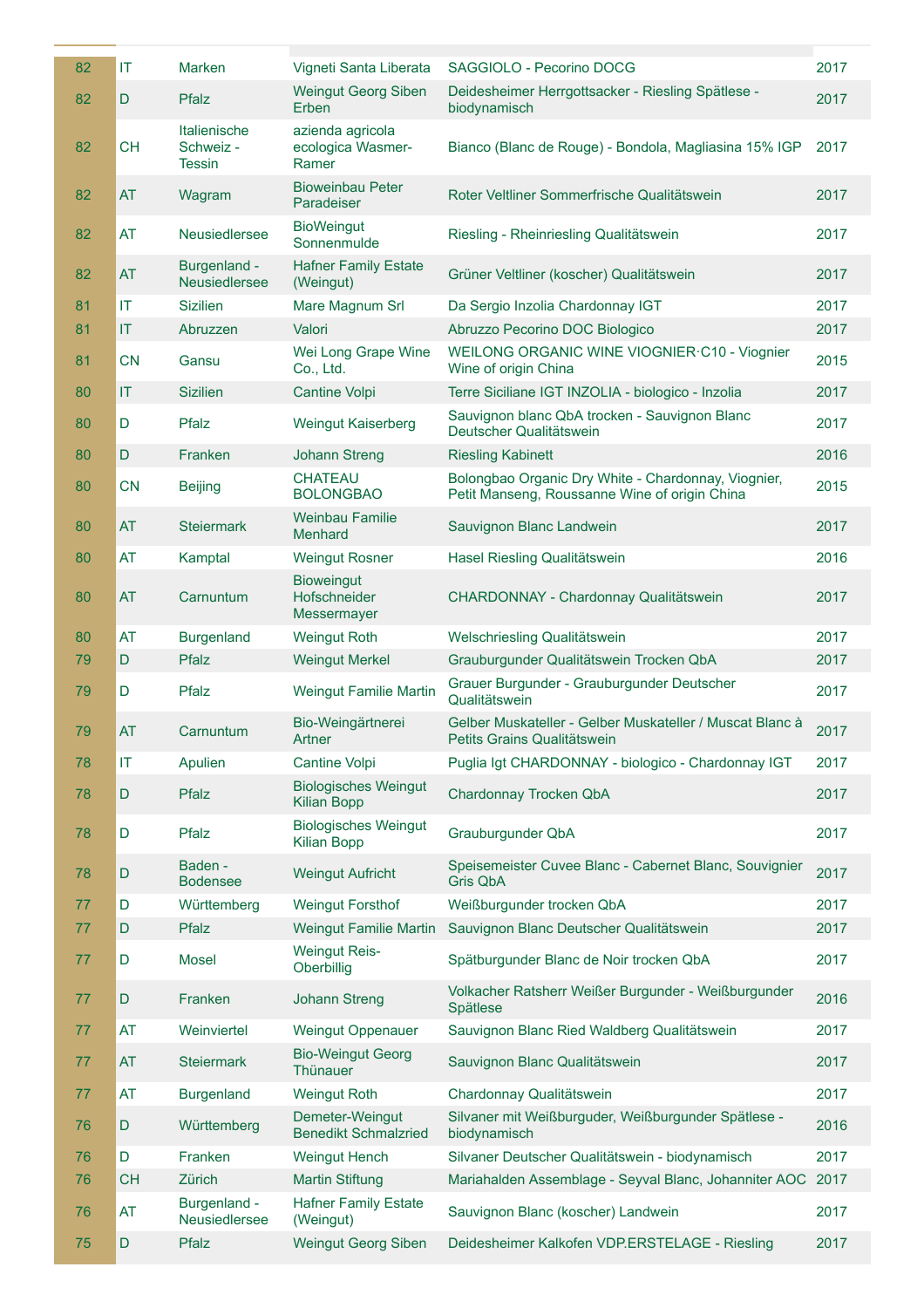Erben Deutscher Qualitätswein - biodynamisch

Morio Muskat - Morio-Muskat QbA 2017

## **Category "rosé wine"**

| <b>PAR</b><br><b>Points</b> | <b>Country Region</b> |                                   | <b>Winery</b>                                             | <b>Wine description</b>                                                                                          | <b>Vintage</b> |
|-----------------------------|-----------------------|-----------------------------------|-----------------------------------------------------------|------------------------------------------------------------------------------------------------------------------|----------------|
| 95 Gold D                   |                       | <b>Baden</b>                      | <b>Weingut Christian</b><br>Geier                         | Schwarzriesling Rosé QbA                                                                                         | 2017           |
| 94 Gold D                   |                       | Pfalz                             | <b>Weingut Kaiserberg</b>                                 | Spätburgunder blanc de noir Deutscher Qualitätswein                                                              | 2017           |
| 93 Gold CDN                 |                       | <b>British Columbia</b>           | <b>Covert Farms Family</b><br><b>Estate Winery</b>        | Rose - Merlot, Pinot Noir                                                                                        | 2017           |
| 93 Gold AT                  |                       | <b>Steiermark</b>                 | <b>Demeterhof Herrgott</b>                                | Schilcher halbtrocken - Blauer Wildbacher Qualitätswein -<br>biodynamisch                                        | 2017           |
| 92 Gold D                   |                       | Württemberg                       | Öko-Weingut<br>Schmalzried                                | Muskat-Trollinger Roséwein Kabinett - biodynamisch                                                               | 2017           |
| 91 Gold IT                  |                       | Lazio / Latium                    | <b>Villa Caviciana</b>                                    | Tadzio IGT Lazio Rosato - Aleatico                                                                               | 2017           |
| 91 Gold IL                  |                       | Galiläa / Galil                   | <b>Lotem Winery</b>                                       | Piano Rose - Nebbiolo, Petit Verdot, Syrah GI -<br>Geographical Indicator                                        | 2017           |
| 91 Gold ES                  |                       | Valencia                          | Pago Casa Gran                                            | Falcata Rose - Syrah, Monastrell DO                                                                              | 2017           |
| 91 Gold ES                  |                       | Valencia -<br>Alicante            | Pago Casa Gran                                            | Falcata Rosé - Monastrell, Syrah DO                                                                              | 2017           |
| 91 Gold ES                  |                       | Castilla - La<br>Mancha           | <b>Dos Puntos</b>                                         | Dos Puntos Rosado Organic - Bobal IGP                                                                            | 2017           |
| 91 Gold ES                  |                       | Andalusien -<br>Málaga            | Bodega Joaquin<br>Fernandez. Finca Los<br><b>Frutales</b> | Rosado Finca Los Frutales - Merlot, Syrah DOP                                                                    | 2017           |
| 91 Gold D                   |                       | Pfalz                             | <b>Biologisches Weingut</b><br><b>Kilian Bopp</b>         | Rosé Trocken - Spätburgunder, Portugieser, Regent QbA                                                            | 2017           |
| 91 Gold D                   |                       | <b>Nahe</b>                       | <b>Weingut Fuchs-</b><br><b>Jacobus</b>                   | Spätburgunder Rosé Steyerkirch Deutscher Qualitätswein<br>- biodynamisch                                         | 2017           |
| 91 Gold CH                  |                       | Westschweiz -<br><b>Bielersee</b> | <b>Biovin Martin</b>                                      | Oeil de Perdrix - Blauburgunder AOC - biodynamisch                                                               | 2017           |
| 90 Gold D                   |                       | <b>Baden</b>                      | Weingut am Thalsbach                                      | Rosé - Spätburgunder Landwein                                                                                    | 2017           |
| 90 Gold BE                  |                       | Flandern                          | Hageling wijnbouw                                         | Reberger Belgische Bio wijn                                                                                      | 2017           |
| 89 Silver IT                |                       | Alto Adige /<br>Südtirol          | Tröpfltalhof                                              | RoséMarie - Merlot, Cabernet VdT - biodynamisch                                                                  | 2016           |
| 89 Silver FR                |                       | <b>Bordeaux</b>                   | Chateau Chavrignac                                        | Cabernet Franc, Merlot, Petit Verdot AOC - biodynamisch 2017                                                     |                |
| 89 Silver D                 |                       | Rheingau                          | Weingut Mitter-Velten                                     | Spätburgunder Weißherbst halbtrocken Kabinett                                                                    | 2017           |
| 89 Silver D                 |                       | <b>Pfalz</b>                      | <b>Weingut Kaiserberg</b>                                 | Cabernet Sauvignon blanc de noir Deutscher<br>Qualitätswein                                                      | 2017           |
| 89 Silver D                 |                       | <b>Mosel</b>                      | <b>Weingut Ernst Hein</b>                                 | Spätburgunder blanc de noirs, Pinot Meunier QbA                                                                  | 2016           |
| 89 Silver D                 |                       | Franken                           | <b>Johann Streng</b>                                      | Rotling Qualitätswein - Merlot, Silvaner, Riesling<br>Deutscher Qualitätswein                                    | 2017           |
| 89 Silver AT                |                       | <b>Burgenland</b>                 | <b>Weingut Roth</b>                                       | Rose - Zweigelt Qualitätswein                                                                                    | 2017           |
| 88 Silver IT                |                       | <b>Toskana</b>                    | Fattoria La Vialla                                        | rosaRosa 2017 Rosato di Toscana IGT - Pinot Nero -<br>biodynamisch                                               | 2017           |
| 88 Silver IT                |                       | Alto Adige /<br>Südtirol          | <b>St.Quirinus</b>                                        | Mitterberg Rosé "Planties Rosé" IGT - Prior, Chambourcin<br>- biodynamisch                                       | 2017           |
| 88 Silver D                 |                       | Württemberg                       | Lauffener Weingärtner<br>eG                               | Schillerwein QbA trocken - Schwarzriesling, Pinotin,<br>Spätb., Priol, Johanniter, Muscaris, Regent, Portugieser | 2017           |
| 88 Silver D                 |                       | Pfalz                             | <b>Wiedemanns Weingut</b>                                 | Pinot-Meunier Blanc de Noir feinherb - Schwarzriesling<br>Deutscher Qualitätswein                                | 2017           |
| 88 Silver D                 |                       | Pfalz                             | <b>Wiedemanns Weingut</b>                                 | Blauer Spätburgunder Weißherbst Spätlese                                                                         | 2017           |
| 88 Silver D                 |                       | Pfalz                             | Wiedemanns Weingut                                        | Cuveé Emma Pinot noir Rosé feinherb - Spätburgunder,<br>Cabernet Mytos Deutscher Qualitätswein                   | 2017           |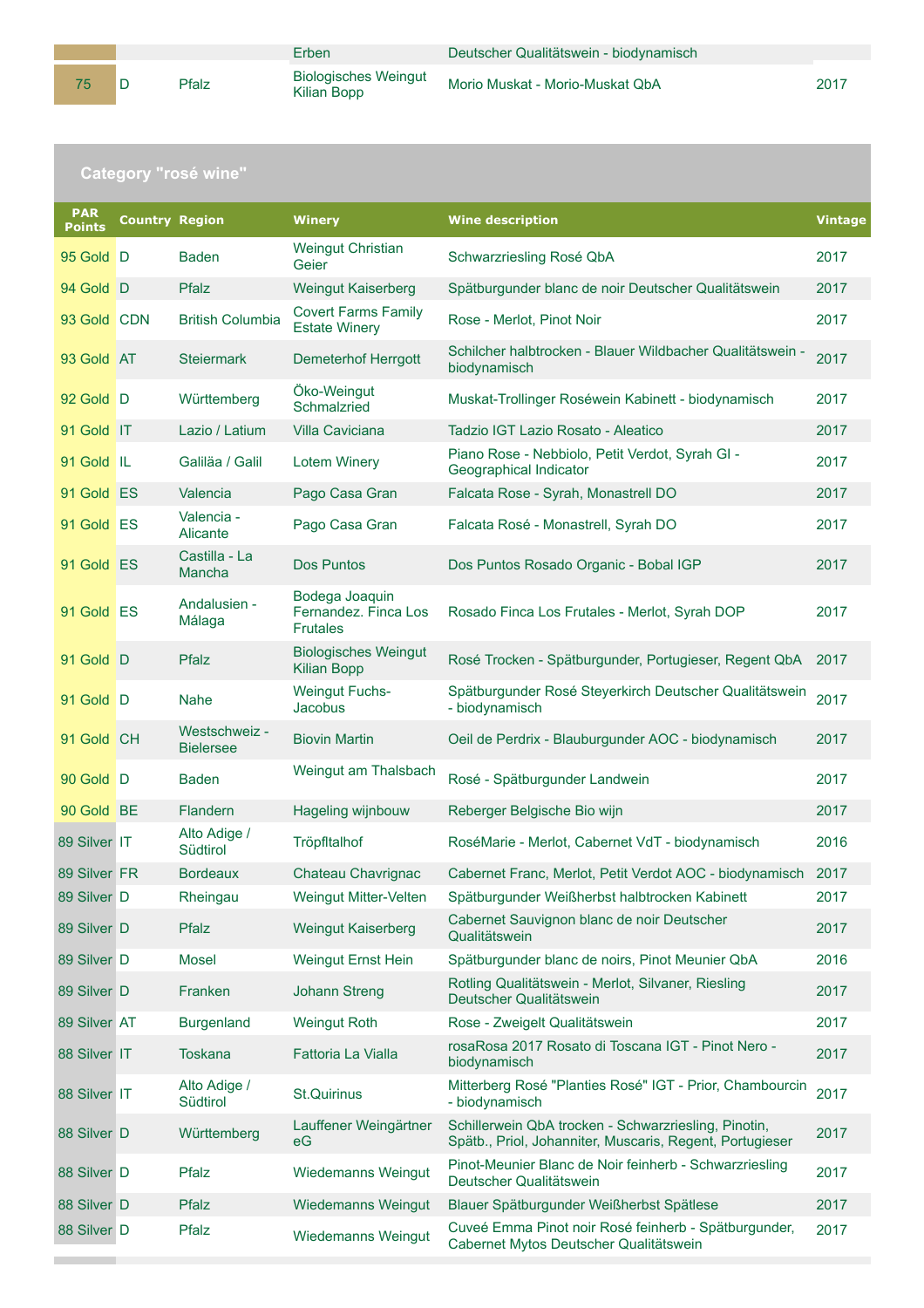| 88 Silver D  |           | Pfalz                      | <b>Weingut Merkel</b>                                              | Spätburgunder Rosé Qualitätswein Feinherb, Regent,<br><b>Pinotin QbA</b>                    | 2017 |
|--------------|-----------|----------------------------|--------------------------------------------------------------------|---------------------------------------------------------------------------------------------|------|
| 88 Silver D  |           | Mosel                      | <b>Bioweingut Ollinger-</b><br>Gelz                                | Blanc de Noir Spätburgunder trocken Deutscher<br>Qualitätswein                              | 2017 |
| 88 Silver CH |           | Zürich                     | <b>Martin Stiftung</b>                                             | Mariahalden - Cabernet AOC                                                                  | 2017 |
| 87 Silver IT |           | <b>Toskana</b>             | Inserrata organic farm                                             | Inebriante - Sangiovese IGT                                                                 | 2017 |
| 87 Silver IT |           | Alto Adige /<br>Südtirol   | <b>Strickerhof</b>                                                 | JPK Rosé - Chambourcin IGT                                                                  | 2017 |
| 87 Silver GR |           | Kreta                      | Domaine<br><b>Zacharioudakis</b>                                   | ROSE DOMAINE ZACHARIOUDAKIS - Syrah, Kotsifali<br>PGI - Protected Georgraphical Indications | 2017 |
| 86 Silver IT |           | <b>Basilikata</b>          | Tenuta Marino di<br><b>Marino Francesco</b>                        | TERRA ASPRA DOP MATERA ROSATO - Primitivo DOC 2015                                          |      |
| 86 Silver D  |           | Pfalz                      | <b>Weingut Galler</b>                                              | COCOVINO ROSÉ - Merlot Deutscher Qualitätswein                                              | 2017 |
| 86 Silver CN |           | Inner Mongolia             | Inner Mongolia Jinsha<br>Winery Co., Ltd.                          | Shaen Pink - Cabernet Sauvignon Wine of origin China -<br>biodynamisch                      |      |
| 86 Silver AT |           | <b>Burgenland</b>          | <b>Biohof Lang</b>                                                 | Rosé Zweigelt Qualit                                                                        | 2017 |
| 85 Silver D  |           | Rheinhessen                | BioWeingut &<br>Landhotel Gänz                                     | Spätburgunder Weißherbst Deutscher Qualitätswein                                            | 2017 |
| 85 Silver D  |           | Pfalz                      | Weingut Familie Martin                                             | Cuvée Pink - Spätburgunder, Portugieser Deutscher<br>Qualitätswein                          | 2017 |
| 85 Silver D  |           | <b>Nahe</b>                | <b>Weingut Fuchs-</b><br><b>Jacobus</b>                            | Spätburgunder Rosé Deutscher Qualitätswein -<br>biodynamisch                                | 2017 |
| 85 Silver D  |           | <b>Baden</b>               | <b>Weingut Kiefer</b>                                              | Spätburgunder Rosé Feinherb Vulkanlöss Bio<br>Charakterwein QbA                             | 2017 |
| 85 Silver D  |           | Baden -<br>Markgräflerland | <b>Weingut Schneider-</b><br>Pfefferle                             | Rosa Markgräfler - Spätburgunder QbA                                                        | 2017 |
| 85 Silver AT |           | <b>Steiermark</b>          | <b>Bio-Weingut Georg</b><br>Thünauer                               | Cabernet Jura Rosé Rebsortenwein                                                            | 2017 |
| 84 Silver GB |           | <b>South East</b>          | Sedlescombe Organic<br>Vineyard                                    | Gem of the Weald - Regent, Rondo, Zweigelt, Pinot Noir<br>PDO - biodynamisch                | 2017 |
| 84 Silver D  |           | Rheingau                   | <b>Weingut Mohr</b>                                                | TAUSEND & EIN GESCHMACK Spätburgunder Rosé<br>feinherb Deutscher Qualitätswein              | 2017 |
| 83 Silver ES |           | Castilla - La<br>Mancha    | Bodegas Coop. San<br><b>Isidro</b>                                 | b*Rosario rose - Tempranillo IGP                                                            | 2017 |
| 83 Silver ES |           | Andalusien -<br>Málaga     | Bodega F.Schatz                                                    | Rosado - Muskat-Trollinger Vino de Mesa (Tafelwein) -<br>biodynamisch                       | 2017 |
| 82           | <b>RL</b> | <b>Batroun</b>             | <b>Batroun Mountains</b>                                           | Rose Royale - Syrah, Cabernet Sauvignon                                                     | 2017 |
| 82           | D         | Württemberg                | Weingut Häußermann                                                 | Muskattrollinger Rosé - Muskat-Trollinger Deutscher<br>Qualitätswein                        | 2016 |
| 82           | D         | <b>Baden</b>               | <b>Weingut Gromann</b>                                             | Rechberger Oda-Therese - Merlot, Merlot Cortis Syrah<br>QbA                                 | 2017 |
| 82           | <b>CN</b> | Ningxia                    | Ho-Lan Soul (NingXia)<br><b>International Wineries</b><br>Co., Ltd | Ho-Lan King Organic Cabernet Franc Rosè, Cabernet<br>Sauvignon 20% Wine of origin China     | 2016 |
| 81           | IT        | Abruzzen                   | Valori                                                             | Cerasuolo d'Abruzzo DOC Biologico - Montepulciano                                           | 2017 |
| 81           | D         | Rheinhessen                | <b>BioWeingut &amp;</b><br>Landhotel Gänz                          | Spätburgunder Blanc de Noir Deutscher Qualitätswein                                         | 2017 |
| 81           | D         | Franken                    | <b>Weingut Hench</b>                                               | Rosé veris - Spätburgunder, Regent Deutscher<br>Qualitätswein - biodynamisch                | 2017 |
| 79           | CN        | Ningxia                    | <b>Chateau Saint Louis</b><br>Ding                                 | Farsight Rosè - Cabernet Sauvignon, Merlot 30% Wine of<br>origin China                      | 2017 |

## **Category "sparkling wine"**

| PAR<br>Points     | <b>Country Region</b>                | <b>Winery</b>                                  | <b>Wine description</b>                                          | <b>Vintage</b> |
|-------------------|--------------------------------------|------------------------------------------------|------------------------------------------------------------------|----------------|
| 98 Top<br>Gold AT | Burgenland -<br><b>Neusiedlersee</b> | <b>BioWeinGut Sigrid &amp;</b><br>Erwin Lehner | Riesante - Rheinriesling Perlwein mit zugesetzter<br>Kohlensäure | 2017           |
| 97 Top GB         | South East                           | <b>Albury Organic</b>                          | Albury Estate Blanc de Blancs - Chardonnay, Seyval               | 2016           |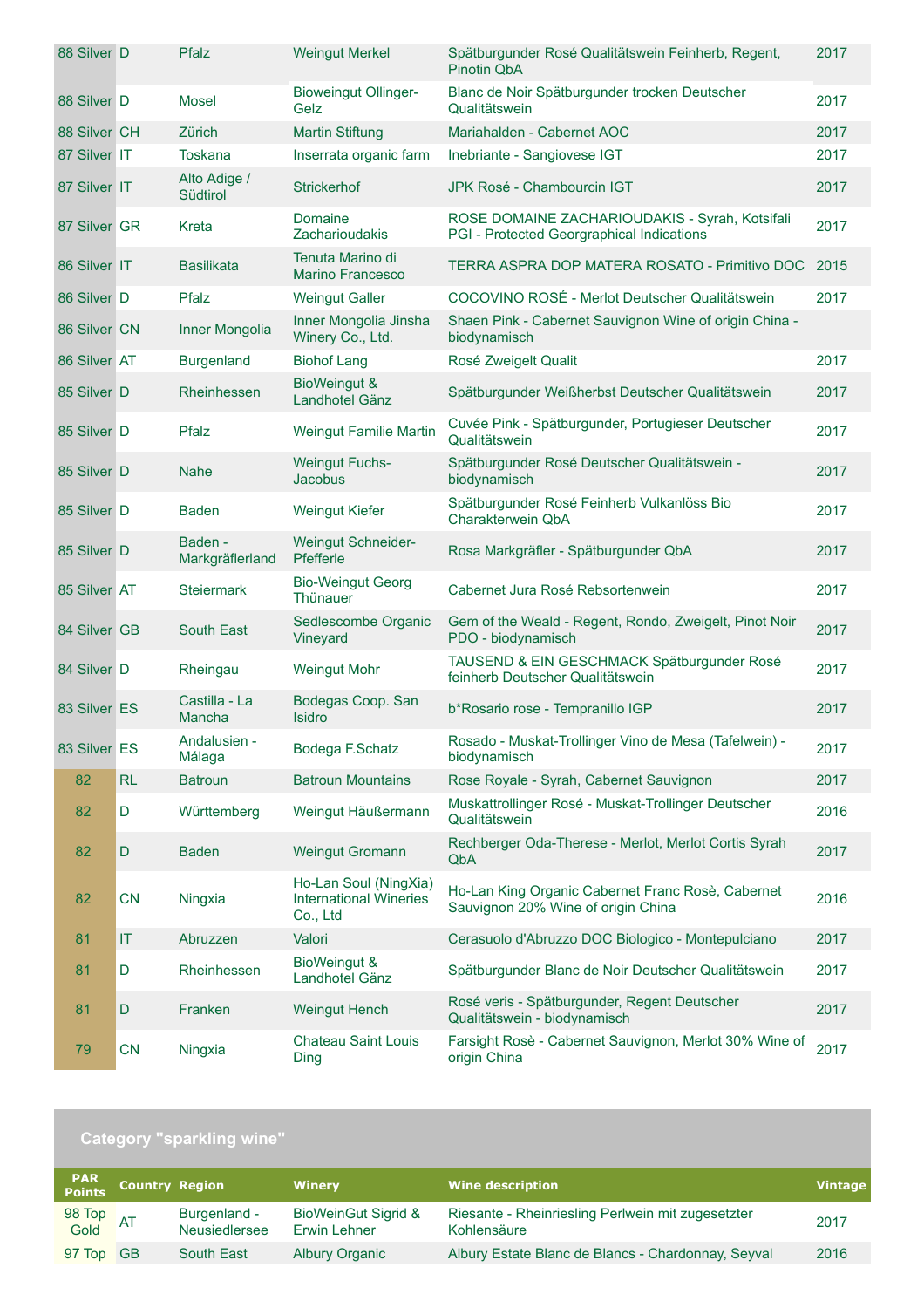| Gold           |           |                                      | Vineyard                                           | Blanc PGI - Protected Georgraphical Indications -<br>biodynamisch                                                                                                     |      |
|----------------|-----------|--------------------------------------|----------------------------------------------------|-----------------------------------------------------------------------------------------------------------------------------------------------------------------------|------|
| 96 Top<br>Gold | IT        | <b>Toskana</b>                       | Fattoria La Vialla                                 | Le Chiassaie 2017 VSQ Brut - Pinot Nero - biodynamisch 2017                                                                                                           |      |
| 96 Top<br>Gold | <b>FR</b> | Champagne                            | Champagne Bruno<br><b>Michel</b>                   | Champagne Cuvée Blanche Brut - Chardonnay, Pinot<br>Meunier AC                                                                                                        |      |
| 95 Gold GB     |           | South East                           | <b>Albury Organic</b><br>Vineyard                  | Albury Estate Classic Cuvée - Pinot Noir, Pinot Meunier,<br>Chardonnay Traditional Quality Sparkling Wine -<br>biodynamisch                                           | 2015 |
| 94 Gold IT     |           | Lombardei                            | Fattoria La Vialla                                 | Cuvée n° 2 Metodo Classico 2012 Extra Brut Blanc de<br>Noirs - Pinot Nero Vino spumante di qualita -<br>biodynamisch                                                  | 2012 |
| 93 Gold IT     |           | Emilia Romagna                       | Società agricola<br>Venturini Baldini              | Rubino del Cerro - Vino Spumante Rosso Brut -<br>Lambrusco Grasparossa di Castelvetro, Lambursco<br>Montericco 30%, Lamrusco Salamino 30% Vino spumante<br>di qualita | 2017 |
| 92 Gold ES     |           | Valencia                             | Union Vinicola del Este                            | Vega Medien Brut Ecológico - Macabeo Cava                                                                                                                             | 2016 |
| 92 Gold D      |           | Württemberg                          | <b>Weingut Zimmer</b>                              | Rosé trocken INSEKT - Merlot Sekt                                                                                                                                     |      |
| 92 Gold D      |           | Pfalz                                | <b>Weingut Familie Martin</b>                      | Sauvignon Blanc Sekt b.A.                                                                                                                                             | 2016 |
| 92 Gold D      |           | Baden -<br>Markgräflerland           | Harteneck Wein- und<br>Sektgut                     | Crémant BRUT - Müller-Thurgau, Auxerrois,<br>Weißburgunder - biodynamisch                                                                                             | 2015 |
| 92 Gold D      |           | Baden -<br>Kaiserstuhl               | Weingut Jürgen Walz                                | Secco Muscaris Perlwein                                                                                                                                               | 2017 |
| 92 Gold AT     |           | Burgenland -<br><b>Neusiedlersee</b> | Weiss Christian &<br><b>Thomas GnbR</b>            | Frizzante - Muskat Ottonel, Sämling                                                                                                                                   | 2017 |
| 92 Gold AT     |           | Burgenland -<br><b>Neusiedlersee</b> | <b>Hafner Family Estate</b><br>(Weingut)           | OTTO Sparkling dry Muscat (koscher) - Muskat Ottonel<br>Schaumwein mit zugesetzter Kohlensäure                                                                        | 2017 |
| 91 Gold LU     |           | Mosel                                | Sunnen-Hoffmann                                    | Crémant de Luxembourg - Riesling, Auxerrois, Pinot<br>Blanc, Chardonnay Traditional Quality Sparkling Wine                                                            |      |
| 91 Gold IT     |           | <b>Treviso</b>                       | Cantina Colli del<br>Solilgo                       | Prosecco Treviso DOC Brut Vino Biologico - Glera                                                                                                                      | 2017 |
| 91 Gold IT     |           | <b>Treviso</b>                       | Azienda Agricola Giol<br>S.S                       | Prosecco Frizzante tappo spago - Glera DOC                                                                                                                            | 2017 |
| 91 Gold IT     |           | <b>Toskana</b>                       | <b>Fattoria La Vialla</b>                          | Cà dell'Oro 2017 VSQ Rosé Brut - Pinot Nero -<br>biodynamisch                                                                                                         | 2017 |
| 91 Gold IT     |           | Emilia Romagna                       | Società agricola<br>Venturini Baldini              | Montelocco - Vino Frizzante Rosso - Lambrusco Salamino 2017                                                                                                           |      |
| 91 Gold D      |           | Rheinhessen                          | <b>Strauch</b><br>Sektmanufaktur                   | DER Michelsberg 2012 Brut - Cuvée, Riesling,<br>Gewürztraminer Sekt b.A.                                                                                              | 2012 |
| 91 Gold D      |           | Pfalz                                | <b>Weingut Galler</b>                              | PET NAT - Pétillant Naturell - Cabernet Blanc, VB CAL 6-<br>04 Deutscher Schaumwein                                                                                   | 2017 |
| 91 Gold AT     |           | <b>Steiermark</b>                    | <b>Bio-Weingut Georg</b><br>Thünauer               | Frizzante Muscaris Perlwein mit zugesetzter Kohlensäure                                                                                                               | 2017 |
| 91 Gold AT     |           | <b>Bergland</b>                      | Andreas Kreuzwieser                                | <b>Blaue Muskete Sekt</b>                                                                                                                                             | 2016 |
| 90 Gold IT     |           | Toskana                              | Fattoria La Vialla                                 | Mussantino 2017 Metodo Ancestrale Vino Frizzante Extra<br>Secco - Pinot Nero - biodynamisch                                                                           | 2017 |
| 90 Gold ES     |           | Katalonien                           | Alta Alella S.L                                    | Cava Privat Brut Nature - Macabeo, Xarel.lo 30%,<br>Parellada 30% DO                                                                                                  | 2016 |
| 90 Gold ES     |           | Katalonien -<br>Penedés              | <b>Entre Vinyes SL</b>                             | Cava Funambul - Xarel-lo, Macabeo, Parellada                                                                                                                          |      |
| 90 Gold D      |           | Franken                              | <b>Johann Streng</b>                               | <b>Riesling brut Sekt</b>                                                                                                                                             | 2015 |
| 90 Gold CDN    |           | <b>British Columbia</b>              | <b>Covert Farms Family</b><br><b>Estate Winery</b> | <b>Sparkling Pinot Noir</b>                                                                                                                                           | 2017 |
| 90 Gold AT     |           | <b>Burgenland</b>                    | <b>Biohof Lang</b>                                 | <b>Sparkling Muskat Ottonel Sekt</b>                                                                                                                                  | 2017 |
| 90 Gold AT     |           | Burgenland -<br>Neusiedlersee        | <b>BioWeinGut Sigrid &amp;</b><br>Erwin Lehner     | sscandoo Pet Nat - Gelber Muskateller                                                                                                                                 | 2017 |
| 89 Silver IT   |           | <b>Treviso</b>                       | Astoria                                            | Gaggiandre Prosecco Doc Biologico Spumante Astoria -<br>Glera DOC                                                                                                     |      |
| 89 Silver IT   |           | Lombardei                            | Fattoria La Vialla                                 | il "35" Metodo Classico Oltrepò Pavese DOCG 2014 Extra<br>Brut - Pinot Nero - biodynamisch                                                                            | 2014 |
| 89 Silver D    |           | <b>Baden</b>                         | <b>Weingut Christian</b>                           | Sekt aus Rotling Sekt b.A.                                                                                                                                            | 2016 |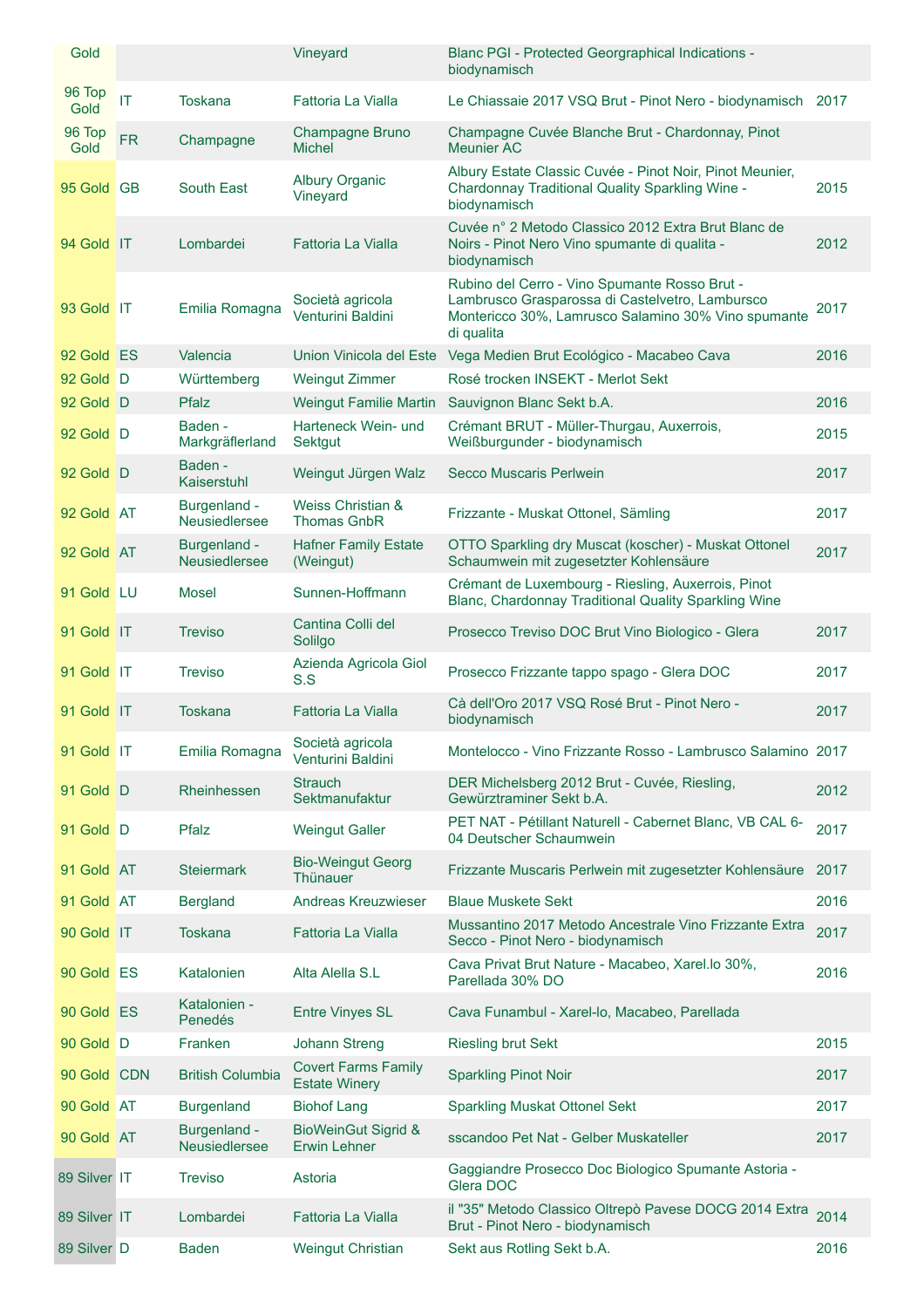|              |             |                            | Geier                                       |                                                                                                                        |      |
|--------------|-------------|----------------------------|---------------------------------------------|------------------------------------------------------------------------------------------------------------------------|------|
| 89 Silver CH |             | Luzern                     | <b>Bio-Weingut Sitenrain</b><br><b>GmbH</b> | Maréchal Foch Brut - Marchéal Foch Traditional Quality<br><b>Sparkling Wine</b>                                        | 2015 |
| 89 Silver AT |             | <b>Steiermark</b>          | Hirschmugl - Domaene<br>am Seggauberg       | Decto Rosso - Rosé Brut - Zweigelt, St. Laurent Sekt                                                                   | 2015 |
| 89 Silver AT |             | <b>Burgenland</b>          | <b>Biohof Lang</b>                          | <b>Frizzante Muskat Ottonel</b>                                                                                        | 2017 |
| 87 Silver ES |             | Katalonien                 | <b>BIOPAUMERA</b>                           | Helga - Grenache Noir DO                                                                                               | 2016 |
| 87 Silver D  |             | Württemberg                | Weingut Häußermann                          | Traminer Sekt b.A.                                                                                                     | 2016 |
| 87 Silver D  |             | Rheinhessen                | <b>Strauch</b><br>Sektmanufaktur            | Pinot Blanc Brut - Weißburgunder Deutscher Schaumwein 2016                                                             |      |
| 87 Silver D  |             | Rheinhessen                | <b>Strauch</b><br>Sektmanufaktur            | Riesling 40 Monate Extra Brut Deutscher Schaumwein                                                                     | 2012 |
| 87 Silver D  |             | Pfalz                      | <b>Weingut Familie Martin</b>               | Pinot Blanc - Weißburgunder Sekt b.A.                                                                                  | 2016 |
| 87 Silver D  |             | <b>Baden</b>               | Harteneck Wein- und<br><b>Sektgut</b>       | Crémant Brut Nature - Grauburgunder, Spätburgunder -<br>biodynamisch                                                   | 2013 |
| 86 Silver IT |             | <b>Treviso</b>             | Antiche Terre dei Conti                     | Prosecco Extra Dry Doc Bio - Glera, Taj DOC                                                                            | 2017 |
| 86 Silver D  |             | <b>Mosel</b>               | Stülb - Weingut und<br>Sectmanufaktur       | Riesling Sect brut Sekt b.A.                                                                                           | 2016 |
| 86 Silver D  |             | Baden -<br>Markgräflerland | <b>Weingut Ludwig</b><br><b>Mißbach</b>     | Riesling Brut Sekt b.A.                                                                                                | 2016 |
| 86 Silver AT |             | Weinviertel                | <b>BioWeinbau Johannes</b><br>Friedberger   | Frizzberger Muskat bleu - Muscat Bleu Frizzante                                                                        | 2017 |
| 86 Silver AT |             | <b>Bergland</b>            | <b>Andreas Kreuzwieser</b>                  | Vitalizzante - Muscat Bleu Perlwein                                                                                    | 2017 |
| 85 Silver IT |             | Alto Adige /<br>Südtirol   | <b>Strickerhof</b>                          | "111" - Chardonnay DOC                                                                                                 | 2015 |
| 85 Silver D  |             | Pfalz                      | <b>Weingut Familie Martin</b>               | Muskateller, Muskat otonell Sekt b.A.                                                                                  | 2016 |
| 85 Silver AT |             | <b>Stejermark</b>          | <b>Demeterhof Herrgott</b>                  | Wilde Rebe Frizzante - biodynamisch                                                                                    | 2017 |
| 84 Silver D  |             | Mosel                      | <b>Bioweingut Ollinger-</b><br>Gelz         | Pinot brut - Grauburgunder, Spätburgunder, Auxerrois,<br>Weißburgunder Sekt b.A.                                       | 2015 |
| 84 Silver D  |             | Baden -<br>Markgräflerland | Weingut Köpfer                              | Ballrechter Castellberg Spätburgunder - Blauer Burgunder<br>Sekt b.A.                                                  |      |
| 83 Silver IT |             | Venetien                   | Azienda Agricola La<br>Jara                 | Spumante Bianco Special Cuvée Brut - Glera Regional<br><b>Quality Sparkling Wine</b>                                   |      |
| 83 Silver IT |             | Lazio / Latium             | <b>Villa Caviciana</b>                      | Lorenzo Spumante di Aleatico                                                                                           | 2017 |
| 83 Silver D  |             | Rheinhessen                | <b>Strauch</b><br>Sektmanufaktur            | Riesling Brut Deutscher Schaumwein                                                                                     | 2016 |
| 83 Silver AT |             | <b>Bergland</b>            | <b>Andreas Kreuzwieser</b>                  | Rosabelle - Muscat Bleu Perlwein mit zugesetzter<br>Kohlensäure                                                        | 2017 |
| 82           | $\mathsf D$ | <b>Baden</b>               | <b>Weingut Christian</b><br>Geier           | Kerner brut Sekt b.A.                                                                                                  | 2016 |
| 82           | <b>AT</b>   | <b>Steiermark</b>          | <b>Demeterhof Herrgott</b>                  | Schilcher Frizzante - Blauer Wildbacher - biodynamisch                                                                 | 2017 |
| 82           | <b>AT</b>   | <b>Steiermark</b>          | <b>Bio-Weingut Georg</b><br>Thünauer        | Frizzante Rosé Perlwein mit zugesetzter Kohlensäure                                                                    | 2017 |
| 81           | D           | Württemberg                | <b>Schloßgut</b><br>Hohenbeilstein          | Pét Nat - Cabernet Blanc Deutscher Schaumwein                                                                          | 2017 |
| 81           | D           | Nahe                       | <b>Weingut Großmann</b>                     | <b>Riesling Sekt brut</b>                                                                                              | 2014 |
| 79           | IT          | Emilia Romagna             | Società agricola<br>Venturini Baldini       | Cadelvento - Vino Spumante Rosato Brut - Lambrusco di<br>Sorbara, Labrusco Grasparossa 50% Vino spumante di<br>qualita | 2017 |
| 79           | <b>AT</b>   | <b>Burgenland</b>          | <b>Biohof Lang</b>                          | Frizzante Rosé - Zweigelt                                                                                              | 2017 |
| 77           | D           | Rheinhessen                | <b>Strauch</b><br>Sektmanufaktur            | Strauch Brut - Cuvée, Riesling, Chardonnay, Silvaner,<br>Weißburgunder Deutscher Schaumwein                            | 2016 |
| 77           | D           | Rheinhessen                | <b>Strauch</b><br>Sektmanufaktur            | Rosé Brut - Chardonnay, Spätburgunder, Schwarzriesling<br>Deutscher Schaumwein                                         | 2015 |